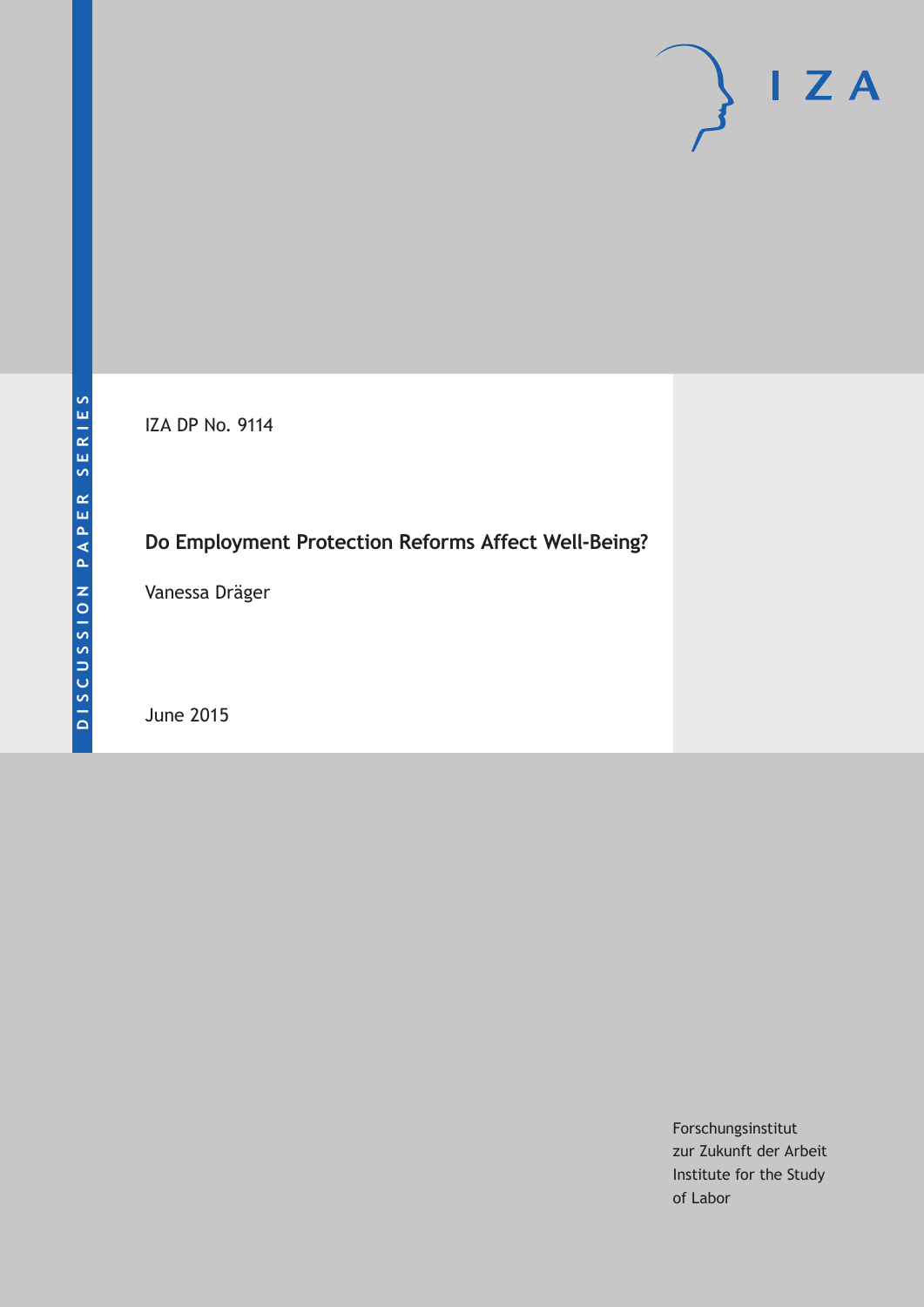# **Do Employment Protection Reforms Affect Well-Being?**

### **Vanessa Dräger**

*University of Cologne and IZA*

### Discussion Paper No. 9114 June 2015

IZA

P.O. Box 7240 53072 Bonn Germany

Phone: +49-228-3894-0 Fax: +49-228-3894-180 E-mail: iza@iza.org

Any opinions expressed here are those of the author(s) and not those of IZA. Research published in this series may include views on policy, but the institute itself takes no institutional policy positions. The IZA research network is committed to the IZA Guiding Principles of Research Integrity.

The Institute for the Study of Labor (IZA) in Bonn is a local and virtual international research center and a place of communication between science, politics and business. IZA is an independent nonprofit organization supported by Deutsche Post Foundation. The center is associated with the University of Bonn and offers a stimulating research environment through its international network, workshops and conferences, data service, project support, research visits and doctoral program. IZA engages in (i) original and internationally competitive research in all fields of labor economics, (ii) development of policy concepts, and (iii) dissemination of research results and concepts to the interested public.

IZA Discussion Papers often represent preliminary work and are circulated to encourage discussion. Citation of such a paper should account for its provisional character. A revised version may be available directly from the author.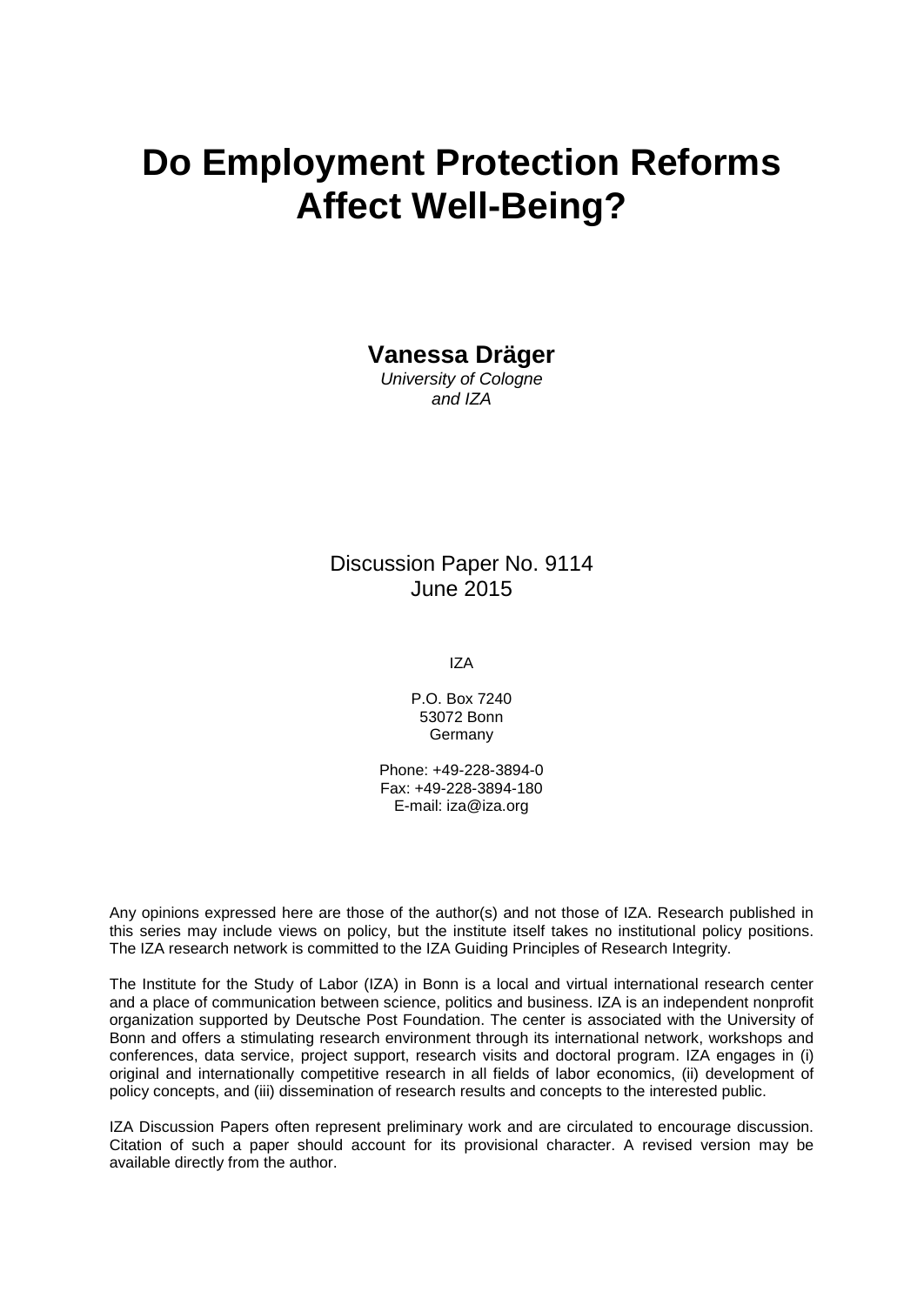IZA Discussion Paper No. 9114 June 2015

## **ABSTRACT**

## **Do Employment Protection Reforms Affect Well-Being?[\\*](#page-2-0)**

This paper examines reforms in German employment protection for permanent workers (EPLP) on workers' well-being proxied by life satisfaction. Using variation in how the reforms affected firms of different sizes, I apply a difference-in-differences approach in conjunction with individual fixed effects. I find that life satisfaction of temporary workers decreases by around 0.5 (11-point scale) when EPLP decreases. I investigate effect heterogeneity and discuss mechanisms. Placebo tests are conducted. An increase in EPLP had no effect. Due to the design of the EPLP reforms, the majority of permanent workers did not face major changes in EPLP.

JEL Classification: J32, J38

Keywords: employment protection reforms, well-being, life satisfaction, quasi-experiment, difference-in-difference

Corresponding author:

Vanessa Dräger Wirtschafts- und Sozialwissenschaftliche Fakultät University of Cologne Albertus-Magnus-Platz 50923 Köln Germany E-mail: [draeger@wiso.uni-koeln.de](mailto:draeger@wiso.uni-koeln.de)

<span id="page-2-0"></span>The major part of this paper was written while I was at the Institute for the Study of Labor (IZA), Germany. I would like to thank my former colleagues at IZA, participants at the SMYE 2014, AIEL 2013, EALE 2013, and HEIR 2013, David Jaeger, Astrid Kunze, Álvaro A. Novo, Andrew Oswald, Andreas Peichl, and Enrico Rettore.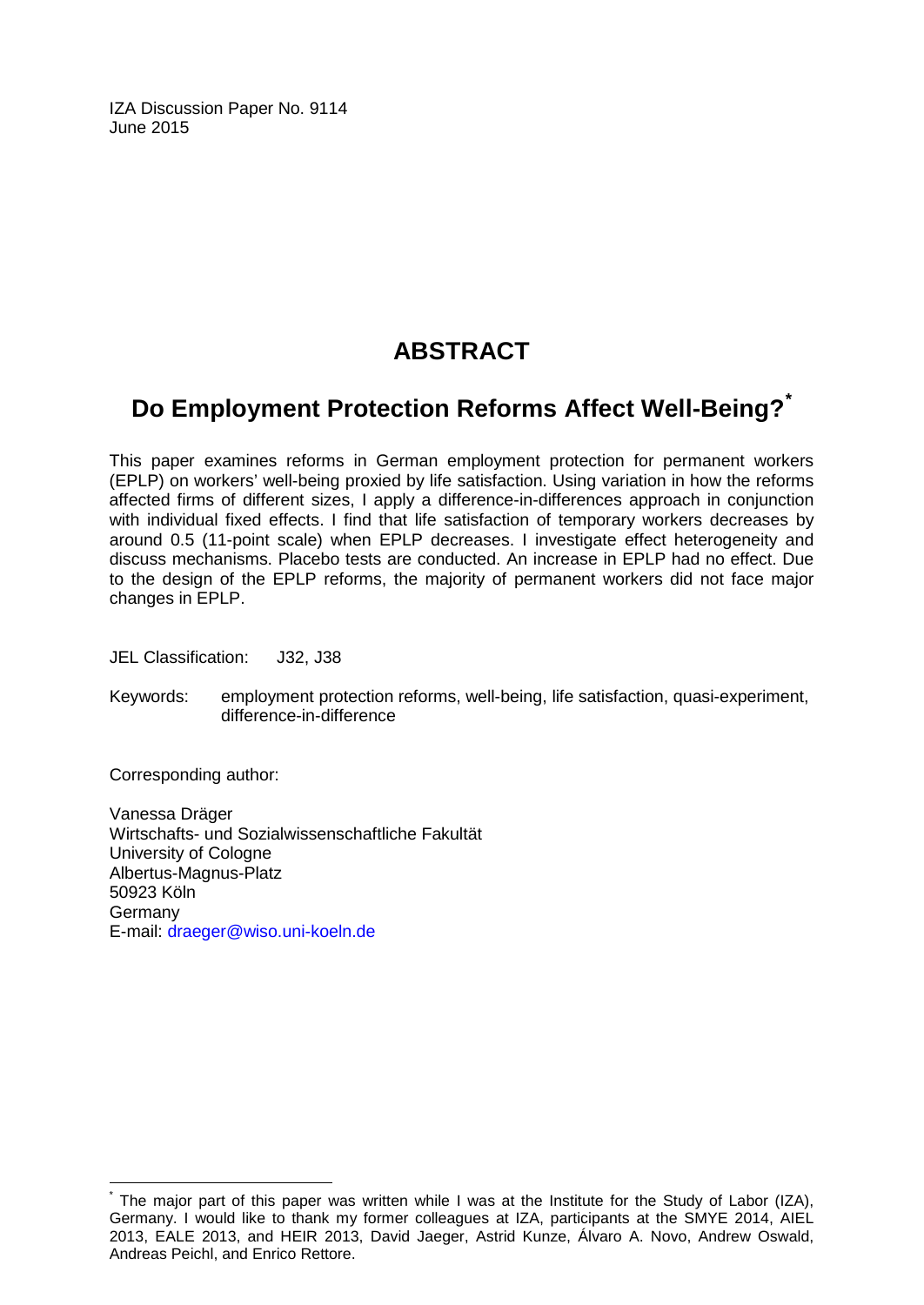## 1 Introduction

Employment protection legislation for permanent contracts (EPLP) is a potential source of a high incidence of temporary employment and of youth unemployment (Kahn, 2007). In order to decrease adverse effects, liberalizing reforms in EPLP were proposed in the public debate in the aftermath of the 2007 financial crisis. Following this discussion, some European countries liberalized EPLP between 2008 and 2013, e.g., in Portugal, Spain, Italy, and Greece (OECD, 2013). Such reforms are considered to be politically harmful because powerful permanent workers would suffer, while less powerful temporary workers would benefit (e.g. Rueda, 2005).

Previous research on the effects of EPLP, however, suggests that the effect of EPLP on well-being is not as clear. Search and matching models predict that job destruction and construction of permanent jobs increases when EPLP decreases. Marinescu (2009) and Boockmann, Gutknecht, and Steffes (2008) show that job stability might decrease. In moral hazard situations, a decrease in EPLP could decrease monitoring, as dismissals can be applied as disciplinary advices, and thereby, decreases stress (Lepage-Saucier and Wasmer, 2012). Hence, for permanent workers less job stability must be weighed against the reduced stress. Due to increased job construction, temporary workers could benefit from a more likely access into permanent jobs (Centeno and Novo, 2012). Booth, Francesconi, and Frank (2002) showed that temporary work is associated with lower training, lower wages and less job satisfaction compared to permanent work. Workers, however, who remain in a temporary job after a reduction in EPLP might suffer due to the comparison to colleagues who transitioned into a permanent job.

In order to improve our understanding on effects of EPLP on well-being, I evaluate the effect of an increase and a decrease in German EPLP on life satisfaction as a proxy for well-being. The identification strategy relies on German EPLP reforms which changed EPLP for small firms only. Due to this subgroup and time variation, I am able to employ the reforms as quasi-experiments in a difference-in-difference approach (DID). As a major share of permanent workers was almost not affected by the reforms in EPLP, the focus is on temporary workers. Using the longitudinal German Socio-Economic Panel (GSOEP), I account for individual fixed effects.

A major drawback of the GSOEP, however, is that the treatment group can not be measured precisely, and hence, incorporates measurement errors. It is, therefore, likely that the estimates of the effect of EPLP on well-being are biased towards zero. This has to be kept in mind when interpreting the results. Importantly, in order to address potential violation of the common trend assumption, e.g. due to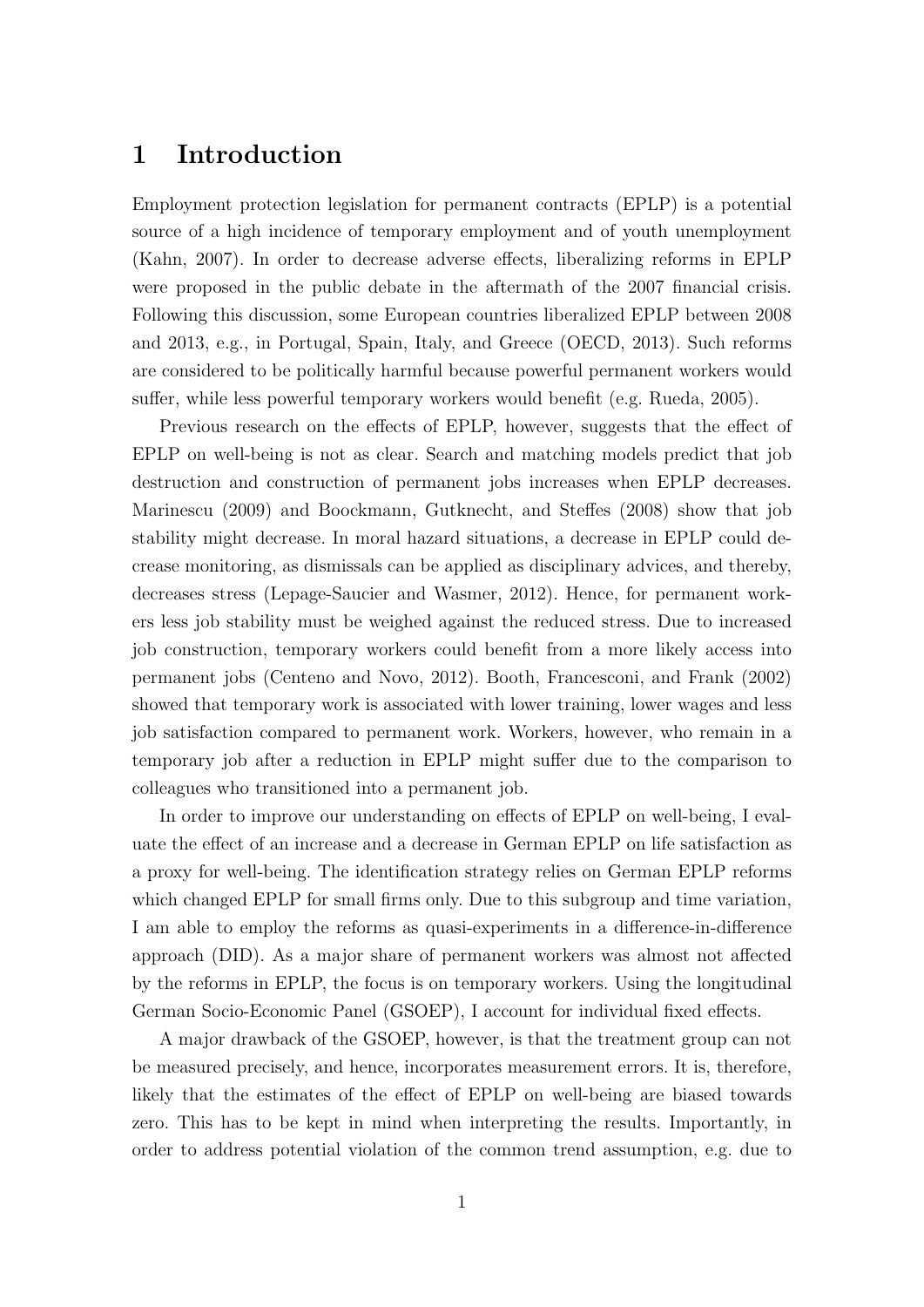worker selection, I control for life satisfaction relevant observable and time-invariant unobservable heterogeneity such as age, age squared, and children. Hence, if the reforms induce worker selection, I capture for this, if the process can be explained by observable or time-invariant unobservable heterogeneity, but not if driven by time-variant unobservable heterogeneity. Furthermore, I conduct placebo tests as well as pre-treatment trend tests.

This paper contributes to the growing literature which employs evaluation techniques to study effects of labor market institutions and policies on well-being (e.g. Hamermesh, Kawaguchi, and Lee, 2014; Dorsett and Oswald, 2014). Within this literature, this paper is the first that combines standard evaluation techniques for the effect of reforms in employment protection on objective outcomes<sup>1</sup> with the literature on determinants of life satisfaction.<sup>2</sup> Boarini, Comola, Keulenaer, Manchin, and Smith (2013) and Ochsen and Welsch (2012) analyze the relation between employment protection and life satisfaction based on within-country variation of employment protection and pooled cross-sectional data but do not investigate withincountry subgroup variation.<sup>3</sup> Thereby, they cannot easily rule out concerns about unobserved confounding and reversed causality.<sup>4</sup> Busk, Jahn, and Singer  $(2015)$  (DID with propensity score matching), Lepage-Saucier and Wasmer (2012) (DID) and Kuroki (2012) (DID) are exceptions in the literature of employment protection and well-being. They examine the effect of employment protection on stress (Lepage-Saucier and Wasmer, 2012) and job satisfaction (Busk, Jahn, and Singer, 2015; Kuroki, 2012) but not on life satisfaction.

Furthermore, this paper is the first to study the effect of employment protection for permanent workers on life satisfaction. Boarini, Comola, Keulenaer, Manchin, and Smith (2013) and Ochsen and Welsch (2012) do not differentiate between protection for permanent versus temporary contracts. Other studies on employment protection and well-being which account for this difference investigate job satisfaction, perceived job security and stress but not life satisfaction (Lepage-Saucier and Wasmer, 2012; Salvatori, 2010; Clark and Postel-Vinay, 2009; Kuroki, 2012).

The main finding is that the decrease in EPLP in 1996 decreased life satisfaction

<sup>1</sup>For instance, Leonardi and Pica (2013), Scoppa (2010), Martins (2009), Kugler and Pica (2008), Boockmann, Gutknecht, and Steffes (2008), and Bauer, Bender, and Bonin (2007).

<sup>2</sup>For instance, Frey and Stutzer (2012), Clark and Senik (2010), Kassenboehmer and Haisken-DeNew (2009), and Clark, Diener, Georgellis, and Lucas (2008).

<sup>3</sup>Salvatori (2010) and Clark and Postel-Vinay (2009) investigate employment protection and job satisfaction or job security but do not investigate within-country subgroup variation, too.

<sup>4</sup>Reversed causality is a potential crucial issue as, for instance, workers who are worried about job security demand, as a consequence, higher EPLP from political actors (Clark and Postel-Vinay, 2009).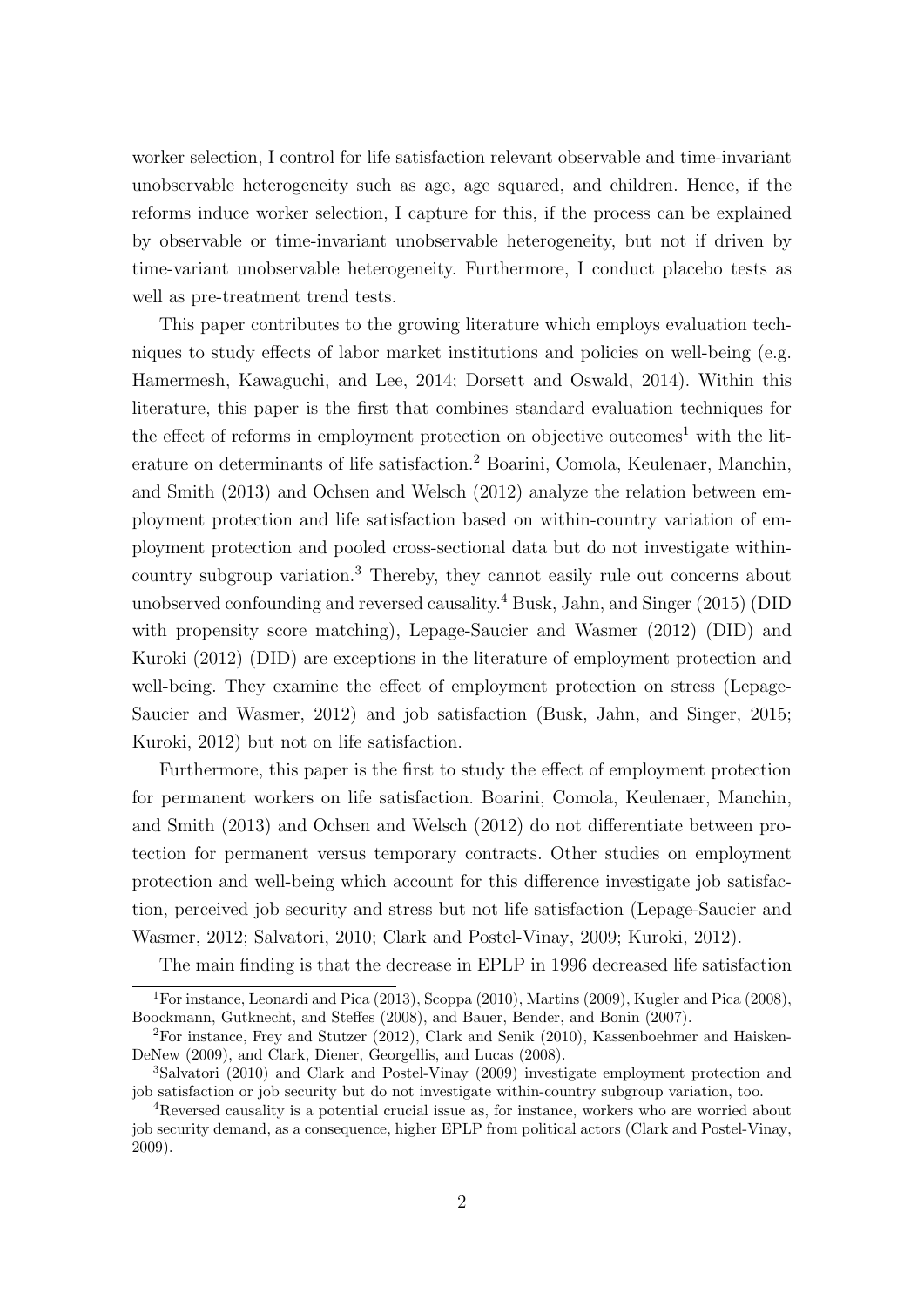of temporary workers by 6% of the mean in life satisfaction. An explanation for this is that temporary workers who remain in a temporary job suffer from the comparison to colleagues who successfully transitioned into a permanent job after the decrease in EPLP. This interpretation would be in line with the finding of Centeno and Novo (2012) that EPLP adversely affects transition probabilities from temporary to permanent work and would be in line with the literature on social comparison (e.g. Clark and Senik, 2010). Concerning the common trend assumption, I do not find that control and treatment group follow a different trend in the pre-reform period controlling for a broad set of observable and time-invariant unobservable heterogeneity. Furthermore, I find that less employable workers are specifically strong affected by a decrease in EPLP. The negative effect returns back to zero after one year which might be explained by adaptation (e.g. Clark, Diener, Georgellis, and Lucas, 2008). I find no effect of the increase in EPLP (1999) on temporary workers which could be explained by the notion that losses are valued stronger than gains (e.g. Boyce, Wood, Banks, Clark, and Brown, 2013). As the majority of permanent workers were not strongly affected by the EPLP reform, I do not expect effects on their well-being. Indeed, I do not find any. Due to the measurement error in the treatment status, however, all effects should be considered as lower bounds.

The paper is organized as follows: The next section develops hypotheses on the effect of employment protection on well-being and mechanisms. Following that, I present the institutional background in Section 3. The fourth Section introduces the identification strategy and data. Section 5 presents the results of the empirical analyses, and in the final section, I conclude.

## 2 Related literature

Employment protection regulations regulate the hiring and firing of workers with temporary contracts and/or with permanent contracts. A temporary contract finishes after a specified period of time, while a permanent contract is open-ended in its duration. These employment protection regulations are based on formal legislation, collective bargaining, and court interpretation of legislation. In this paper, I focus on formal employment protection legislation for permanent contracts (EPLP), regulating issues like the period of notice for termination, specific forms of dismissal, or severance payments. Thereby, stronger EPLP increases adjustment costs of the workforce at the firm-level.

In labor economics, firm-level adjustment costs are often modeled in dynamic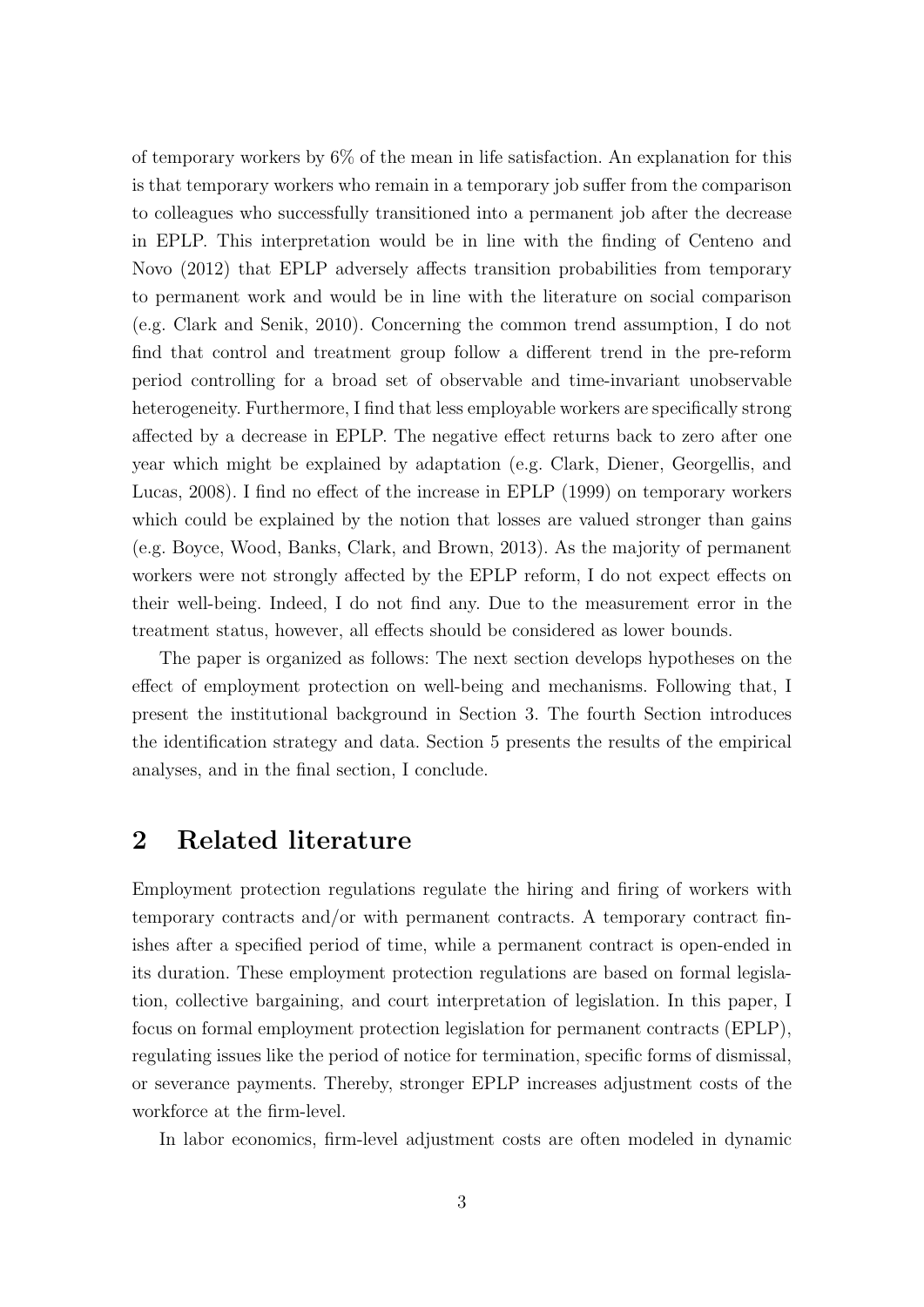labor demand models (e.g. Boeri and Garibaldi, 2007; Nunziata and Staffolani, 2007) and in search and matching models (e.g. Cahuc, Charlot, and Malherbert, 2012; Boeri, 2011). This literature suggests that employment protection has an effect on job destruction and creation, flows into and out of employment, but an ambiguous effect on employment levels.<sup>5</sup>

Relying on labor economics and the empirical literature on well-being, I derive hypotheses on the effect of EPLP on well-being. Well-being is considered to be a function of current income, expected income, and relative social status. The expected well-being from a permanent job is assumed to be higher than from a temporary job as workers in a temporary job exhibit a higher probability of becoming unemployed in the future.

#### 2.1 Employment flows

Search and matching models incorporate employment protection via firing costs, which alter the profit function of firms. Boeri (2011) models the effects of an increase in firing costs for permanent workers in a labor market which allows the existence of temporary and permanent contracts in his model. An increase in firing costs yields a decrease in job destruction of permanent workers and a decrease in the conversion of temporary jobs to permanent jobs. Employing micro-level data and reforms which increased EPLP, Kugler and Pica (2008) find that separation from and access to permanent work decreases, Centeno and Novo (2012) show that transition probabilities decreased, Boockmann, Gutknecht, and Steffes (2008) show that job stability increased, and Marinescu (2009) finds a decrease in the firing hazard.

Based on these findings, a change in EPLP could affect well-being in several ways. Some temporary workers might benefit from a decrease in EPLP by actually transitioning from a temporary into a permanent job where expected income is higher.<sup>6</sup> Workers who remain in a temporary job might benefit from higher probability of access into a permanent job in terms of employment prospects which may then increase the expected income of temporary jobs. I refer to this positive effect of a decrease in EPLP on well-being as the transition hypothesis. Temporary workers also, however, might suffer from a decrease in EPLP because the protection of their

<sup>&</sup>lt;sup>5</sup>For an overview of the literature, see Cahuc and Koeniger (2007) and OECD (2013). Furthermore, a reduction in EPLP might have an effect on productivity (Cappellari, Dell'Aringa, and Leonardi, 2012) and might either increase (Lazaer, 1990; Leonardi and Pica, 2013) or decrease (Lindbeck and Snower, 2001) the wages of permanent workers.

 $6Booth$ , Francesconi, and Frank (2002) show that temporary compared to permanent jobs are associated with lower wages, job satisfaction and training opportunities.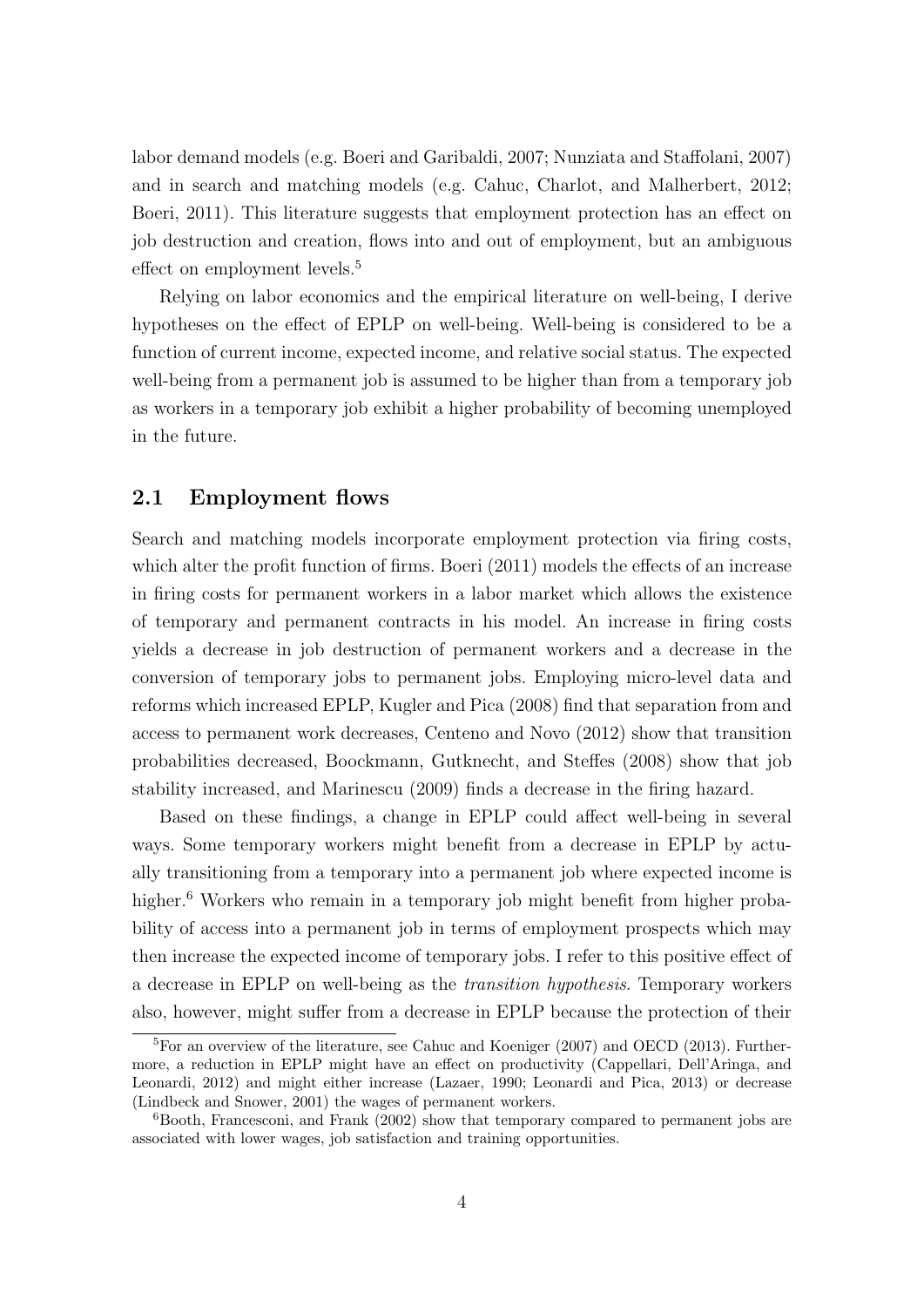future job decreases (Salvatori, 2010): *anticipation hypothesis*. Due to the decrease in EPLP, permanent workers might perceive an increase in both the probability of separation from their jobs and the probability of transitioning into unemployment or into a temporary job so that the expected income of permanent jobs would decrease.<sup>7</sup> I refer to this negative effect on permanent workers' well-being of a decrease in EPLP as the insecurity hypothesis.

Relative social status might change as well. The relative status, e.g. in terms of relative income, is a crucial determinant of well-being, which was shown in the empirical literature on well-being and in behavioral economics (e.g. Karacuka and Zaman, 2012; Clark, Diener, Georgellis, and Lucas, 2008; Luttmer, 2005; Falk and Knell, 2004). A milestone in the literature on well-being and relative positions was the seminal article of Easterlin (1974). Despite substantial increases in wealth and the finding that income is positively related to well-being across countries and across individuals within countries, he finds no substantial increase in happiness within countries.<sup>8</sup> In order to explain this "paradox", social comparison and adaptation are discussed as potential explanations. Concerning social comparison, Clark and Senik (2010) show that income comparison is highly relevant for well-being and that people often compare themselves with their colleagues. When EPLP decreases, an increased amount of temporary colleagues might improve their status by moving into a permanent job. Hence, temporary workers who remain in a temporary job after the reform are worse off than former temporary colleagues who transitioned into a permanent job. Thus, a decrease in EPLP could decrease the temporary workers' well-being who remained in a temporary job through the mechanism of comparison. In the following, I refer to this argument as the *comparison hypothesis*.

#### 2.2 Moral hazard and monitoring

EPLP might also change monitoring of permanent workers. In a moral hazard situation between permanent workers and employers, dismissals can serve as disciplinary devices. Higher employment protection makes these devices more costly, and employers dismiss less often. Thereby, the value of jobs for shirkers increases in efficiency wage models. In this situation, the employer might raise monitoring in

<sup>&</sup>lt;sup>7</sup>Perceived job security might decrease, too. For the positive relation between perceived job security and life satisfaction in economics, see: Praag, Frijters, and Ferrer-i-Carbonell (2003), Geishecker (2012), Green (2011), Campbell, Carruth, Dickerson, and Green (2007). For the relation between job security and life satisfaction in psychology, see: Cheng and Chan (2008), De Witte (2005) and Sverke, Hellgren, and Näswall (2002).

<sup>8</sup>For recent controversial discussion on this "paradox", see Easterlin, McVey, Switek, Sawangfa, and Zweig (2010) and Stevenson and Wolfers (2008).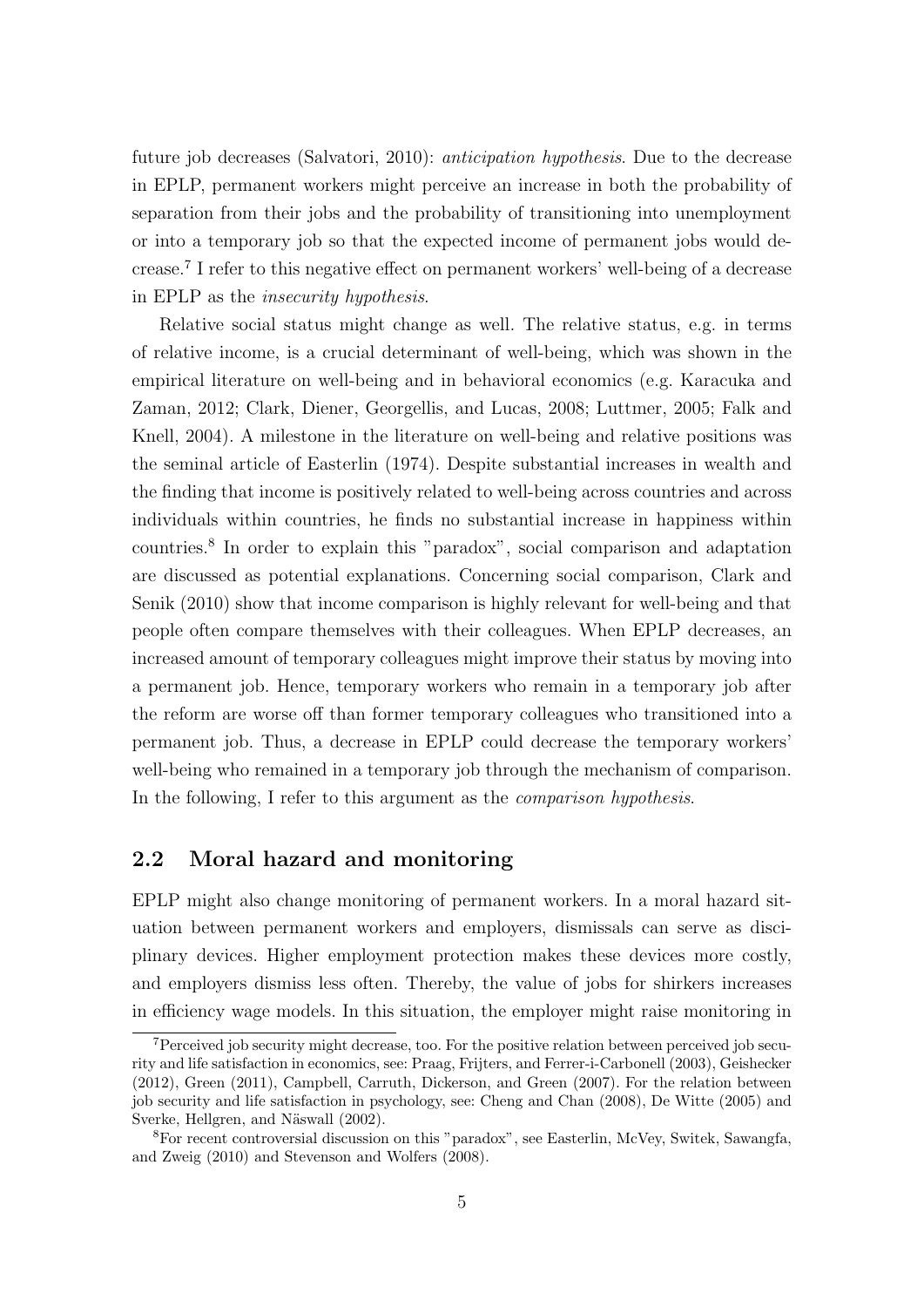order to avoid shirking. A decrease in EPLP, therefore, might decrease monitoring, and hence, stress.<sup>9</sup> Indeed, Lepage-Saucier and Wasmer (2012) show that EPLP is positively related with stress. Hence, permanent workers might benefit in terms of well-being: *monitoring hypothesis*.

#### 2.3 Employability as a loss multiplier?

Previous research shows that perceived employability is an important mediator of the effect of unemployment and perceived job insecurity on well-being (Green, 2011). Individuals who perceive themselves as less employable - measured as low expectations to find a good job - suffer more from unemployment and perceived job insecurity. Psychologist explain this by the degree of perceived dependency on the current job, which is higher when perceived employability is low.

In this study, I explore whether changes in EPLP affect workers differently depending on their perceived employability. For instance, temporary workers who perceive their employability as low might have much stronger preferences for a permanent job than others because they expect to face major difficulties in finding a new job. Hence, when they do not manage to transition, even though the propensity to do so increased, they could suffer even stronger when comparing to colleagues who transitioned. The same applies to permanent workers.

## 3 Institutional background

#### 3.1 Employment protection in Germany

In international comparison, Germany's dismissal protection for permanent contracts ranked among the top five of OECD countries in 2013 (Venn, 2009; OECD, 2015). Hence, it ranks similarly to Portugal and France, but much higher compared to United Kingdom and United States. German EPLP is regulated in the Protection Against Dismissal Act, in the Civil Code, and in laws for specific groups such as disabled workers. The latter two regulations apply to all firms and define minimum criteria for a fair dismissal (e.g. written form, specific period of notification, and application of good faith, basic rights). In the case of an unfair dismissal, the court decides over severance payments.

<sup>9</sup>Furthermore, less monitoring (personal control) is positively related to job satisfaction (Warr, 2003). For the relation between job satisfaction and life satisfaction in economics, see (Praag, Frijters, and Ferrer-i-Carbonell, 2003). For the effect of job satisfaction on life satisfaction in psychology, see Warr (2003), Iverson and Maguire (2000) and Judge and Locke (1993).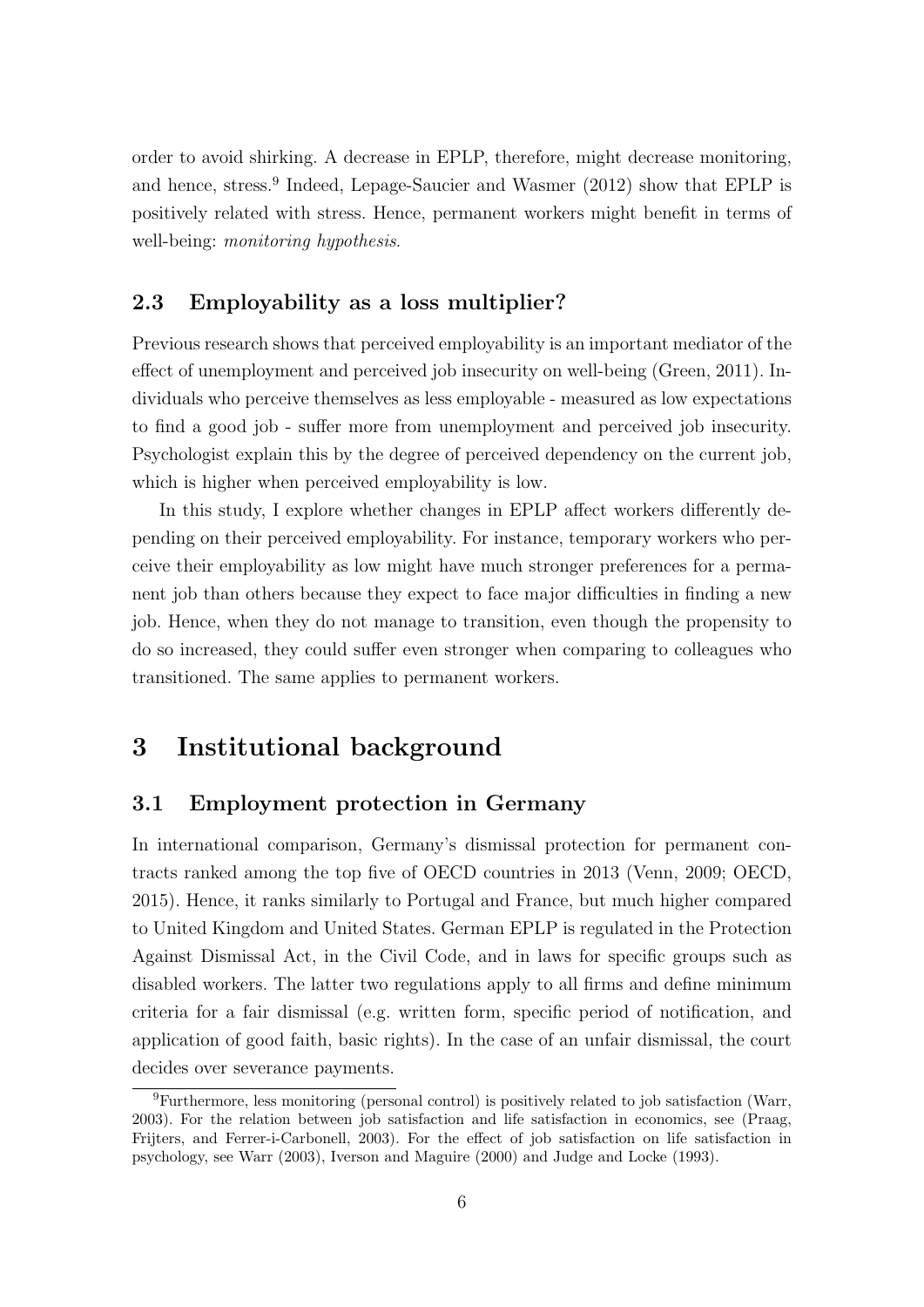The Protection Against Dismissal Act, in contrast, only applies to firms that pass a threshold in terms of the number of employees and defines stricter rules which have to be met for a fair dismissal. Dismissals are only considered fair under EPLP regulations if: 1) the cause lies in the worker (e.g. long-term incapacity), 2) the worker's behavior is deemed damaging or unacceptable (e.g. theft), or 3) it is an economic necessity. A dismissed worker has the right to bring the case to court but only if s/he did not forgo this right by accepting severance payments. In case of an unfair dismissal, the worker has the right to return to the firm or to claim severance payments. Hence, the Protection Against Dismissal Act increases adjustment costs in terms of transfers, e.g. severance payments, and taxes, e.g. procedural costs of dismissals, only for firms above a specific threshold. In the following, I refer to this German legislation as EPLP.

#### 3.2 Reforms in employment protection

This paper investigates variation in EPLP across firm size (threshold regulation) and variation across time (reforms in 1996 and 1999). Figure 1 shows which firms depending on firm size size [measured in full time equivalent employees (FTE)] are required to meet regulations of the EPLP between 1995 and 2000. Before the reform in 1996, all workers in firms with more than 5 FTE were covered by the EPLP. The Christian Democrat/Liberal government decided on reforms in order to increase the flexibility of the labor market. On the 1st of October in 1996, the minimal number of FTE was increased from 5 to 10 FTE for newly hired permanent workers, i.e. contracts were signed after the 30th of September in 1996.<sup>10</sup> This means that small firms with less than 10 FTE did not have to apply the EPLP for newly hired permanent workers anymore. From this date on, newly hired permanent workers in small firms could be dismissed much more easily. Incumbents who signed the permanent contract before the reform took place (1st of October in 1996), however, were exempted from the reform until September 1999. For these workers only a decrease in future EPLP (September in 1999) became effective on the 1st of October in 1996. Thereby, incumbent permanent workers faced no direct change in EPLP on the reform date.

The second reform took place on the 1st of January in 1999. In this reform, the Social Democrat/Green government re-regulated the law and returned to the

 $10$ Social selection criteria in the case of economic redundancies were loosened. The FTE calculation changed.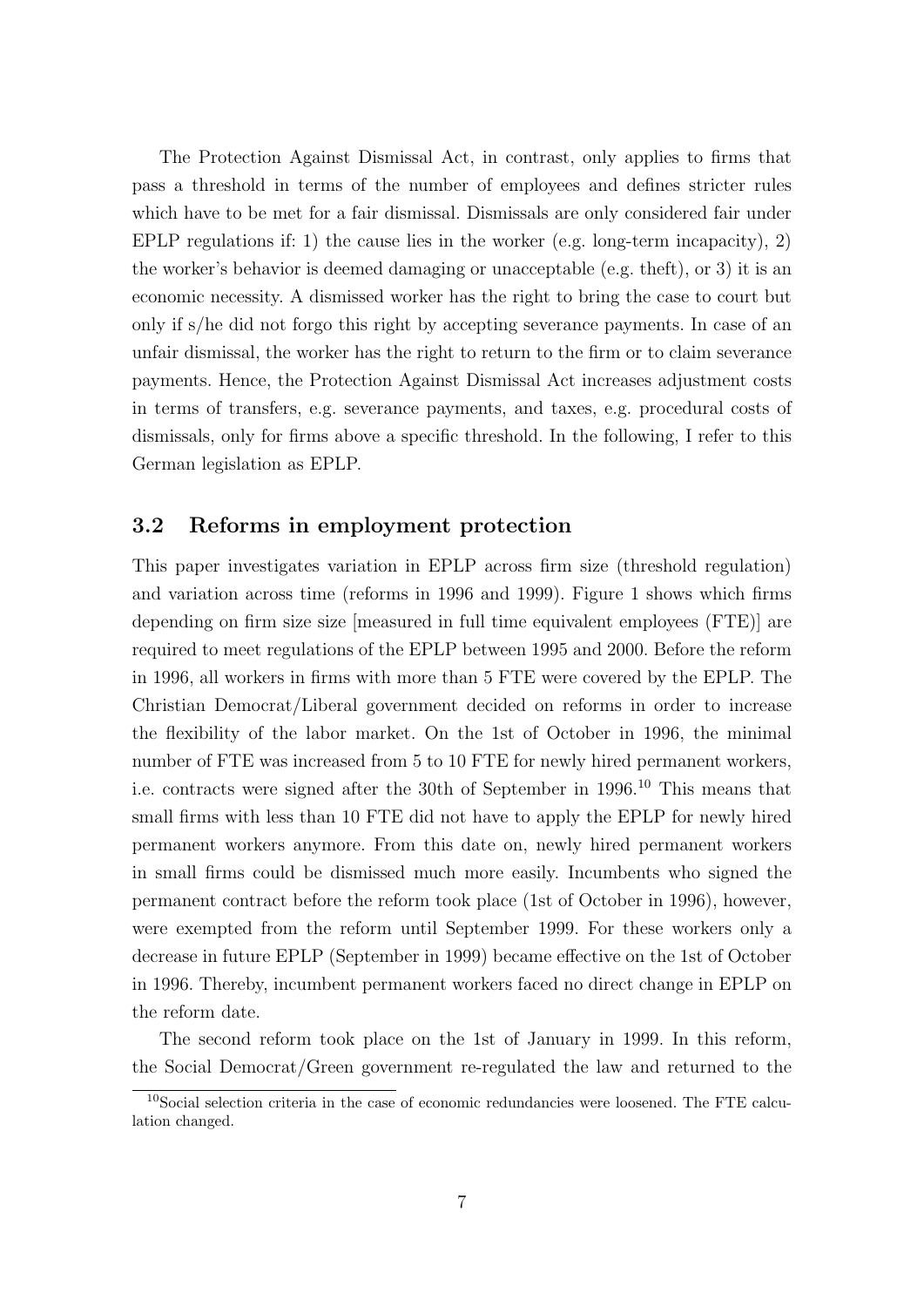old threshold.<sup>11</sup> Thereby, newly hired permanent workers, i.e. whose contracts were signed after the 30th of September 1996, who were employed in firms with 6 to 10 FTE faced an increase in employment protection on the 1st of January in 1999. Incumbent workers, i.e. whose contracts were signed before the 1st October in 1996, the reform in 1996 did not change EPLP. Only incumbents who signed the contract after September in 1996 faced an increase in EPLP. According to OECD (2015), the share of workers with a job tenure more than three years in total employment was 27.9 percent in 1999. Including temporary and permanent workers, however, this figure indicates that only a small share of permanent workers were affected by the increase in EPLP. Therefore, the policy effects for permanent workers should be understood as a lower bound estimates. The 1999 reform took place after elections in September 1998, in which this reform was already strongly discussed (Bauer, Bender, and Bonin, 2007). Therefore, I discuss anticipation of the reform in the empirical analyses (Section 5).

Finally, for identification issues, it is important whether parallel reforms took place. On the 1st of October in 1996, the regulation of fixed-term work was liberalized (increasing the maximum duration from 18 to 24 months and allowing renewals up to three times).<sup>12</sup> These reforms, however, apply to all firms and workers.

### 4 Empirical strategy

#### 4.1 Identification strategy

The effect of EPLP on well-being is identified by exploiting variable enforcement across firm-size and within-country time variation of EPLP (Boeri and Jimeno, 2005). Employing these kinds of variations in a difference-in-difference approach became a standard tool for causality analyzes of the effect of EPL reforms on objective outcomes (e.g. Leonardi and Pica, 2013; Martins, 2009; Kugler and Pica, 2008; Bauer, Bender, and Bonin, 2007; Boeri and Jimeno, 2005).

The threshold regulation reforms in 1996 and 1999 in Germany serve as quasiexperiments. These reforms in German EPLP were already evaluated in their effects on, for instance, employment dynamics (Bauer, Bender, and Bonin, 2007), job duration (Boockmann, Gutknecht, and Steffes, 2008), temporary employment (Boockmann and Hagen, 2001). Figure 1 shows that the reforms generated a subgroup of

<sup>&</sup>lt;sup>11</sup>The FTE calculation changed slightly and the selection criteria were strengthened.

<sup>12</sup>Furthermore, in 1997 temporary agency work was liberalized and in 2001 fixed-term work as well as temporary agency work was liberalized.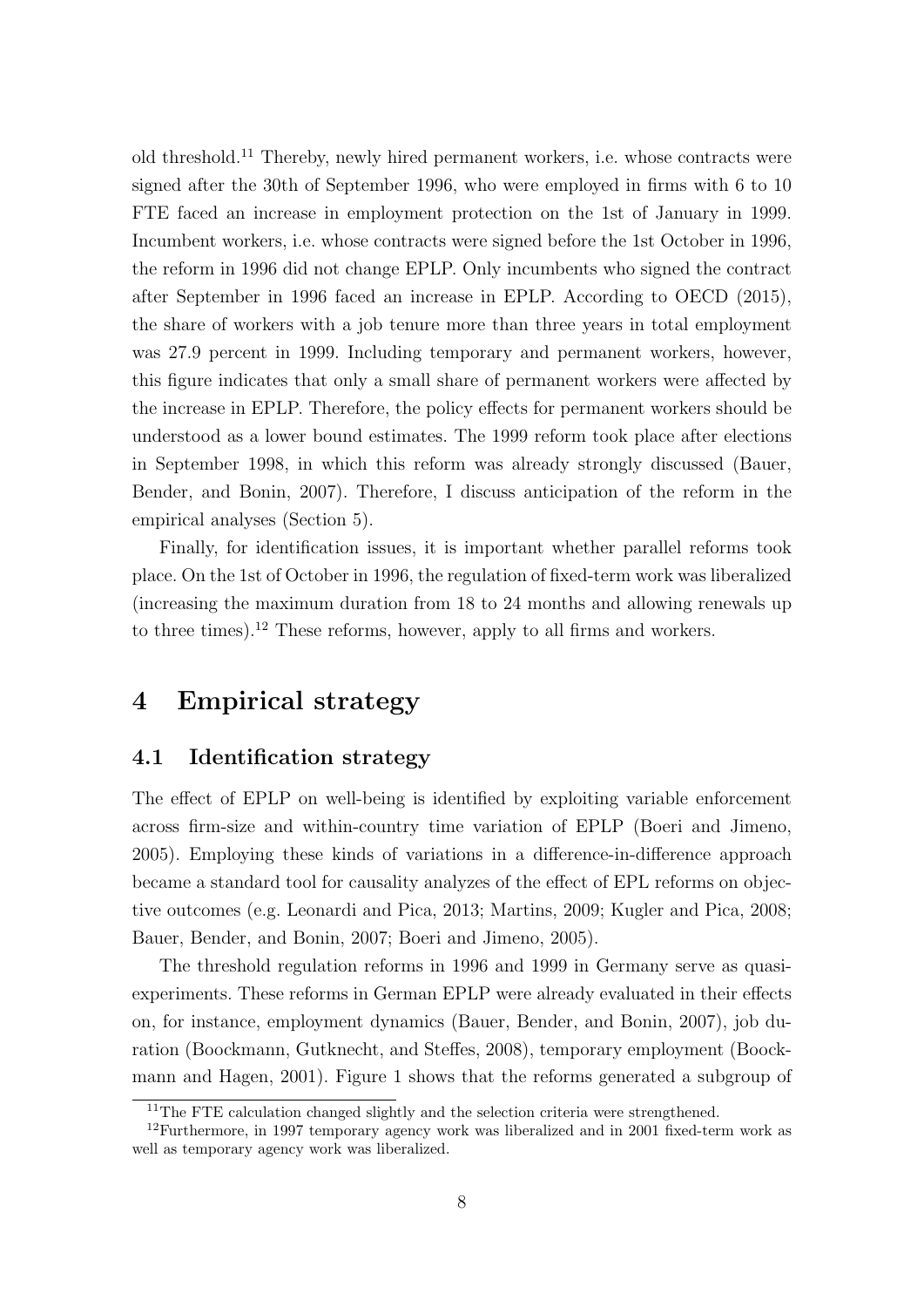



Note: Own presentation; FTE: full-time equivalent workers; EPLP: employment protection legislation for permanent workers.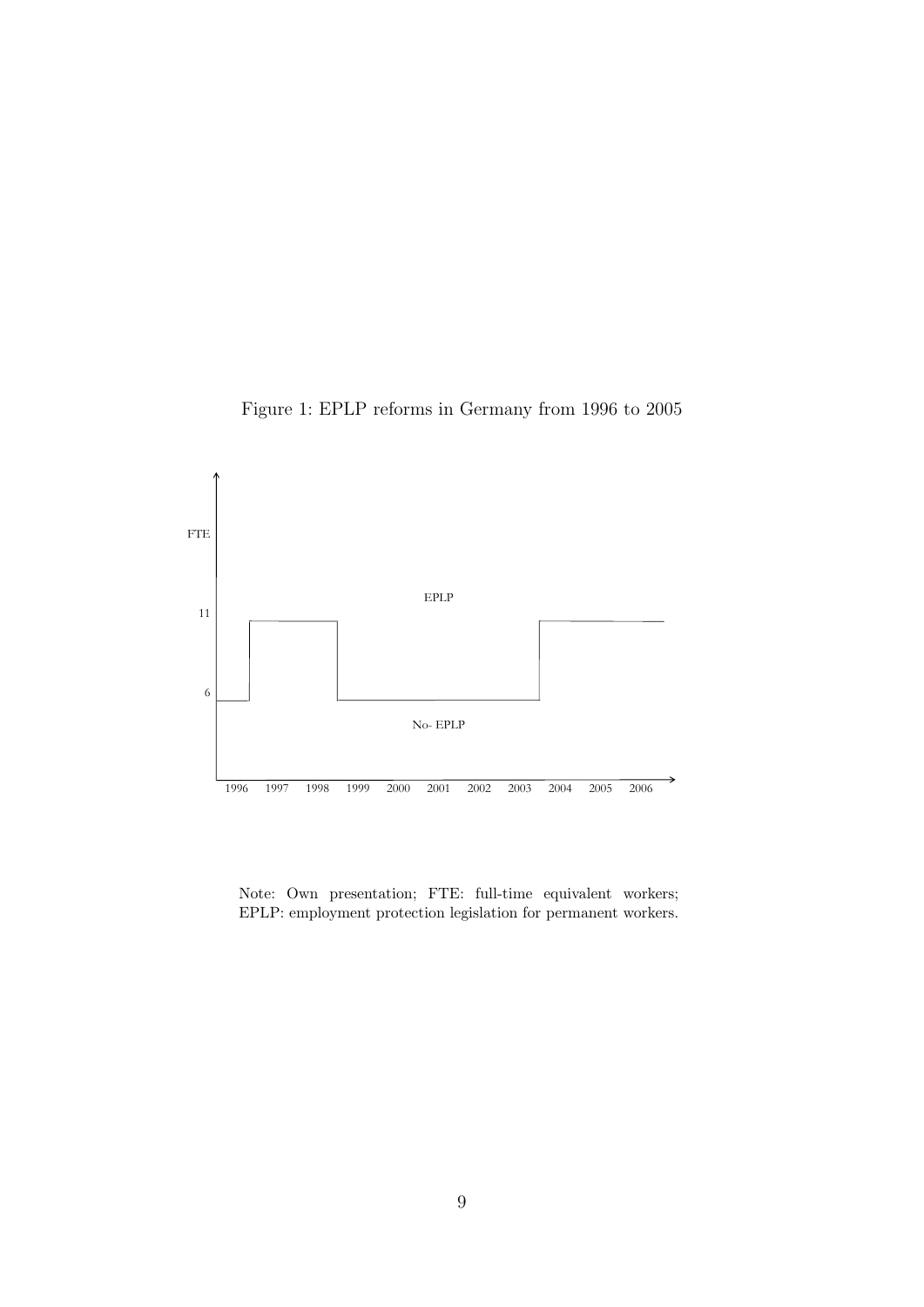firms which faced a change in EPLP and a subgroup of firms, for whom EPLP did not change. Workers who are employed in firms with 6-10 FTE are defined to be treated (the treatment group), while workers in firms above 10 FTE serve as controls (the control group). I compare the change in well-being for the treatment group to that of the control group. The difference-in-difference estimator is the effect of EPLP on well-being if the identifying assumption of a common trend is true.

The effect of EPLP is estimated by the following empirical specification:

$$
Y_{it} = \gamma_1 T G_i + \gamma_2 T G_i R_t + \gamma_3 R_t + \beta' \mathbf{X}_{it} + \epsilon_{it}
$$
\n(1)

$$
R_t = 1[year \ge reform \ year_t]
$$
 (2)

$$
\epsilon_{it} = u_{it} + a_i \tag{3}
$$

 $Y_{it}$  is the dependent variable which is measured at the level of individual i in time t,  $TG_i$  is the dummy for being in the treatment group or not,  $R_t$  is the reform dummy,  $\mathbf{X}_{it}$  represents a vector of covariates and  $\epsilon_{it}$  is the error term.  $\mathbf{X}_{it}$  contains determinants which are important for well-being equations with well-being proxied by life satisfaction. In the baseline model,  $TG_i$  is time-invariant. It equals one if an individual works in a small firm at the time of the reform and zero if an individual works in a large firm  $(TG_i)^{13} T G_i$  captures group specific time-invariant differences between the treatment and the control group which are not linked to the reform. The coefficient of the interaction between the reform dummy  $(R_t)$  and the treatment group dummy  $(TG_i)$  is the main measure of interest: the policy effect  $(\gamma_2)$ .

In order to check whether there are pre-treatment trend differences and whether the policy effect fades or grows, I add pre-reform and post-reform policy effects similar to Autor (2003). The additional included reform dummies are coded as follows

$$
R_{t-1} = 1[year \ge reform \, year_{t-1}] \tag{4}
$$

$$
R_{t+1} = 1[year \ge reform \, year_{t+1}] \tag{5}
$$

The error term  $\epsilon_{it}$  contains a time-invariant individual fixed effect  $a_i$  and an idiosyncratic component  $u_{it}$ . Individual fixed effects are very important for well-being equations since time-invariant personality traits have a large effect on well-being (Ferrer-i-Carbonell and Frijters, 2004). It is assumed that  $Y_{it}$  is cardinal. According to Ferrer-i-Carbonell and Frijters (2004), the cardinality versus ordinality assump-

<sup>&</sup>lt;sup>13</sup>In other specifications,  $TG_i$  is time-variant and equals one if an employee works in a small firm in the year of observation but zero otherwise  $(T G_{it})$ .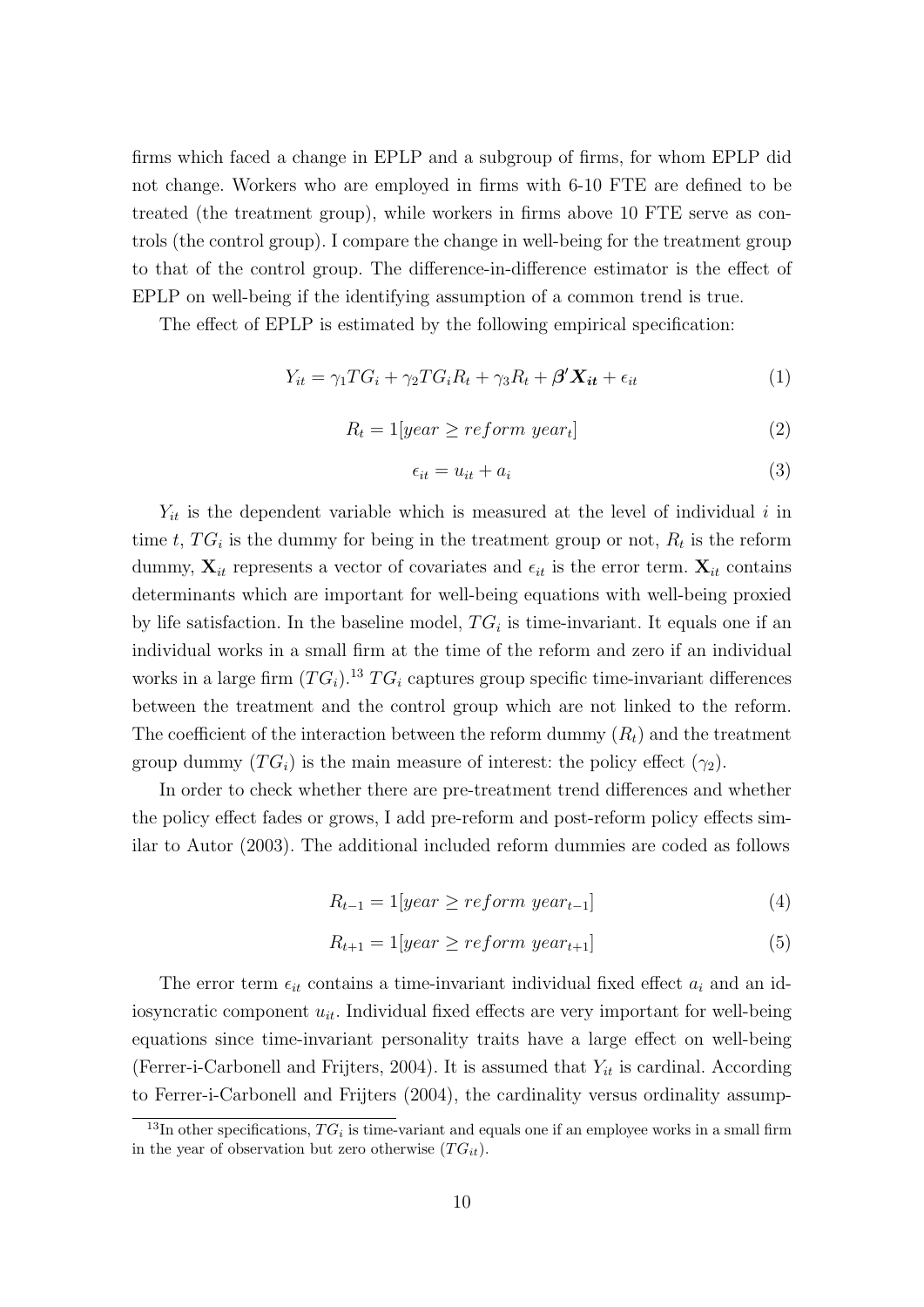tion is relatively unimportant for well-being measured as life satisfaction on a 0 to 10 scale.<sup>14</sup> I estimate a variance-covariance matrix, which accounts for the possible correlation of the errors at the individual-level as well as for heteroscedasticity.

The identifying assumption for DID analyzes is the common trend assumption. The treatment and control group are allowed to differ in terms of the outcome, but this difference is not allowed to change over time. The assumption fails if the composition of treatment and control group change, if groups differ in their time varying covariates, or if a constantly different composition induces diverging dynamics in the outcome. For instance, after a decrease in protection in small firms, workers with children who prefer protected jobs could sort into bigger firms. In order to tackle these issues, observable differences and time-invariant unobservable differences are controlled for by including  $\mathbf{X}_{it}$  and estimating fixed-effects. Important covariates are, e.g., age, age square, income, and children. Thereby, I generalize the common trend assumption: conditional on mentioned controls, the treatment and control group are assumed to have a the same trend in the dependent variable. Time-variant unobserved heterogeneity, however, is not controlled for. To assess the plausibility of the common trend assumption, I run placebo reform tests, placebo group tests, and pre-reform tests. For life satisfaction, the tests support the common trend and are discussed in Section 5.<sup>15</sup>

#### 4.2 Data

The data source is the German Socio-Economic Panel (GSOEP). The GSOEP is a representative survey of currently more than 11,000 private households and 20,000 individuals in Germany. The first wave was conducted in 1984 and has been repeated annually since then. Haisken-DeNew and Frick (2005) present technical details. The major advantage of the GSOEP for well-being equations is its longitudinal structure. The major disadvantage of the GSOEP for this study is that the treatment group variable is associated with measurement error (discussed below). This biases the effect towards zero.

#### Variables

The dependent variable of interest is well-being  $(Y_{it})$ . Well-being is proxied by overall life satisfaction, which is a retrospective evaluation of life (Kahneman and Krueger,

<sup>&</sup>lt;sup>14</sup>The authors compare fixed effect ordered logit models, ordered logit and fixed effect OLS. <sup>15</sup>See Appendix B.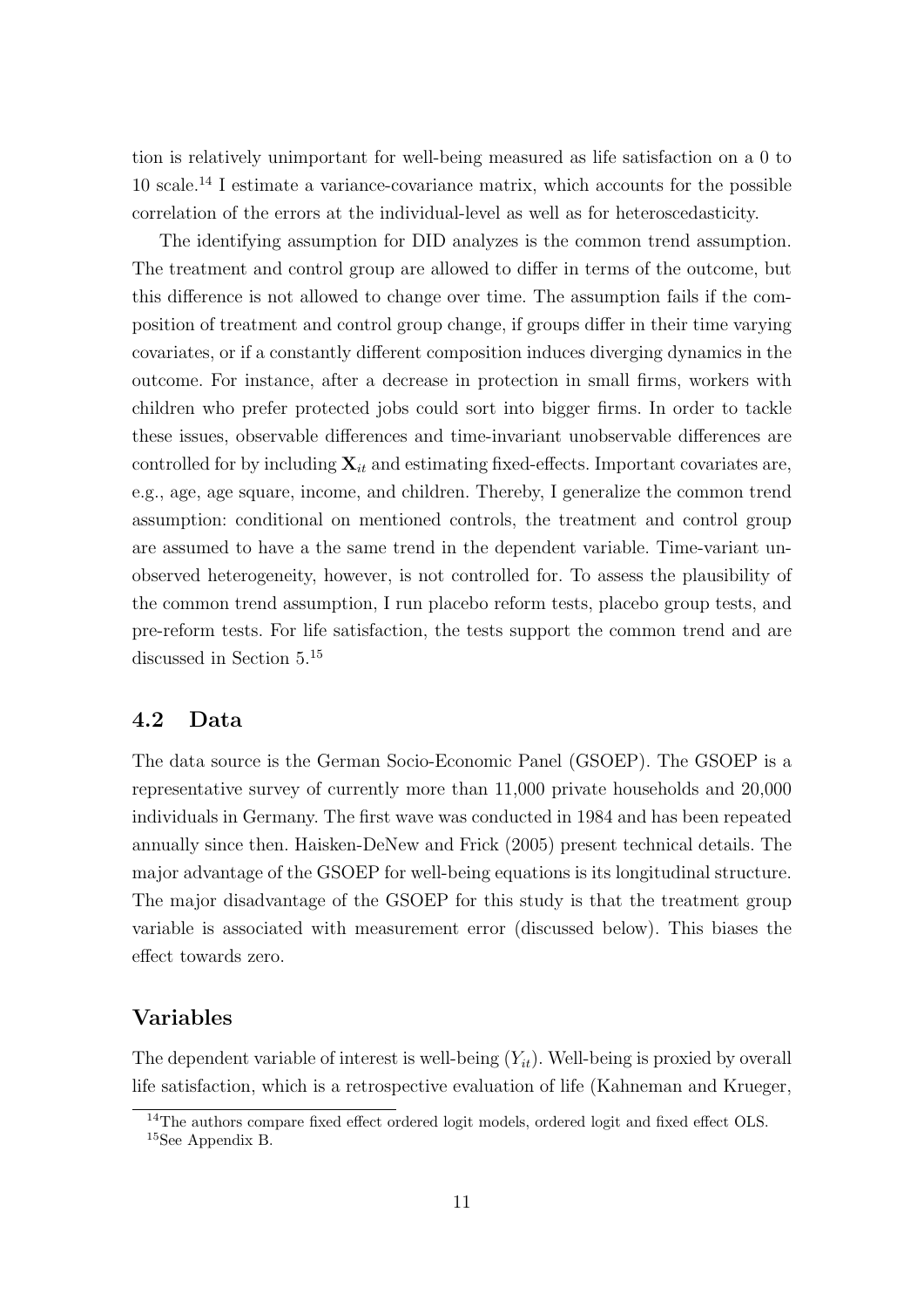2006).<sup>16</sup> The GSOEP contains the standard single-item life satisfaction question (Kahneman and Krueger, 2006), "How satisfied are you with your life, all things considered? Completely dissatisfied (0) - completely satisfied (10)." With regard to the statistical quality, this single-item life satisfaction question is considered to be a reliable and valid measure in several studies. One of the most recent reviews of this literature is given in OECD (2013) and in Clark, Diener, Georgellis, and Lucas  $(2008).$ <sup>17</sup> Of course, limitations have to be taken into account (OECD, 2013), e.g. occasion-specific events ,and placement in the survey.

Concerning the contract type of a worker, I define permanent workers as workers holding an unlimited contract, while temporary workers are defined as workers holding a limited contract. The temporary workers are either temporary agency workers - workers who signed a contract with a private employment agency and were hired by third party firms - or workers with a fixed-term contract who were directly hired by the firm. Before 1995, the GSOEP contains only insufficient information on contract types.

In accordance to Green (2011), I proxy employability by the perceived easiness of finding a new job.<sup>18</sup> Workers are defined to perceive their employability as low if they answered that it would be difficult or practically impossible to find a comparable new job. This variable is available for 1997 and 1999.

I also include several control variables  $(X_{it})$  which are important for well-being equations and usually included in such estimations (e.g. Kassenboehmer and Haisken-DeNew, 2009; Clark and Senik, 2010): household net income, working hours, age,

 $16$ In the economic literature, well-being proxied as life satisfaction is usually linked to the concept of utility (Kahneman and Krueger, 2006). It is distinguished between expected (decision) utility (Clark, Diener, Georgellis, and Lucas, 2008; Benjamin, Heffetz, Kimball, and Rees-Jones, 2012), experienced utility (Kahneman and Krueger, 2006; OECD, 2013), and remembered utility (Kahneman and Krueger, 2006). The latter is a weighted average of experienced utility. Life satisfaction is considered as remembered utility (Kahneman and Krueger, 2006). With respect to the relation between life satisfaction and expected utility, expected utility is not necessarily equal to remembered utility as individuals make systematic computational mistakes, e.g. by neglecting adaptation (Clark, Diener, Georgellis, and Lucas, 2008). Even if individuals would not make computational mistakes with regard to the consequences of their choices for utility, they would not solely maximize life satisfaction (remembered utility) but would consider other aspects (Benjamin, Heffetz, Kimball, and Rees-Jones, 2012; Clark, Diener, Georgellis, and Lucas, 2008).

<sup>&</sup>lt;sup>17</sup>OECD (2013) and Clark, Diener, Georgellis, and Lucas (2008) present literature on the facts that life satisfaction is correlated with real phenomena such as brain activity and smiling, that third party evaluation correlates the respondent's own report, that satisfaction measures have objective consequences (Oswald, Proto, and Sgroi, 2013; Krause, 2013), and that life satisfaction has robust relationships with, e.g. health, income, and unemployment (e.g. Kassenboehmer and Haisken-DeNew, 2009; Luttmer, 2005).

<sup>&</sup>lt;sup>18</sup>The GSOEP question is: "If you were to lose your job, would it be easy, difficult, or practically impossible for you to find a comparable job?". Outcomes are: "easy (1), difficult (2) or practically impossible (3)".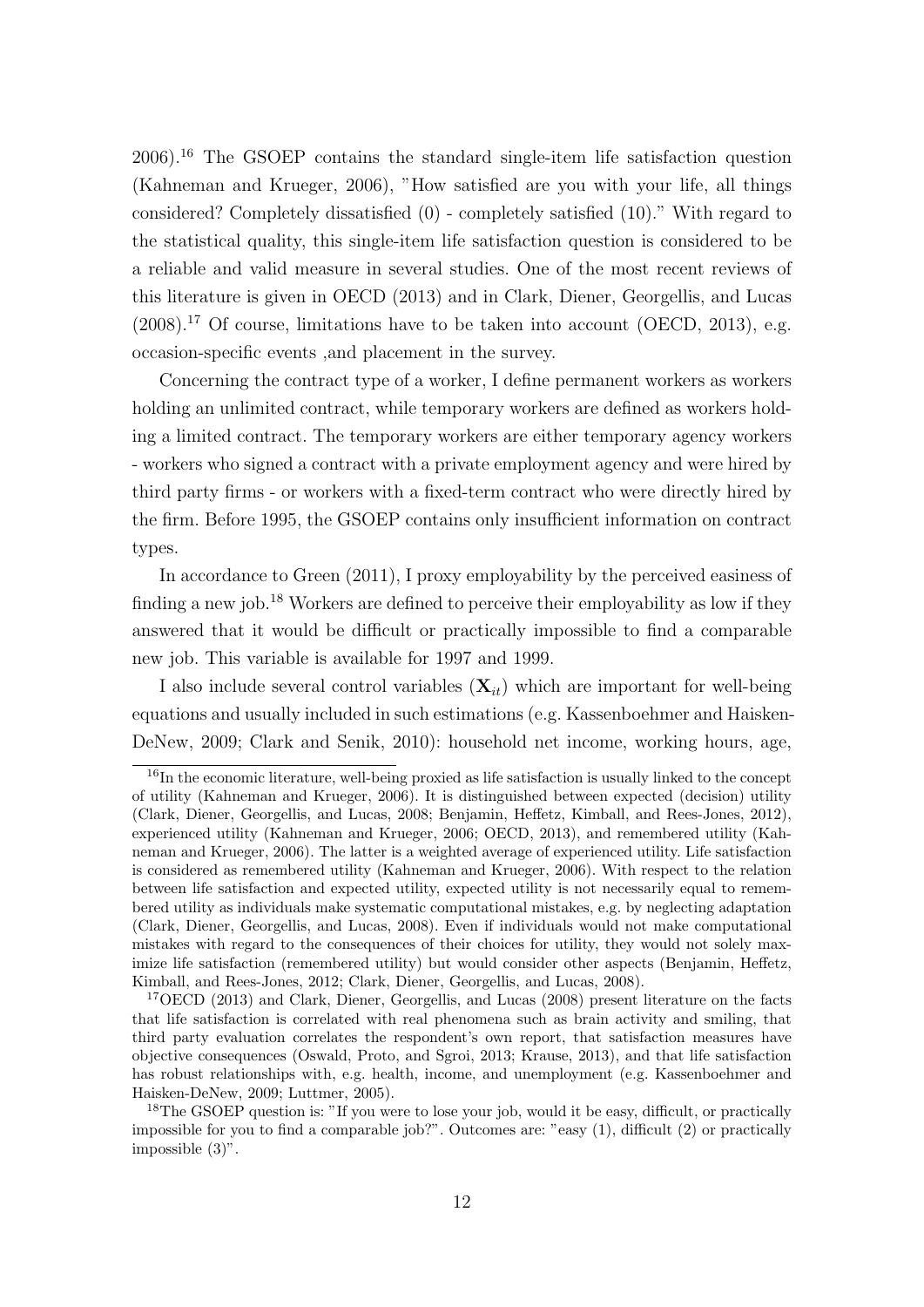education, female dummy, whether children live in the household, year (linear trend), state dummies (regional labor market effects), and year fixed effects (year specific macro effects).

#### Treatment Group Dummy

The treatment group is defined via the number of FTEs. Figure 1 shows that workers in firms with 6 to 10 FTEs versus workers in firms above 10 FTEs should be identified.<sup>19</sup> In the EPLP, FTEs are measured by subtracting the number of workers in training from the overall number of employees and weighting the part-time workers by a specific key.

A major drawback of the GSOEP is that FTEs cannot be measured precisely. The GSOEP asks, "Approximately how many people does the company employ as a whole?" [less than 5, 5-19, 20-199 (99, 100-199 after the year 1998), 200-1999, at least 2000 workers, self-employed without coworkers]. Workers who answered that they were in firms with 5-19 (20-199) workers are defined as the treatment (control) group. Thereby, the treatment group probably includes workers who were not treated. At the same time, the control group might include workers who were actually treated. Hence, the policy effect is likely to be biased towards zero, and the true effects of EPLP are stronger.

I define two different treatment group dummies. First, for the time-invariant treatment group dummy  $(T G_i)$  the treatment status is measured at the time of the last interview before the reform takes place. The dummy is defined to be one, if the worker is employed in a firm with 5-19 employees at the time of the reform, and defined to be zero, if s/he works in a firm with 20-199 employees. The treatment status does not change over time, even if the number of workers in the firm changes. Second, the time-variant treatment group dummy  $(T G_{it})$  is measured at the year of observation. It is one, if the worker is employed in a firm with 5-19 employees in the year of observation, and zero, if s/he works in a firm with 20-199 employees in the year of observation. The treatment status is allowed to change. In the latter case, workers might enter or exit the sample due to changes in the number of workers in the firm. The advantage of the time-variant treatment group dummy is that the number of observations are higher, which is important in order to study effect heterogeneity.

 $19I$  choose larger firms as the control group, because Bauer, Bender, and Bonin (2007) show that smaller firms face different dynamics with regard to insolvencies.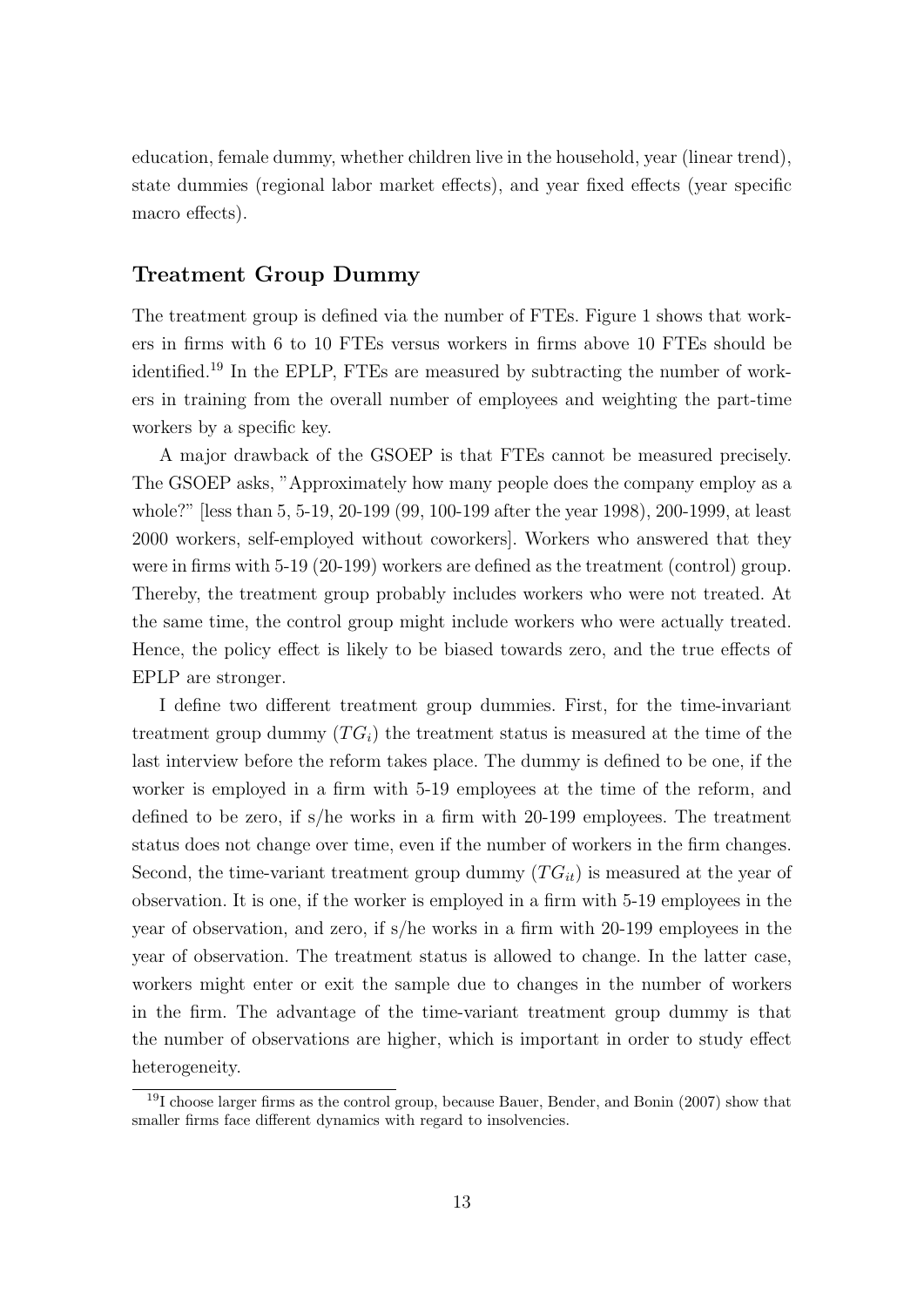#### 4.3 Sample selection and descriptive statistics

I construct separate samples for temporary and for permanent workers as well as for both reforms. The samples are restricted to employees who are employed in private firms, between 15 and 65 years old, without missing values in questions on job security as well as on job satisfaction.<sup>20</sup> Further, I exclude employees who are in the upper/lower 1st income percentile. Concerning the reform periods, I start observing individuals around two years before and two years after the reform. Therefore, for the 1996 reform, the sample period begins in 1995 and ends in  $1998<sup>21</sup>$  For the 1999 reform, I start in 1997 and end in 2001. It is not possible to start earlier because of the 1996 reform. Finally, the samples are restricted to workers for whom the treatment group dummy is defined.

Concerning permanent workers, the sample includes newly hired permanent workers who face an actual change in EPLP and incumbent workers who face only the announcement of a change in EPLP. This biases the effect of a direct change in EPLP towards zero. As the sample becomes very small, however, when it is restricted to newly hired workers, the main analyzes are conducted for the full sample of permanent workers.<sup>22</sup> Furthermore, the sample for permanent workers excludes workers in the probationary period as here EPLP does not apply.

Samples for each contract type (permanent workers, temporary workers) and for each reform period (1995 until 1998, 1998 until 2001) are generated:

(i). Sample A - workers irrespective of their employment status after the reform: The effect of a change in EPLP on workers who were in a temporary or in a permanent contract at the time of the reform is analyzed. For this purpose, I construct a sample of temporary/permanent workers who were, at the time of their last interview prior to the reform, in a temporary/permanent contract as well as employed in private firms with 5-199 workers. The treatment group is time-invariant  $(TG_i)$ . For instance, if person A is in a temporary job in a firm with 20-199 employees in 1996, prior to the reform, but in a permanent job in 1997, the person is included in the sample of temporary workers but not in the sample of permanent workers. I allow the panel to be unbalanced.

 $^{20}$ Results for life satisfaction as the dependent variable are relatively robust to this restriction. See Appendix E for Sample B. Sample is restricted due to models which investigate job security and job satisfaction as the dependent variables. See Appendix B.

<sup>&</sup>lt;sup>21</sup>Results for Sample B are robust to this restriction and are robust to the ending month in 1998. See Section 5.3.

<sup>22</sup>For results when I focus on newly hired workers, see Appendix D.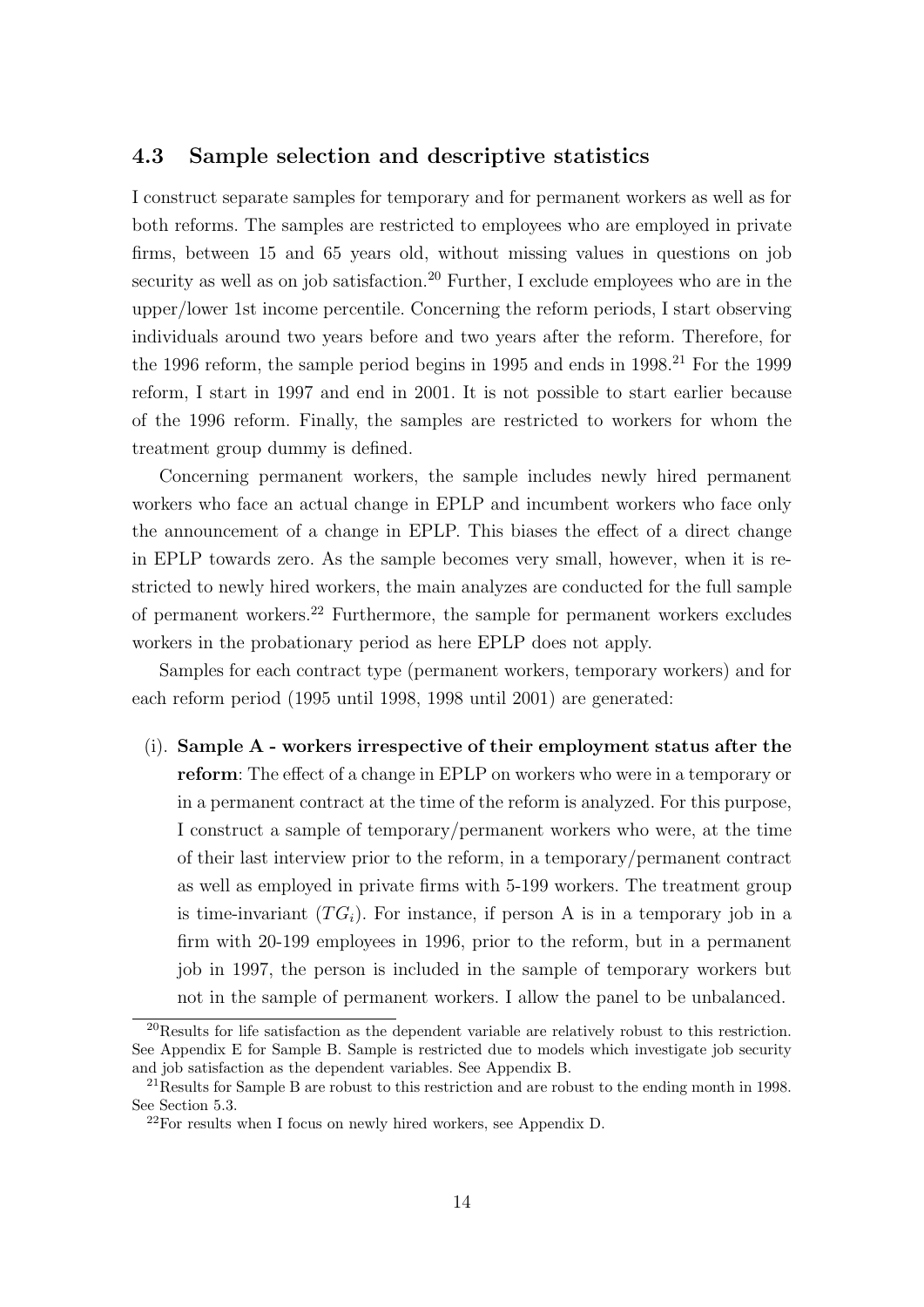(ii). Sample B - workers remain in the employment status after the reform: I investigate the effect of a change in EPLP on workers when they remain in their contract type (e.g. remain temporary workers) after the reform. For this purpose, I construct a sample which includes only persons who are observed in the specific year in a temporary/permanent contract and stay either in the control or treatment group (stayers).<sup>23</sup> I allow the treatment group to vary over time  $(T G_{it})^{24}$  For instance, if person A holds a temporary contract in a firm with 5-19 employees in 1995, 1996, and 1997 but not in 1998, I keep three observations (1995-1997) in the sample of temporary workers. I allow the panel to be unbalanced.

Tables 1 and 2 present descriptive statistics of the Sample A for temporary and permanent workers.<sup>25</sup> Temporary workers are usually younger than permanent workers because temporary contracts are often used to screen the productivity of younger workers or to train youth in dual apprenticeships. This is also the case in the estimation samples. On average, temporary workers are around 30 years old, whereas permanent workers are, on average, around 40 years old. In terms of monthly household net income, permanent workers are better off compared to temporary workers. Life satisfaction and job satisfaction is around 7 on a scale of 0 to 10 for temporary and permanent workers.

### 5 Empirical results

The main result is that, on average, temporary workers suffered temporarily in terms of life satisfaction from the decrease in EPLP in 1996.<sup>26</sup> The negative effect of the decrease in EPLP on life satisfaction of temporary workers is specifically strong for temporary workers who remain in a temporary job after the reform. This could be explained by social comparison. Furthermore, less employable workers are specifically strong affected. The decrease in EPLP had no significant effect on wellbeing, which would be in line with loss aversion. As the EPLP reforms affected newly

 $^{23}$ For robustness checks for samples including movers, i.e. workers who are allowed to switch between treatment and control group, see Section 5.3.

<sup>&</sup>lt;sup>24</sup>Alternatively, I could estimate the effect based on a subsample of Sample A. As I run out of observations in that case, I stick to Sample B.

<sup>25</sup>For descriptive statistics of Sample B, see Appendix A.

<sup>&</sup>lt;sup>26</sup>Results with longitudinal weights change in the sense that the signs of the policy effects remain similar but that standard errors become larger. Among others, however, this is due to the use of the fixed-effect dummy estimator and not the mean difference estimator, which is used for the presented results.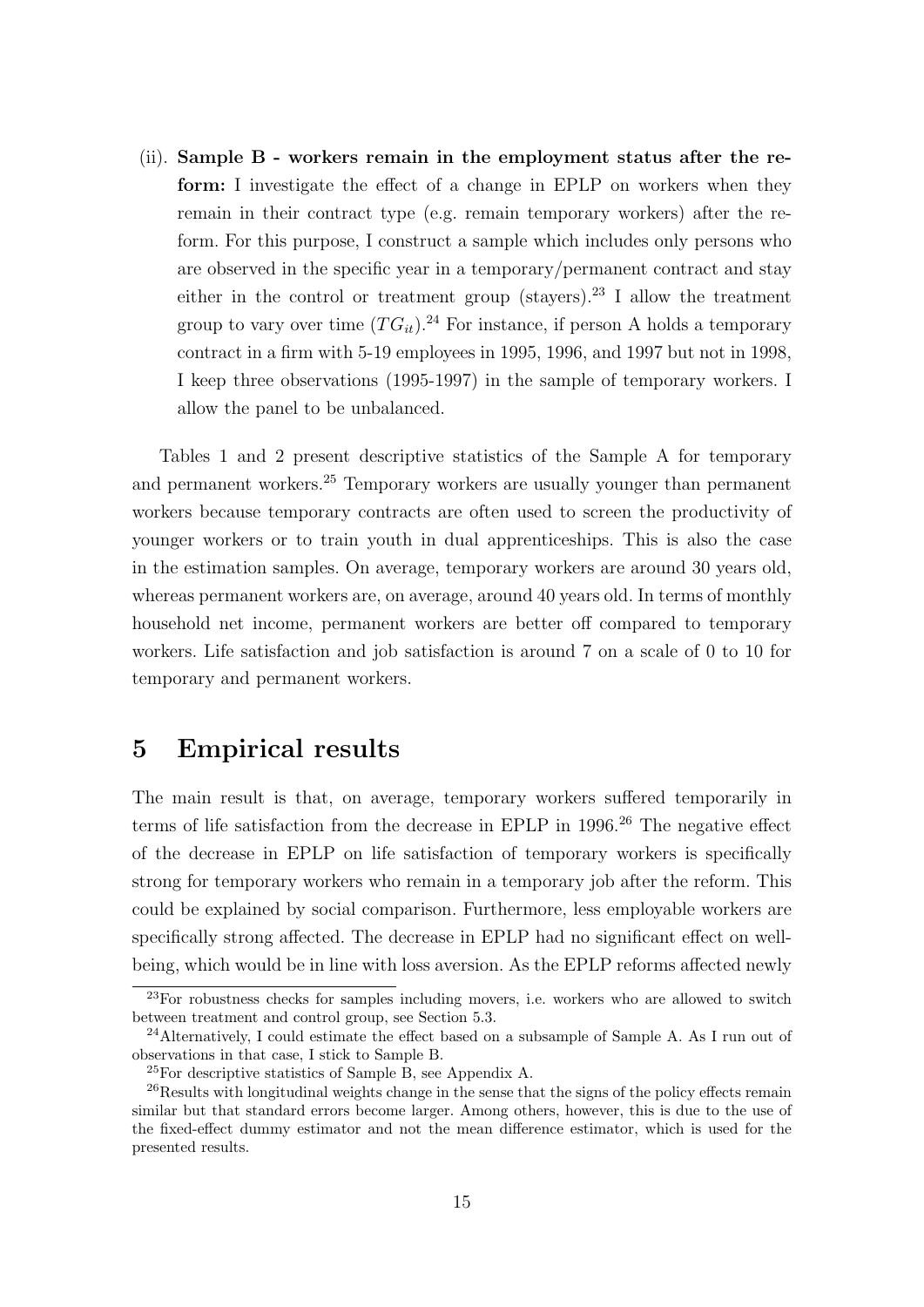| Variable                           | Mean      | Std. Dev. | Min.             | Max.         | No. |
|------------------------------------|-----------|-----------|------------------|--------------|-----|
| $EPL - (1996)$                     |           |           |                  |              |     |
| Pre-reform period                  |           |           |                  |              |     |
| life satisfaction                  | 7.078     | 1.657     | $\mathbf{1}$     | 10           | 486 |
| job satisfaction                   | 7.097     | 2.218     | $\boldsymbol{0}$ | 10           | 486 |
| job security                       | 2.041     | 0.793     | $\mathbf{1}$     | 3            | 486 |
| monthly HH net income $(\epsilon)$ | 2,022.34  | 802.718   | 511              | 4,857        | 486 |
| age                                | 28.492    | 11.569    | 17               | 58           | 486 |
| female                             | 0.506     | 0.5       | $\boldsymbol{0}$ | $\mathbf{1}$ | 486 |
| Post-reform period                 |           |           |                  |              |     |
| life satisfaction                  | 6.865     | 1.762     | $\overline{0}$   | 10           | 406 |
| job satisfaction                   | 7.012     | 2.041     | $\boldsymbol{0}$ | 10           | 406 |
| job security                       | 2.032     | 0.748     | $\mathbf{1}$     | 3            | 406 |
| monthly HH net income $(\epsilon)$ | 2,116.406 | 854.61    | 511              | 5,113        | 406 |
| age                                | 29.877    | 11.181    | 18               | 60           | 406 |
| female                             | 0.446     | 0.498     | $\boldsymbol{0}$ | $\mathbf{1}$ | 406 |
| $EPL + (1999)$                     |           |           |                  |              |     |
| Pre-reform period                  |           |           |                  |              |     |
| life satisfaction                  | 7.114     | 1.668     | $\boldsymbol{0}$ | 10           | 590 |
| job satisfaction                   | 7.105     | 2.085     | $\overline{0}$   | 10           | 590 |
| job security                       | 1.992     | 0.778     | $\mathbf{1}$     | 3            | 590 |
| monthly HH net income $(\epsilon)$ | 2,174.832 | 903.256   | 562              | 5,624        | 590 |
| age                                | 27.561    | 10.638    | 17               | 60           | 590 |
| female                             | 0.434     | 0.496     | $\overline{0}$   | $\mathbf{1}$ | 590 |
| Post-reform period                 |           |           |                  |              |     |
| life satisfaction                  | 7.172     | 1.492     | $\mathbf{1}$     | 10           | 786 |
| job satisfaction                   | 7.093     | 2.043     | $\boldsymbol{0}$ | 10           | 786 |
| job security                       | 2.14      | 0.728     | $\mathbf{1}$     | 3            | 786 |
| monthly HH net income $(\epsilon)$ | 2,328.34  | 939.654   | 614              | 5,624        | 786 |
| age                                | 30.053    | 10.976    | 18               | 63           | 786 |
| female                             | 0.472     | 0.5       | $\boldsymbol{0}$ | $\mathbf{1}$ | 786 |

Table 1: Descriptive statistics: temporary workers (at the date of the reform)

Note: Reform 1996: pre-reform period 01.01.1995-31.09.1996, post-reform period 01.10.1996-31.12.1998; Reform 1999: pre-reform period 01.01.1997-31.12.1998, postreform period 01.01.1999-31.12.2001; Sample A: restricted to workers who were in a temporary job and in firms with 5-199 employees when the reform took place. Source: Own calculation based on GSOEP.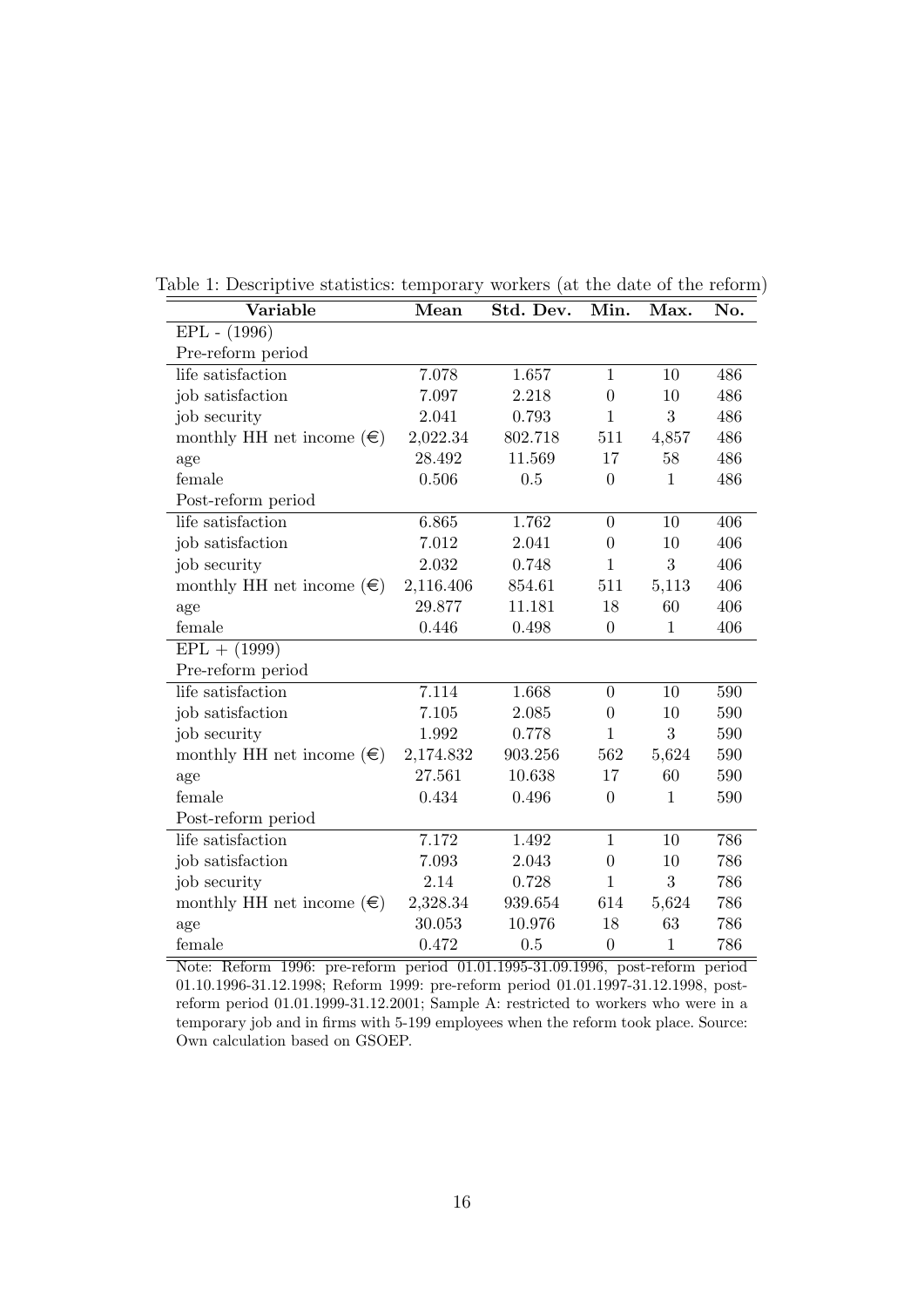| Variable                           | Mean      | Std. Dev. | Min.             | Max.         | No.   |
|------------------------------------|-----------|-----------|------------------|--------------|-------|
| EPL - (1996)                       |           |           |                  |              |       |
| Pre-reform period                  |           |           |                  |              |       |
| life satisfaction                  | 7.039     | 1.583     | $\boldsymbol{0}$ | 10           | 3,634 |
| job satisfaction                   | 7.025     | 1.995     | $\theta$         | 10           | 3,634 |
| job security                       | 2.325     | 0.696     | $\mathbf{1}$     | 3            | 3,634 |
| monthly HH net income $(\in)$      | 2,202.242 | 819.236   | 767              | 5,778        | 3,634 |
| age                                | 39.547    | 10.57     | 17               | 65           | 3634  |
| female                             | 0.424     | 0.494     | $\theta$         | $\mathbf{1}$ | 3634  |
| Post-reform period                 |           |           |                  |              |       |
| life satisfaction                  | 6.953     | 1.58      | $\boldsymbol{0}$ | 10           | 3,325 |
| job satisfaction                   | 6.916     | 1.943     | $\theta$         | 10           | 3,325 |
| job security                       | 2.194     | 0.707     | $\mathbf{1}$     | 3            | 3,325 |
| monthly HH net income $(\epsilon)$ | 2,277.961 | 835.237   | 767              | 5,783        | 3,325 |
| age                                | 40.879    | 10.194    | 18               | 65           | 3,325 |
| female                             | 0.428     | 0.495     | $\boldsymbol{0}$ | $\mathbf{1}$ | 3,325 |
| $EPL + (1999)$                     |           |           |                  |              |       |
| Pre-reform period                  |           |           |                  |              |       |
| life satisfaction                  | 7.018     | 1.558     | $\theta$         | 10           | 3,818 |
| job satisfaction                   | 6.976     | 1.924     | $\boldsymbol{0}$ | 10           | 3,818 |
| job security                       | 2.191     | 0.714     | 1                | 3            | 3818  |
| monthly HH net income $(\epsilon)$ | 2,260.053 | 825.903   | 818              | 5,624        | 3,818 |
| age                                | 40.018    | 10.186    | 18               | 65           | 3,818 |
| female                             | 0.429     | 0.495     | $\overline{0}$   | $1\,$        | 3,818 |
| Post-reform period                 |           |           |                  |              |       |
| life satisfaction                  | 7.068     | 1.553     | $\boldsymbol{0}$ | 10           | 5,191 |
| job satisfaction                   | 6.902     | 1.913     | $\boldsymbol{0}$ | 10           | 5,191 |
| job security                       | 2.263     | 0.688     | $\mathbf{1}$     | 3            | 5,191 |
| monthly HH net income $(\epsilon)$ | 2,380.785 | 836.193   | 818              | 5,624        | 5,191 |
| age                                | 41.872    | 9.773     | 20               | 65           | 5,191 |
| female                             | 0.432     | 0.495     | $\theta$         | $\mathbf{1}$ | 5,191 |

Table 2: Descriptive statistics: permanent workers (at the date of the reform)

Note: Reform 1996: pre-reform period 01.01.1995-31.09.1996, post-reform period 01.10.1996-31.12.1998; Reform 1999: pre-reform period 01.01.1997-31.12.1998, postreform period 01.01.1999-31.12.2001; Sample A: restricted to workers who were in a permanent job and in firms with 5-199 employees when the reform took place. Source: Own calculation based on GSOEP.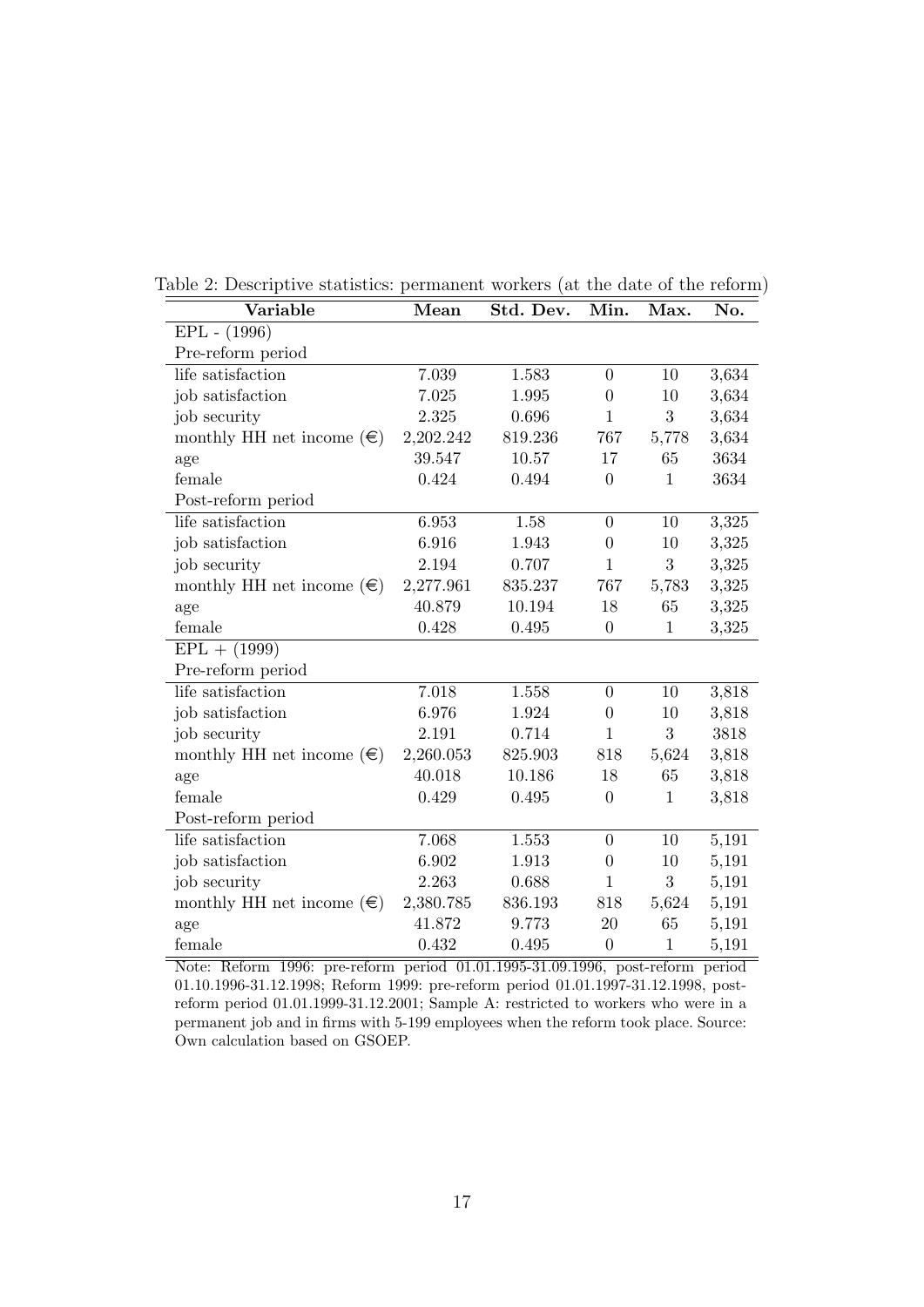hired workers but almost not incumbents, a large proportion of permanent workers were not affected from the decrease and increase in EPLP. Hence, as I expected, I did not find any effects of the reforms on their well-being. Importantly, however, all results should be considered as lower bound estimates due to a non-negligible measurement error in the treatment status. The true effects might be stronger.

#### Common trend assumption

Before I present the results, the common trend assumption is discussed. The common trend assumption is the identifying assumption for the unbiasedness of the policy effect in a DID approach. Although no formal test exists in order to assess the validity of this, pre-treatment trend and placebo tests help to assess whether the assumption is critical. I summarize the main findings here, before I present the results.

Pre-treatment tests do not confirm any significant pre-treatment differences in life satisfaction as the dependent variable controlling for observable and timeinvariant unobservable heterogeneity.<sup>27</sup> In Tables 3, 4, and 5, I test whether a common pre-policy trend for the treatment and the control group is rejected -  $TGxReform(t-1)$ . None of the coefficients, however, is significant.<sup>28</sup> Hence, in the pre-treatment period, I capture all the relevant heterogeneity which might induce different trends between treatment and control group in terms of life satisfaction. This shows that unobserved time-variant heterogeneity does not yield a different trend between treatment and control group in life satisfaction in the pre-reform period. This finding might at least reduce concerns about the relevance of unobserved time-variant heterogeneity for the policy effects, even though some concerns remain due to an unbalanced sample.

Placebo tests for Sample B show that life satisfaction did not change for workers in medium sized (non-treated) versus large firms (non-treated) at the time of the reforms (placebo group test); and it did not change for workers in the treatment group (small sized firms) versus workers in the control group (medium sized firms) in 1998 (placebo reform).<sup>29</sup> Overall, I do not find evidence against the hypothesis that treatment and control group follow a common trend for life satisfaction.

<sup>&</sup>lt;sup>27</sup>I also tested pre-treatment trend differences for perceived job security and job satisfaction. As I observe pre-treatment differences, which I cannot explain by anticipation, I do not consider them as dependent variables in this study. See Appendix B.

<sup>28</sup>Additional checks for Sample B support this (Appendix B).

<sup>29</sup>See Appendix B.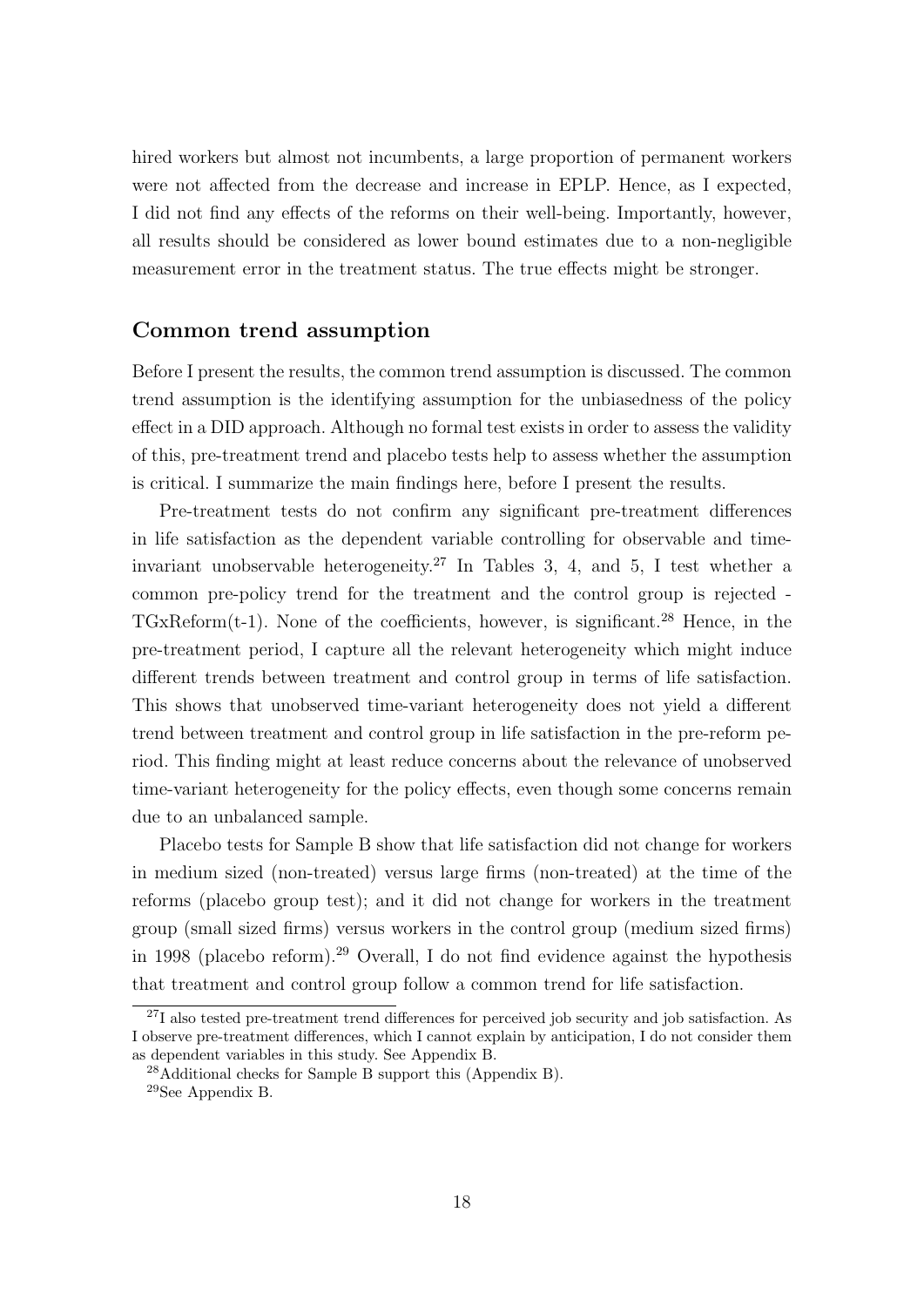### 5.1 Effect of EPLP on life satisfaction

This section tests for the effect of EPLP reforms on life satisfaction of workers who were either temporarily or permanently employed at the time of the reform (Sample A). These workers are allowed to change their employment status after the reform, e.g. from a temporary to a permanent job.

#### Temporary workers

The theoretically expected effect of a decrease in EPLP on the well-being of workers who were in a temporary job at the time of the reform is ambiguous. The transition hypothesis expects a positive effect, while the comparison and anticipation hypotheses suggest a negative effect on well-being.

The DID results for the 1996 reform with life satisfaction as the dependent variable is presented in the upper left part of Table 3. The main result is that workers who were in a temporary job at the time of the reform suffered by around 0.5 units in life satisfaction (TGxReform) from the decrease in EPLP in 1996 - see columns (1) to (3). Thus, the transition hypothesis is outweighed by the comparison and anticipation hypotheses. The preferred model with unobservable and observable heterogeneity is presented in column (3). In this specification, temporary workers loose 0.407 units of life satisfaction due to a decrease in EPLP which is 5.8% of the mean. When I exclude the socio-demographic control variables, the policy effect becomes larger in its magnitude (-0.548). This could be due to observables, which capture different dynamics between control and treatment group. The results for the 1999 reform are presented in the right part of Table 3 - see columns (4) to (6). The increase in EPLP had no significant effect on life satisfaction. It is possible that this is due to effect heterogeneity, which is investigated in Section 5.2.

#### Permanent workers

Theoretical expectations for the effect of a decrease in EPLP on the life satisfaction of permanent workers are ambiguous, too. While the insecurity hypothesis suggests a negative effect, the monitoring hypothesis expects a positive one. Due to the reform design, however, I do not expect strong effects of the reforms on life satisfaction of permanent workers.

The lower part of Table 3 shows the results for the reform in 1996 (decreasing  $EPLP$ ) - see columns (1) to (3) - and for the reform in 1999 (increasing  $EPLP$ ) see columns (4) to (6). The policy effects (TGxReform) are not different from zero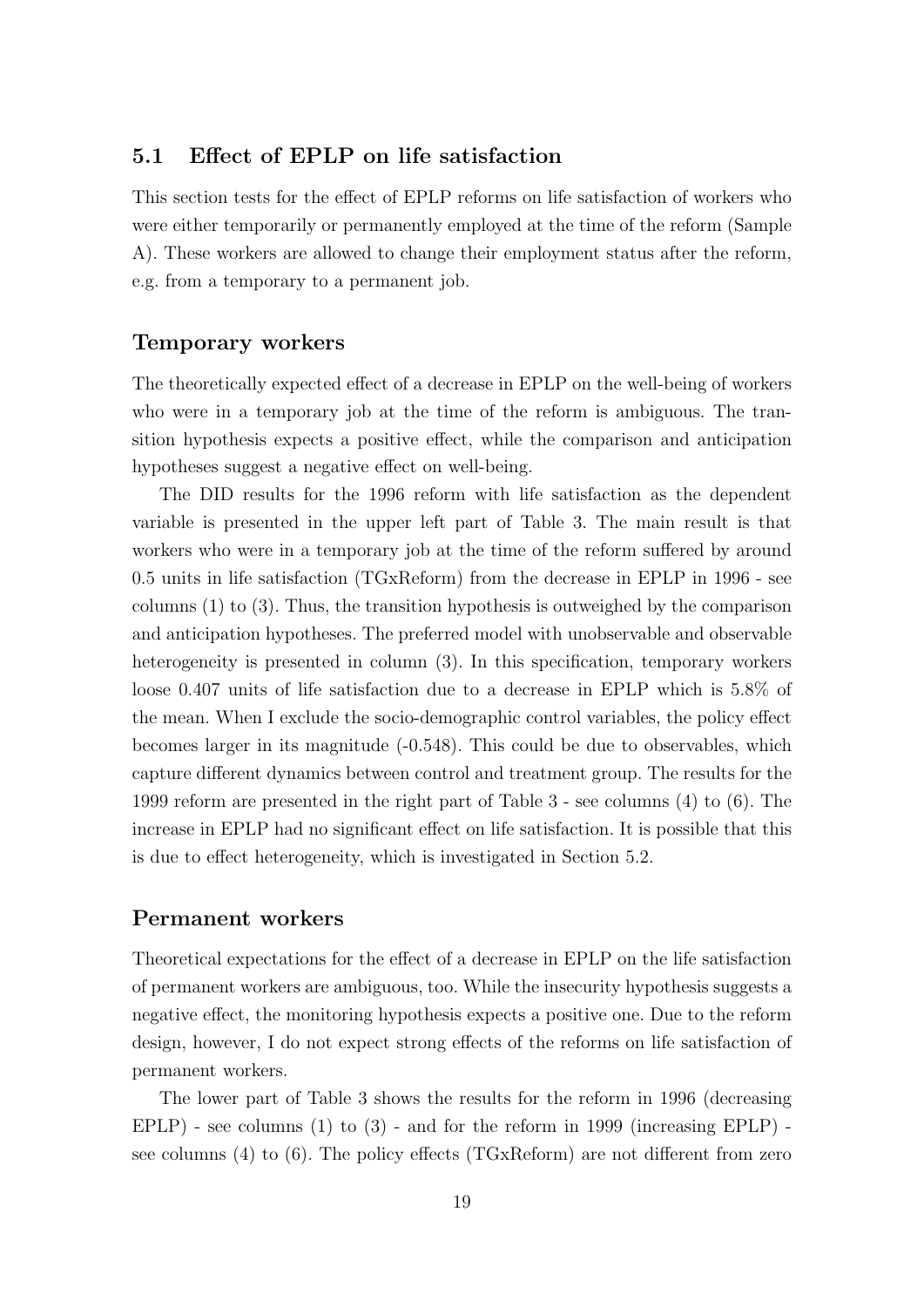|                      |           | $EPL - (1996)$ |                   | $EPL + (1999)$ |                                               |           |  |
|----------------------|-----------|----------------|-------------------|----------------|-----------------------------------------------|-----------|--|
|                      | (1)       | (2)            | $\left( 3\right)$ | (4)            | (5)                                           | (6)       |  |
|                      |           |                |                   |                | Temporary workers (at the date of the reform) |           |  |
|                      | FE        | FE             | FE                | FE             | FE                                            | FE        |  |
| $TGxReform(t-1)$     |           | $-0.154$       | $-0.185$          |                | 0.140                                         | 0.0882    |  |
|                      |           | (0.232)        | (0.244)           |                | (0.210)                                       | (0.220)   |  |
| TGxReform            | $-0.395*$ | $-0.548**$     | $-0.407*$         | $-0.00717$     | $-0.0686$                                     | $-0.0179$ |  |
|                      | (0.202)   | (0.221)        | (0.236)           | (0.160)        | (0.189)                                       | (0.192)   |  |
| $TGxReform(t+1)$     |           | $0.463*$       | 0.415             |                | 0.0292                                        | 0.167     |  |
|                      |           | (0.259)        | (0.259)           |                | (0.173)                                       | (0.180)   |  |
| Socio-demo. controls | no        | no             | yes               | no             | no                                            | yes       |  |
| $\boldsymbol{N}$     | 892       | 892            | 892               | 1,376          | 1,376                                         | 1,376     |  |
| $R^2$                | 0.023     | 0.029          | 0.091             | 0.011          | 0.011                                         | 0.050     |  |
|                      |           |                |                   |                | Permanent workers (at the date of the reform) |           |  |
|                      | FE        | FE             | FE                | FE             | FE                                            | FE        |  |
| $TGxReform(t-1)$     |           | 0.0336         | 0.0499            |                | 0.0397                                        | 0.0683    |  |
|                      |           | (0.074)        | (0.074)           |                | (0.071)                                       | (0.073)   |  |
| TGxReform            | $-0.0370$ | $-0.0988$      | $-0.0622$         | 0.0322         | $-0.00483$                                    | 0.00165   |  |
|                      | (0.061)   | (0.075)        | (0.078)           | (0.052)        | (0.069)                                       | (0.069)   |  |
| $TGxReform(t+1)$     |           | 0.100          | 0.0917            |                | 0.0324                                        | 0.0183    |  |
|                      |           | (0.076)        | (0.075)           |                | (0.067)                                       | (0.071)   |  |
| Socio-demo. controls | no        | $\mathbf{no}$  | yes               | no             | no                                            | yes       |  |
| $\boldsymbol{N}$     | 6,959     | 6,959          | 6,959             | 9,009          | 9,009                                         | 9,009     |  |
| $\,R^2$              | 0.007     | 0.007          | 0.025             | $0.002\,$      | 0.002                                         | 0.014     |  |

Table 3: Dependent variable: life satisfaction

Note: Fixed effects (FE) estimations, clustered standard errors in parentheses;  $*$   $p < 0.10$ , \*\*  $p < 0.05$ , \*\*\*  $p < 0.01$ ; TG = 1 if 5-19 and TG = 0 if 20-199; Reform = [1 if year >= reform year]; Reform(t-1) = [1 if year >= one year before the reform year]; Reform(t+1)  $=[1]$  if year  $>=$  one year after the reform year]; Sample A: sample of workers who were in a permanent/temporary job at the time of the reform and employed in firms with 5- 199 employees at the time of the reform; Controls: reform dummies, TG, year fixed effects; Socio-demographic (socio-demo.) controls: firm size dummies, log of monthly HH income, working hours, working hours<sup>2</sup>, age, age<sup>2</sup>, education, female, married, child dummies as well state fixed effects.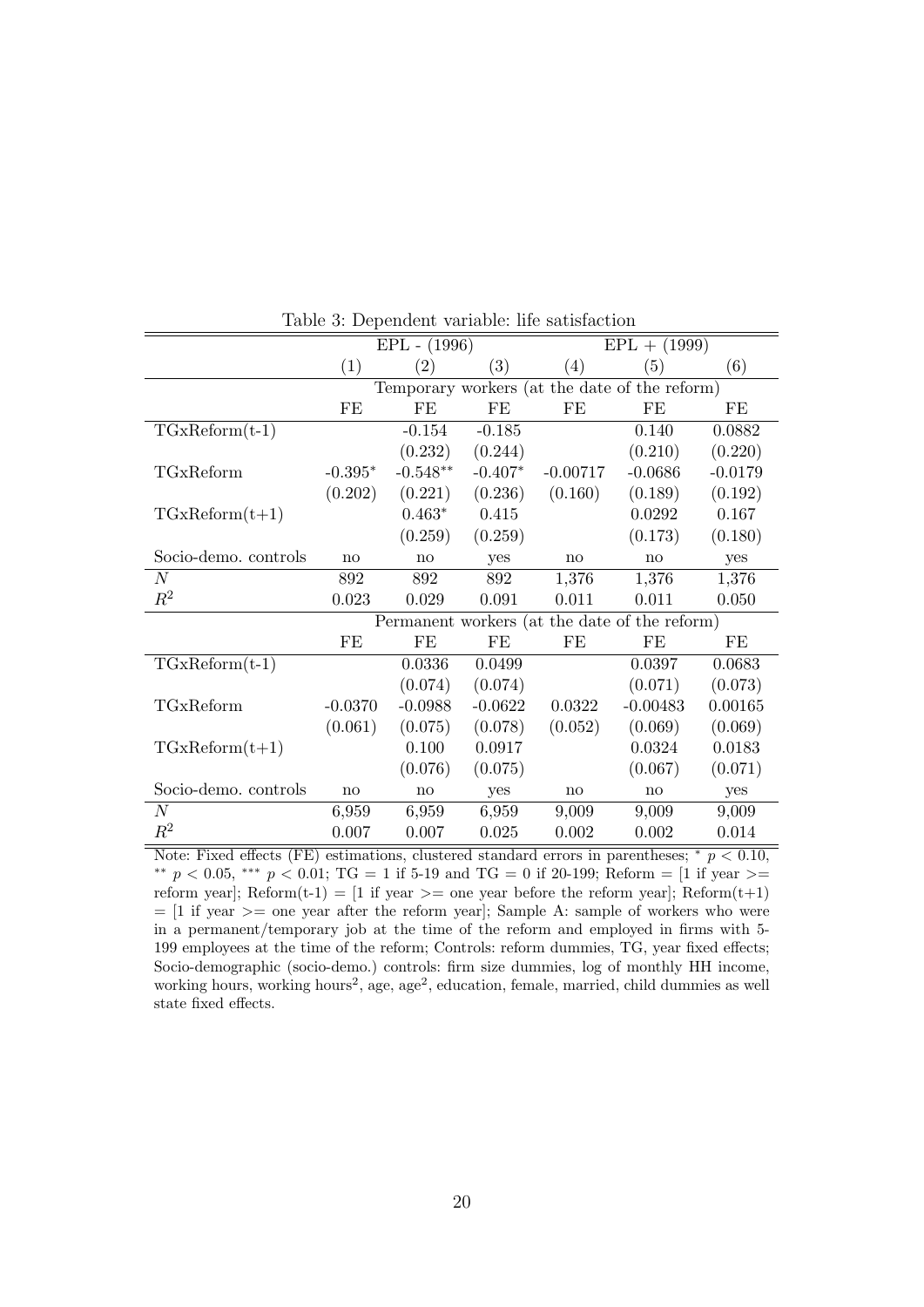for both reforms, which is in line that a large proportion of permanent workers were not directly affected by the reforms. Effect heterogeneity, however, might explain the zero effects, too, and is elaborated in Section 5.2.

#### 5.2 Effect heterogeneity

Based on the comparison, transition, and insecurity hypotheses, workers who remain in their contract type after the reform might exhibit a different reform effect, on average, compared to workers who transition into another employment status. In order to investigate this heterogeneity, I construct samples with workers who remained in their contract type after the reform  $(Sample B)^{30}.^{31}$  Furthermore, I investigate heterogeneity due to differences in the employability of workers.

#### Temporary workers

If the comparison hypothesis explains the negative effect of EPLP in 1996 on life satisfaction of temporary workers (column (3) in Table 3), I would expect that the negative effect is specifically strong for temporary workers who remain in a temporary job in a treated firm after the reform. This is because workers who benefited from potentially increased transition probabilities into permanent work by actually moving into a permanent job are excluded. Thereby, the transition hypothesis becomes less relevant, whereas the comparison hypothesis becomes more relevant, while the relevance of the anticipation hypothesis remains similar.

The main result is that temporary workers who remained in a temporary job suffered significantly in economical and statistical terms (TGxReform) in life satisfaction from the decrease in EPLP in 1996 (Table 4). The negative effect of the 1996 reform holds independently of controlling for observed heterogeneity or not and for excluding pre- and post-policy effects - see columns (1) to (3). In the preferred specification, temporary workers suffered by 0.588 units in life satisfaction - see column  $(3)$  - which is  $8\%$  of the mean, and thereby, higher as the effect on temporary workers who are allowed to move into a permanent job after the reform (5.8% of the mean, see column (3) in Table 3). Hence, given that Centeno and Novo (2012) show that EPLP is negatively related to transition probabilities from temporary work to permanent work and based on the findings here, the comparison hypotheses remains a plausible explanation for the negative effect of EPLP on life satisfaction

<sup>30</sup>For summary statistics, see Appendix A.

<sup>31</sup>Unfortunately, I run out of observations in the case of subsamples of Sample A.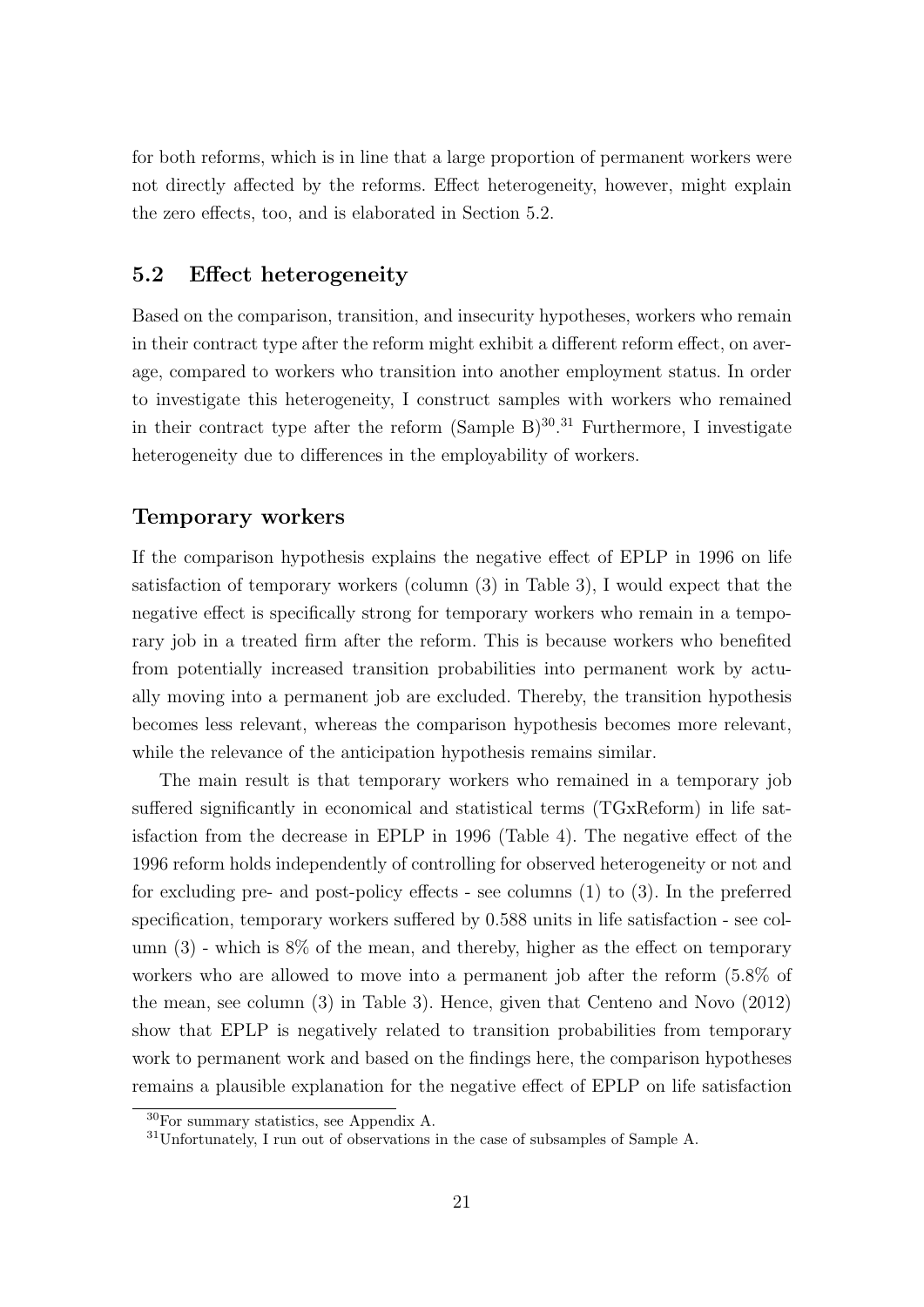of temporary workers.<sup>32</sup>

Concerning the common trend assumption, one might be concerned that an adverse selection drives this result. If selection is due to observable or time-invariant unobservable heterogeneity, however, I control for this. If the selection is due to a different trend in life satisfaction which is not captured by aforementioned heterogeneity, I do not control for this. As already mentioned, however, pre-reform trend tests, show that control and treatment group do not differ in their life satisfaction trend in the pre-reform period controlling for above mentioned heterogeneity. This might at least reduce concerns about the relevance of unobserved time-variant heterogeneity for the negative policy effect, even though some concerns remain due to the unbalanced sample.

After one year - see  $TGxReform(t+1)$ , life satisfaction significantly increases again which is shown in column (3). This is in line with the adaptation to life events. Concerning the increase in EPLP in 1999, I do not find that the unconditional or conditional policy effects (TGxReform) on life satisfaction are different from zero. One might expect that life satisfaction would increase from this reform, however, the results are in line with loss aversion: Workers value a loss stronger compared to a gain.

Finally, the effect of a change in EPLP might also differ with the perceived employability of the workers (Green, 2011). Specifically, highly employable workers might not mind if protection decreases, but less employable workers might be much more concerned. Column (4) of Table 4 presents the results of column (3) for the subsample of workers who gave a valid answer to the question on perceived chances of finding a new job in 1997 (1996 reform) or in 1999 (1999 reform).<sup>33</sup> Column (5) presents the subsample of less-employable workers, i.e. workers who perceive it to be difficult or practically impossible to find a new comparable job.<sup>34</sup> Concerning the reform in 1996, the coefficients and standard errors remain quite similar when it is restricted to workers who answered the question on perceived chances to find a new similar job - see columns (3) and (4). Comparing columns (4) and (5), the main result is that the negative effect of the 1996 reform becomes more significant in economical and statistical terms when the sample is restricted to persons who

 $32$ Keeping in mind the measurement error, I test the effect on the transition probabilities, too. I find expected signs but the magnitude and the statistical significance are sensitive. A deeper investigation of this issue remains open for future research.

<sup>33</sup>Subsample estimation instead of interaction terms allows for a higher level of heterogeneity in the life satisfaction equation.

 $34$ Unfortunately, there are too few workers who feel employable in order to estimate the effects on this subgroup.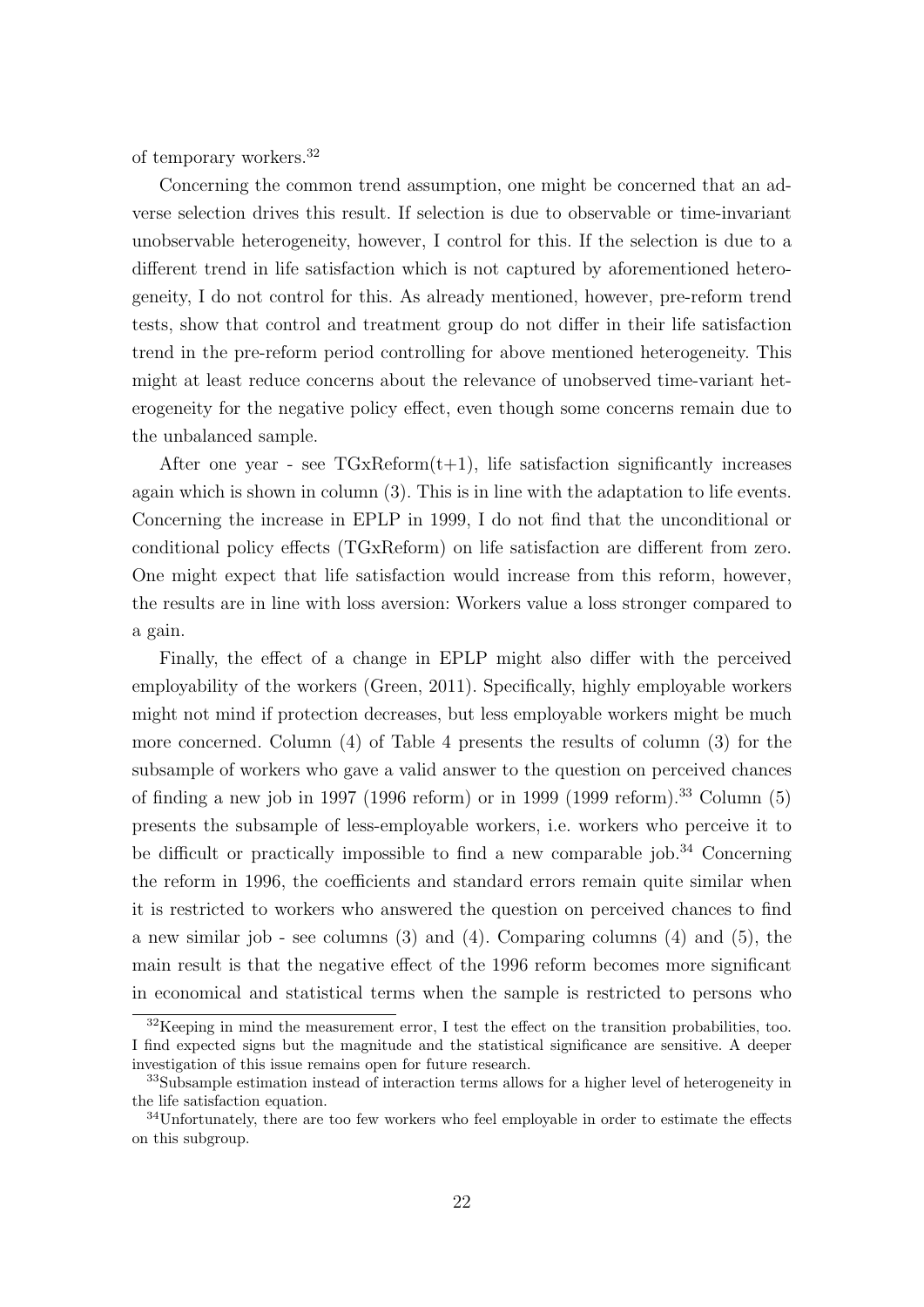feel less employable. They lost 0.703 units in life satisfaction, but this loss is only temporarily. The results for 1999 are presented in the lower part. The policy effect, however, is again statistically not different from zero.

|                      | (1)       | $\left( 2\right)$ | (3)       | (4)        | (5)            |
|----------------------|-----------|-------------------|-----------|------------|----------------|
|                      | FE        | FE                | FE        | FE (No MV) | FE (Less Empl) |
| $EPL - (1996)$       |           |                   |           |            |                |
| $TGxReform(t-1)$     |           | $-0.327$          | $-0.253$  | $-0.239$   | $-0.211$       |
|                      |           | (0.283)           | (0.283)   | (0.332)    | (0.417)        |
| TGxReform            | $-0.543*$ | $-0.595*$         | $-0.588*$ | $-0.574$   | $-0.703*$      |
|                      | (0.311)   | (0.342)           | (0.342)   | (0.348)    | (0.417)        |
| $TGxReform(t+1)$     |           | $0.534*$          | $0.553*$  | $0.593**$  | $0.674**$      |
|                      |           | (0.288)           | (0.292)   | (0.292)    | (0.341)        |
| Socio-demo. controls | no        | no                | yes       | yes        | yes            |
| N                    | 624       | 624               | 624       | 540        | 404            |
| $R^2$                | 0.040     | 0.053             | 0.110     | 0.133      | 0.172          |
| $EPL + (1999)$       |           |                   |           |            |                |
| $TGxReform(t-1)$     |           | 0.106             | 0.148     | 0.0281     | 0.0862         |
|                      |           | (0.264)           | (0.268)   | (0.313)    | (0.426)        |
| TGxReform            | $-0.167$  | $-0.207$          | $-0.140$  | $-0.172$   | $-0.135$       |
|                      | (0.238)   | (0.263)           | (0.271)   | (0.273)    | (0.326)        |
| $TGxReform(t+1)$     |           | 0.0419            | 0.0802    | 0.0503     | $-0.0628$      |
|                      |           | (0.220)           | (0.217)   | (0.220)    | (0.250)        |
| Socio-demo. controls | no        | no                | yes       | yes        | yes            |
| $\boldsymbol{N}$     | 1,155     | 1,155             | 1,155     | 757        | 587            |
| $R^2$                | 0.008     | 0.008             | 0.047     | 0.063      | 0.069          |

Table 4: Dependent variable: life satisfaction (temporary workers who remain temporary employees)

Note: Fixed effects model (FE), clustered standard errors in parentheses;  $\bar{p}$  < 0.10,  $p < 0.05$ , \*\*\*  $p < 0.01$ ; TG = 1 if 5-19 and TG = 0 if 20-199; Reform = [1 if year >= reform year]; Reform(t-1) = [1 if year >= one year before the reform year]; Reform(t+1) = [1 if year >= one year after the reform year]; Sample B: remain in the contract form (workers who remain in a temporary/permanent job over the sample period), stayers (workers who remain in TG or CG over the sample period); No missing values (No MV): sample of workers with a valid answer to the perception of finding a new job; less employable (less empl): sample of workers who perceive it to be practically impossible or difficult to find a new job; Controls: reform dummies, TG, year fixed effects; Socio-demographic (socio-demo.) controls: log of monthly HH income, working hours, working hours<sup>2</sup>, age, age<sup>2</sup>, education, female, married, child dummies as well state fixed effects.

#### Permanent workers

The effect of a decrease in EPLP on permanent workers in sample of workers who remained in a permanent job after the reform is expected to be less negative compared to a sample of workers who might transition into a temporary job or into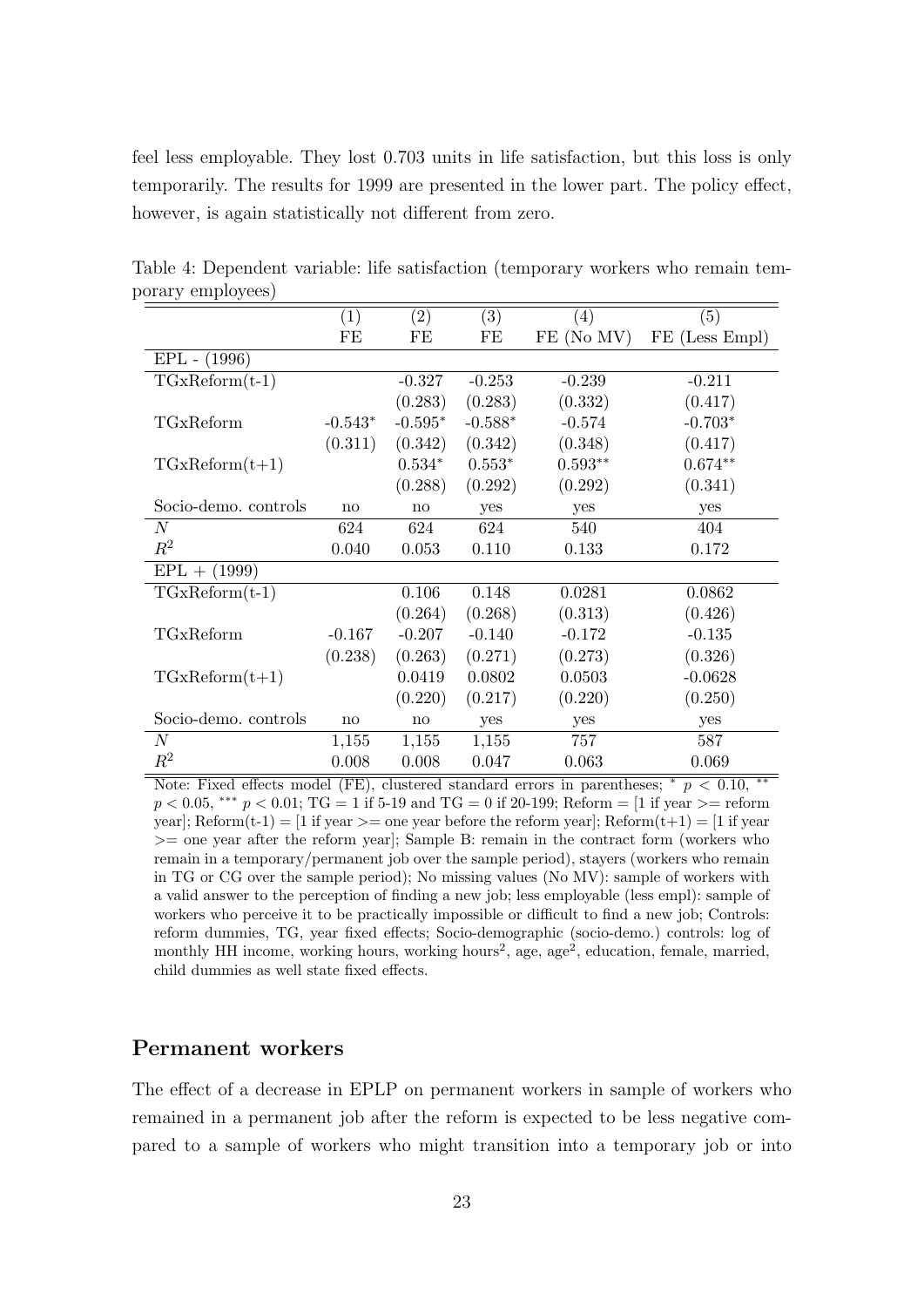unemployment. This is because permanent workers who suffered from lower EPLP by being dismissed are excluded, and thereby the insecurity hypothesis becomes less relevant. Overall, due to the reform design, however, I do not expect strong effects of both EPLP reforms on the life satisfaction of permanent workers because only newly hired permanent workers faced lower or higher EPLP but a minority of incumbents.<sup>35</sup> Keeping in mind the bias towards zero due to the measurement error in the treatment status, the upper and lower parts of Table 5 show that the policy effects (TGxReform) are not different from zero - neither for the decrease nor for the increase in EPLP - see columns (1) to (3). The zero effects can also not be explained by effect heterogeneity due to employability - see columns (3) versus (4).

#### 5.3 Robustness

#### Movers and stayers

Results for Sample B (workers who remain temporary/permanent employed) are restricted to stayers. Stayers are not allowed to switch between small-sized and medium-sized firms, while movers are. Enlarging Sample B of temporary workers to movers, the 1996 policy coefficient in Table 4 changes slightly towards zero.<sup>36</sup>

There are two explanations. First, it would be plausible that stayers compare stronger to their temporarily employed colleagues than movers, and therefore, they are affected stronger by comparing themselves to colleagues who benefited from the EPLP reforms while they did not. Second, the policy effect (TGxReform) is not only identified via a change in legislation but also via job switches. Job switchers, who consciously switch their jobs, face a "honeymoon" and then a "hangover" in terms of satisfaction (Chadi and Hetschko, 2014). If workers are aware of higher transition probabilities in small firms, they might consciously switch. Hence, counteracting the dynamics of the 1996 reform. The finding that from 1995 to the next period of observation a smaller share of workers (2.2% of workers) switched from a large into a small firm compared to 1996 to the next period (7.79%) is in line with this argument (Table 6).

#### Sample period

Finally, I test whether the policy effect changes, when I choose different sample periods. Policy effects are estimated for sample periods ending in January and December.

 $35$ In Appendix D, I present results for a sample which is restricted to entries.

 $36$ See Appendix C, columns (1) to (3) versus (4) to (6) in Table 12.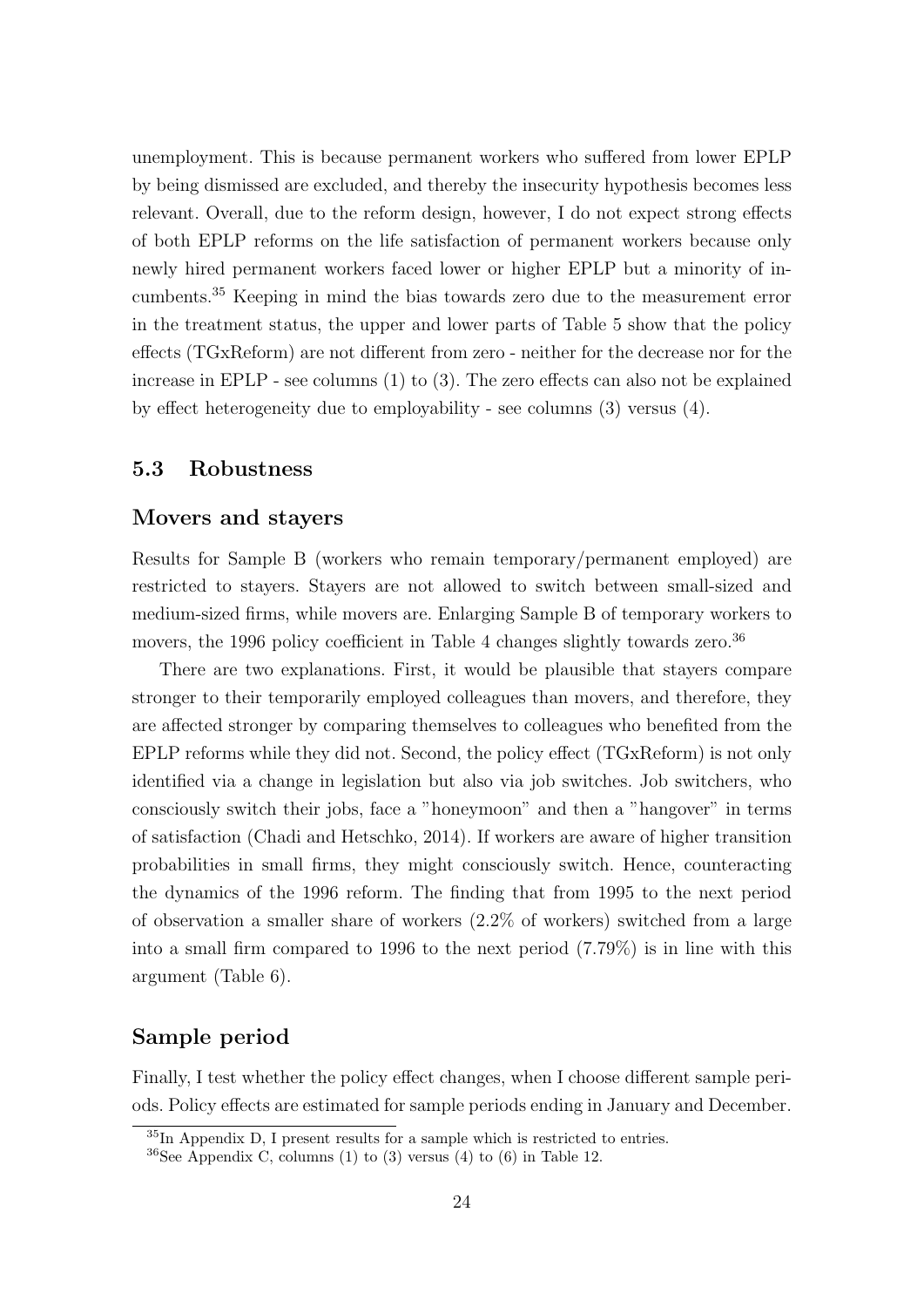|                      | (1)          | $\left( 2\right)$ | $\left( 3\right)$ | (4)        | (5)            |
|----------------------|--------------|-------------------|-------------------|------------|----------------|
|                      | FE           | FE                | FE                | FE (No MV) | FE (Less Empl) |
| EPL - (1996)         |              |                   |                   |            |                |
| $TGxReform(t-1)$     |              | 0.0487            | 0.0696            | 0.103      | 0.142          |
|                      |              | (0.081)           | (0.080)           | (0.087)    | (0.097)        |
| TGxReform            | $-0.0426$    | $-0.0943$         | $-0.0809$         | $-0.0909$  | $-0.0995$      |
|                      | (0.068)      | (0.085)           | (0.085)           | (0.087)    | (0.095)        |
| $TGxReform(t+1)$     |              | 0.0643            | 0.0555            | 0.0645     | 0.0512         |
|                      |              | (0.079)           | (0.079)           | (0.079)    | (0.086)        |
| Socio-demo. controls | no           | no                | yes               | yes        | yes            |
| N                    | 5,917        | 5,917             | 5,917             | 5,485      | 4,633          |
| $\,R^2$              | 0.007        | 0.008             | 0.026             | 0.031      | 0.034          |
| $EPL + (1999)$       |              |                   |                   |            |                |
| $TGxReform(t-1)$     |              | 0.0229            | 0.0261            | 0.0189     | $-0.0857$      |
|                      |              | (0.082)           | (0.081)           | (0.086)    | (0.094)        |
| TGxReform            | $-0.0121$    | $-0.0325$         | $-0.0191$         | $-0.0357$  | $-0.000727$    |
|                      | (0.061)      | (0.075)           | (0.075)           | (0.075)    | (0.083)        |
| $TGxReform(t+1)$     |              | 0.0215            | 0.0439            | 0.0468     | 0.0338         |
|                      |              | (0.079)           | (0.079)           | (0.078)    | (0.087)        |
| Socio-demo. controls | $\mathbf{n}$ | no                | yes               | yes        | yes            |
| $\boldsymbol{N}$     | 9,255        | 9,255             | 9,255             | 7,220      | 5,916          |
| $\,R^2$              | 0.001        | 0.001             | 0.011             | 0.016      | 0.016          |

Table 5: Dependent variable: life satisfaction (permanent workers who remain permanent employees)

Note: Fixed effects model (FE), clustered standard errors in parentheses; \*  $p < 0.10$ ,  $p < 0.05$ , \*\*\*  $p < 0.01$ ; TG = 1 if 5-19 and TG = 0 if 20-199; Reform = [1 if year >= reform year]; Reform(t-1) = [1 if year >= one year before the reform year]; Reform(t+1) = [1 if year >= one year after the reform year]; Sample B: remain in the contract form (workers who remain in a temporary/permanent job over the sample period), stayers (workers who remain in TG or CG over the sample period); No missing value (No MV): sample of workers with a valid answer to the perception of finding a new job; less employable (less empl): sample of workers who perceive it to be practically impossible or difficult to find a new job; Controls: reform dummies, TG, year fixed effects; Socio-demographic (socio-demo.) controls: log of monthly HH income, working hours, working hours<sup>2</sup>, age, age<sup>2</sup>, education, female, married, child dummies as well state fixed effects.

Table 6: Share of less employable temporary workers moving into CG or TG firms

|      | Into TG from CG Stayer Into CG from TG |       |       |
|------|----------------------------------------|-------|-------|
| 1995 | 2.20                                   | 83.52 | 14.29 |
| 1996 | 7.79                                   | 83.12 | 9.09  |
| 1997 | 4.00                                   | 93.00 | 3.00  |

Note: Treatment group  $(TG)$ , control group  $(CG)$ ;  $TG = 1$  if 5-19 and  $TG = 0$  if 20-199; "Into  $TG$  from  $CG$ " means that the worker moves in the next observed period from TG into CG; Sample B: remain temporary(temp)/permanent(perm) (workers who remain in a temporary/permanent job over the sample period), stayers (workers who remain in TG or CG over the sample period).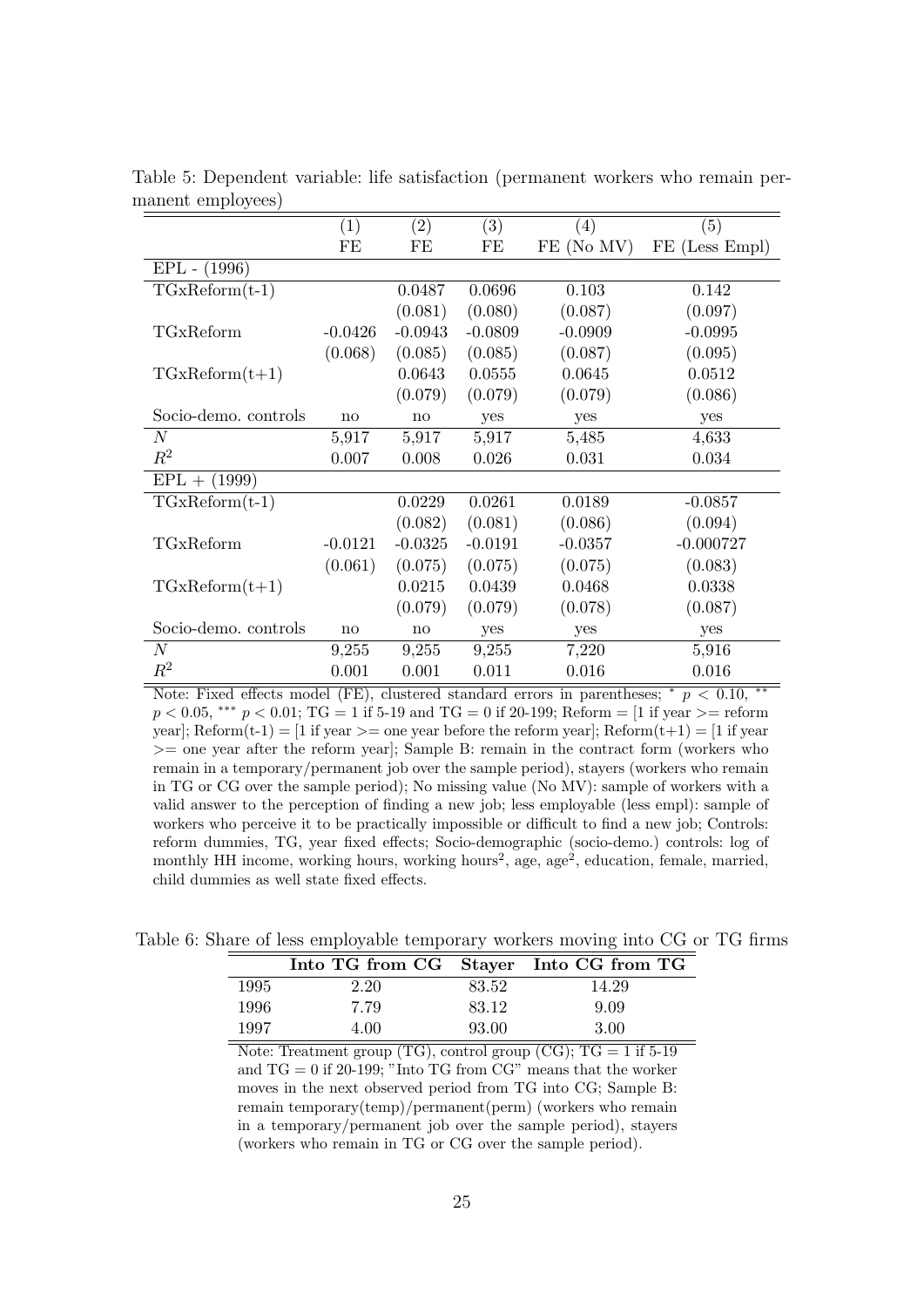For instance, the decrease in life satisfaction by 0.703 units of less-employable temporary workers due to a decrease in EPLP in 1996 (Table 4) is robust to changes to the ending month (January  $0.702$  and December  $0.703$ ).<sup>37</sup> With regard to the 1999 reform, the policy effect is robust to different sample periods, too.

## 6 Conclusion and discussion

This study investigates the impact of two almost perfectly symmetric reforms (1996, 1999) in German employment protection legislation for permanent contracts on wellbeing. EPLP reforms vary by firm size and allow for a difference-in-difference approach. Thus, I combine standard evaluation tools in the literature on the effects of employment protection on objective outcomes with the literature on determinants of life satisfaction for the first time. To identify the effects, I use longitudinal data of the GSOEP allowing me to control for individual fixed effects. In order to address potential violation of the common trend assumption required for the DID approach, e.g. due to worker selection, I account for a broad set of observables as well as for time-invariant unobservables. Also, I conduct placebo-tests, and pre-treatment trend tests. A major drawback is that the GSOEP allows me to measure firm size only imprecisely, which is likely to bias the policy effect estimator towards zero.

Following the literature, I distinguish between effects on temporary and permanent workers at points of the reform. The main result is that temporary workers suffered in terms of life satisfaction, on average, from a decrease in EPLP in 1996. A plausible explanation for this finding would be social comparison. Centeno and Novo (2012) found that EPLP is negatively related with transition probabilities from temporary to permanent work. Hence, temporary workers who remain temporarily employed might suffer due to comparison with colleagues who transitioned successfully in a permanent job after the reform. Common pre-reform trends show that treatment and control group do not differ in their pre-reform trend controlling for observable and time-invariant unobservable heterogeneity. This might at least reduce concerns about the relevance of unobserved time-variant heterogeneity for the policy effect. The increase in EPLP had no significant effect on well-being which would be, however, in line with the literature on loss aversion. As the EPLP reforms affected newly hired workers but less incumbents, a large proportion of permanent workers were not affected from the decrease and increase in EPLP. Hence, I did not expect strong effects of the reforms on their well-being, which is confirmed.

 $37$ See Appendix C, columns (4) to (6) in Table 12.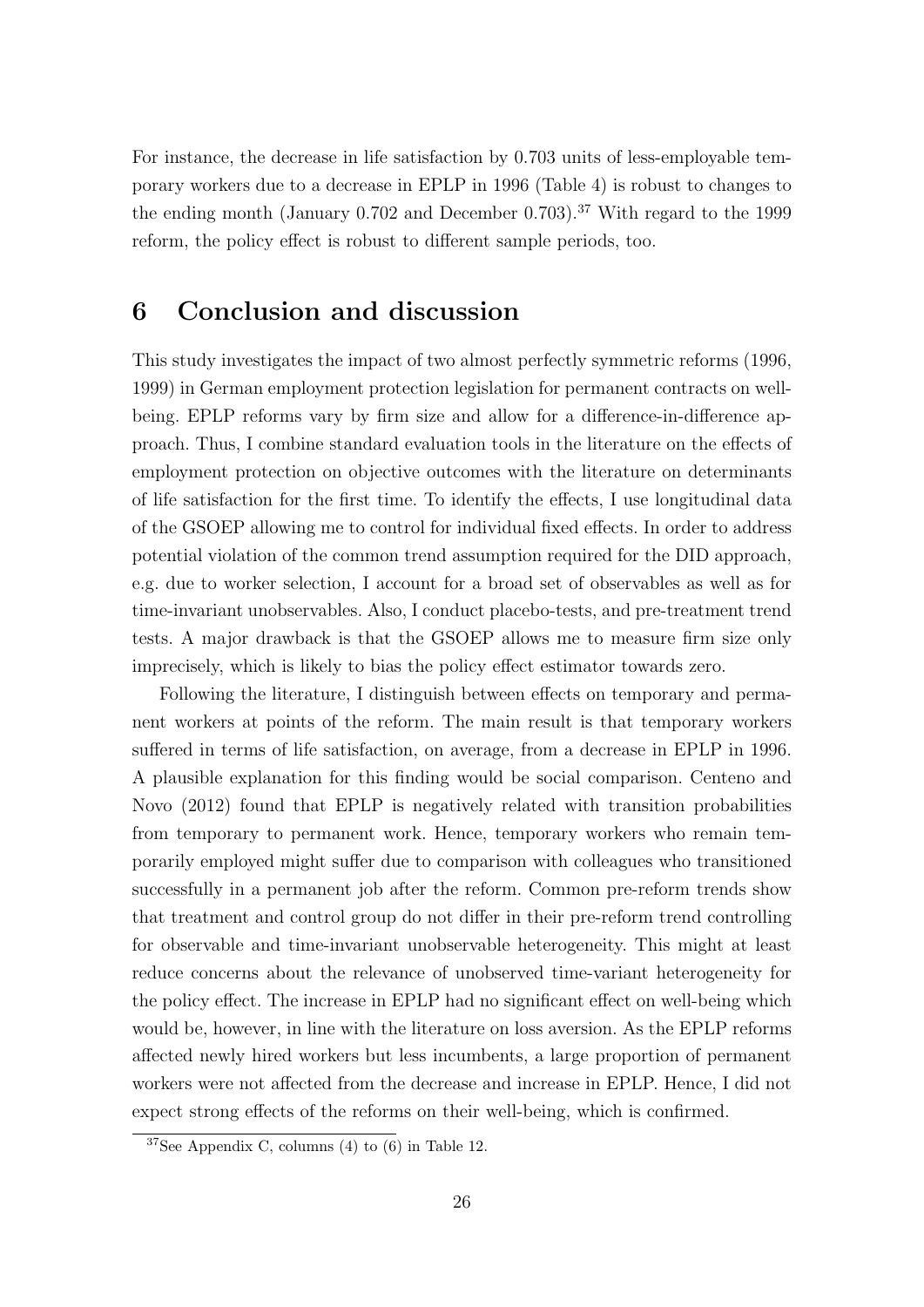In the aftermath of the 2007 financial crisis, decreasing EPLP was often discussed and liberalizing reforms took place, e.g. in Spain. Policy makers should account for potential negative well-being effects of a decrease in EPLP on temporary workers when designing such reforms. Based on that, a deeper investigation of the mechanisms which I discuss in the paper (e.g. comparison and anticipation hypotheses) would be interesting to investigate. As I cannot mitigate all the remaining concerns about the relevance of time-invariant unobservables for the policy effect, future research which explores other sources of variation in EPLP would be beneficial in order to investigate the relevance of the remaining concerns. In general, combining standard evaluation techniques to study the effect of labor market institutions and policies with research on determinants of well-being proxied by life satisfaction seems to be a fruitful task for future research. Research in this area is still rare with important exceptions: Hamermesh, Kawaguchi, and Lee (2014), Dorsett and Oswald (2014), D'Addio, Chapple, Hoherz, and Landeghem (2014), Montizaan and Vendrik (2014), Kuroki (2012), and Lepage-Saucier and Wasmer (2012). This is surprising given that well-being is frequently applied in economic research (e.g. Hetschko, Knabe, and Schöb, 2014; Frey and Stutzer, 2012; Clark and Senik, 2010) as well as in public policy (e.g. OECD, 2013, 2011; Oswald, 2010).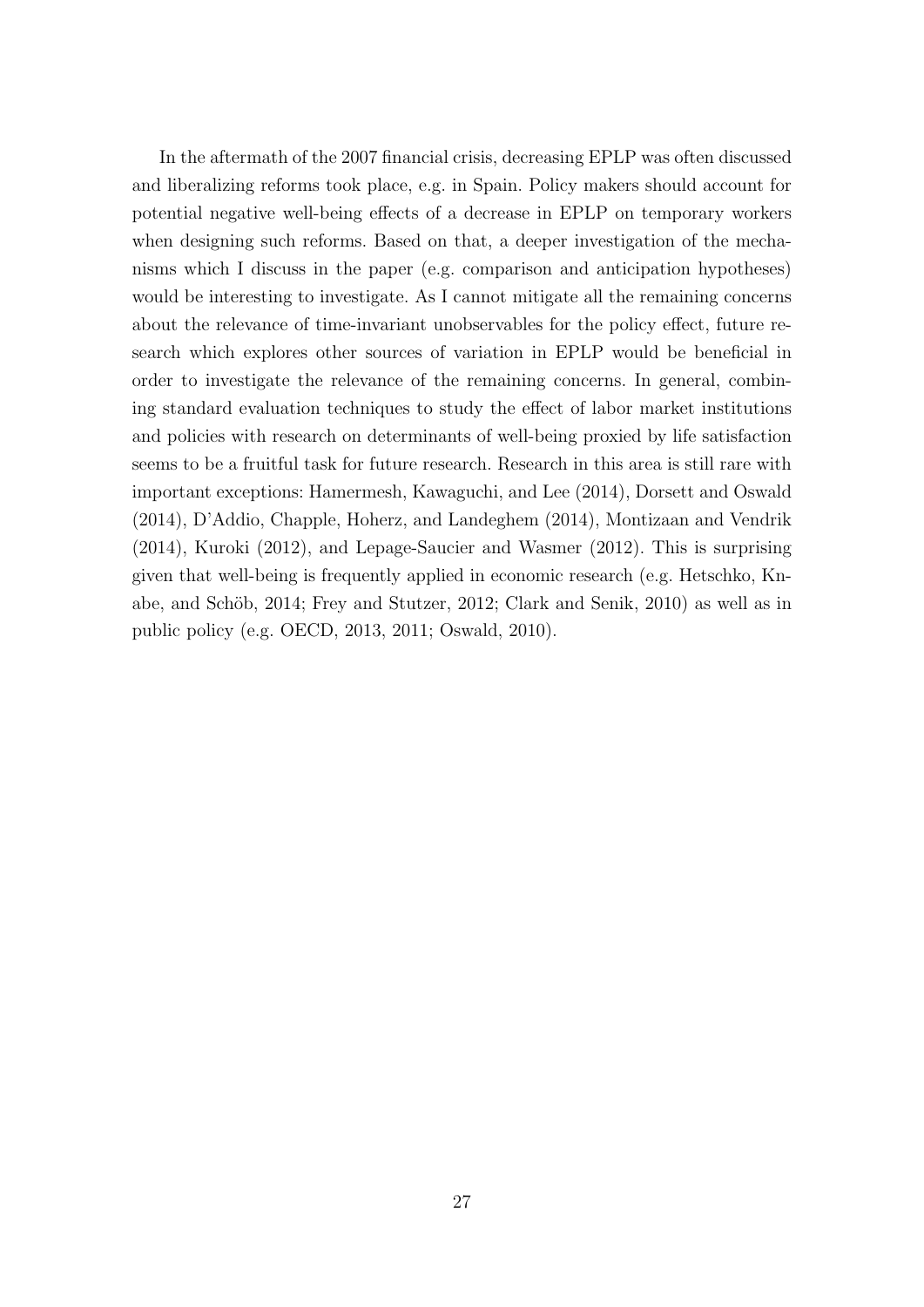## References

- AUTOR, D. H. (2003): "Outsourcing at will: The contribution of unjust dismissal doctrine to the growth of employment outsourcing," Journal of Labor Economics,  $21(1), 1-42.$
- BAUER, T. K., S. BENDER, AND H. BONIN (2007): "Dismissal Protection and Worker Flows in Small Establishments," Economica, 74, 804–821.
- BENJAMIN, D. J., O. HEFFETZ, M. S. KIMBALL, AND A. REES-JONES (2012): "What do you think would make you happier? What do you think you would choose?," American Economic Review, 102(5), 2083–2110.
- BOARINI, R., M. COMOLA, F. D. KEULENAER, R. MANCHIN, AND C. SMITH (2013): "Can Governments Boost People's Sense of Well-Being? The Impact of Selected Labour Market and Health Policies on Life Satisfaction," Social Indicators Research, 114(1), 105–120.
- Boeri, T. (2011): "Institutional reforms and dualism in European labor markets," in Handbook of Labor Economics, ed. by O. Ashenfelter, and D. Card, vol. 4B, pp. 1173–1236. Elsevier, Amsterdam.
- Boeri, T., and P. Garibaldi (2007): "Two-Tier Reforms of Employment Protection: A Honeymoon Effect?," The Economic Journal, 117(521), F357–F385.
- Boeri, T., and J. F. Jimeno (2005): "The Effects of Employment Protection: Learning from Variable Enforcement," European Economic Review, 49(8), 2057– 2077.
- Boockmann, B., D. Gutknecht, and S. Steffes (2008): "The effect of dismissal protection legislation on the stability of newly started employment relation," Journal for Labour Market Research, 41(2/3), 347–364.
- Boockmann, B., and T. Hagen (2001): "The Use of Flexible Working Contracts in West Germany: Evidence from an Establishment Panel," ZEW Discussion Paper, 01-33, 1–32.
- Booth, A. L., M. Francesconi, and F. Frank (2002): "Temporary Jobs: Stepping Stones or Dead Ends?," Economic Journal, 112(480), F189–F213.
- Boyce, C. J., A. M. Wood, J. Banks, A. E. Clark, and G. D. A. Brown (2013): "Money, Well-Being and Loss Aversion: Does an Income Loss Have a Greater Effect on Well-Being Than an Equivalent Income Gain?," Psychological Science, 24(12), 2557–2562.
- Busk, H., E. J. Jahn, and C. Singer (2015): "Do changes in regulation affect temporary agency workers' job satisfaction?," IZA Discussion Paper, 8803.
- CAHUC, P., O. CHARLOT, AND F. MALHERBERT (2012): "Explaining the Spread of Temporary Jobs and its Impact on Labor Turnover," IZA Discussion Paper, 6365.
- Cahuc, P., and W. Koeniger (2007): "Feature: Employment protection legislation," The Economic Journal, 117(521), F185–F188.
- Campbell, D., A. Carruth, A. Dickerson, and F. Green (2007): "Job insecurity and wages," *Economic Journal*, 117(518), 544–566.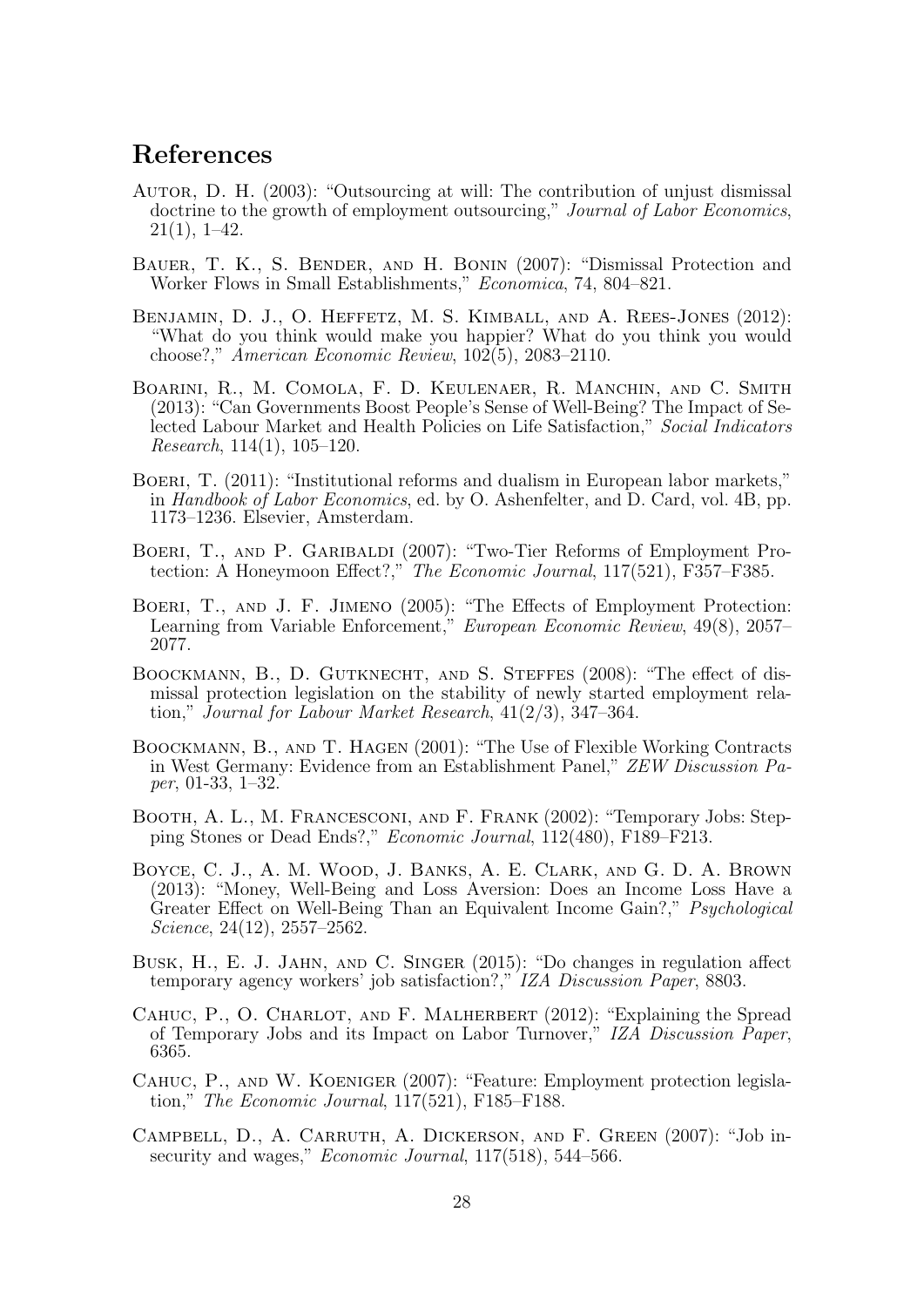- Cappellari, L., C. Dell'Aringa, and M. Leonardi (2012): "Temporary employment, job flows and productivity: A tale of two reforms," The Economic Journal, 122(562), F188–F215.
- CENTENO, M., AND A. A. NOVO (2012): "Excecss Worker Turnover and Fixed-Term Contracts: Causal Evidence in a Two-Tier System," Labour Economics, 19, 320–328.
- CHADI, A., AND C. HETSCHKO (2014): "The Magic of the New: How Job Changes Affect Job Satisfaction," IAAEU Discussion Paper, 5.
- Cheng, G. H. L., and D. K. S. Chan (2008): "Who suffers more from job insecurity? A meta-analytic review," Applied Psychology: An International Review, 57(2), 272–303.
- Clark, A. E., E. Diener, Y. Georgellis, and R. E. Lucas (2008): "Lags and Leads in Life Satisfaction: A Test of the Baseline Hypothesis," The Economic Journal, 118, F222–F243.
- Clark, A. E., and F. Postel-Vinay (2009): "Job-Security and Job-Protection," Oxford Economic Papers, 61(2), 207–239.
- Clark, A. E., and C. Senik (2010): "Who Compares to Whom? The Anatomy of Income Comparisons in Europe," The Economic Journal, 120(544), 573–594.
- D'Addio, A. D., S. Chapple, A. Hoherz, and B. V. Landeghem (2014): "Using a quasi-natural experiment to identify the effects of birth-related leave policies on subjective well-being in Europe," OECD Journal: Economic Studies, 7, 235–268.
- DE WITTE, H. (2005): "Job insecurity: Review of the international literature on definitions, prevalence, antecedents and consequences," SA Journal of Industrial  $P<sub>sychology</sub>, 31(4), 1–6.$
- DORSETT, R., AND A. J. OSWALD (2014): "Human Well-Being and In-Work-Benefits: A Randomized Controlled Trial," IZA Discussion Paper, 7943.
- Easterlin, R. A. (1974): "Does economic growth improve the human lot? Some empirical evidence," in Nations and Households in Economic Growth: Essays in Honor of Moses Abramowitz, ed. by P. A. David, and M. W. Reder, pp. 89–125. Academic Press, New York.
- Easterlin, R. A., L. A. McVey, M. Switek, O. Sawangfa, and J. S. Zweig (2010): "The happiness-income Paradox revisited," Proceedings of the National Academy of Sciences (PNAS), 107(52), 22463–22468.
- FALK, A., AND M. KNELL (2004): "Choosing the Joneses: Endogenous Goals and Reference Standards," Scandinavian Journal of Economics, 106(3), 417–435.
- FERRER-I-CARBONELL, A., AND P. FRIJTERS (2004): "How important is methodology for the estimates of the determinants of happiness?," The Economic Journal, 114(497), 641–659.
- FREY, B., AND A. STUTZER (2012): "The Use of Happiness Research for Public Policy," Social Choice Welfare, 38(4), 689–674.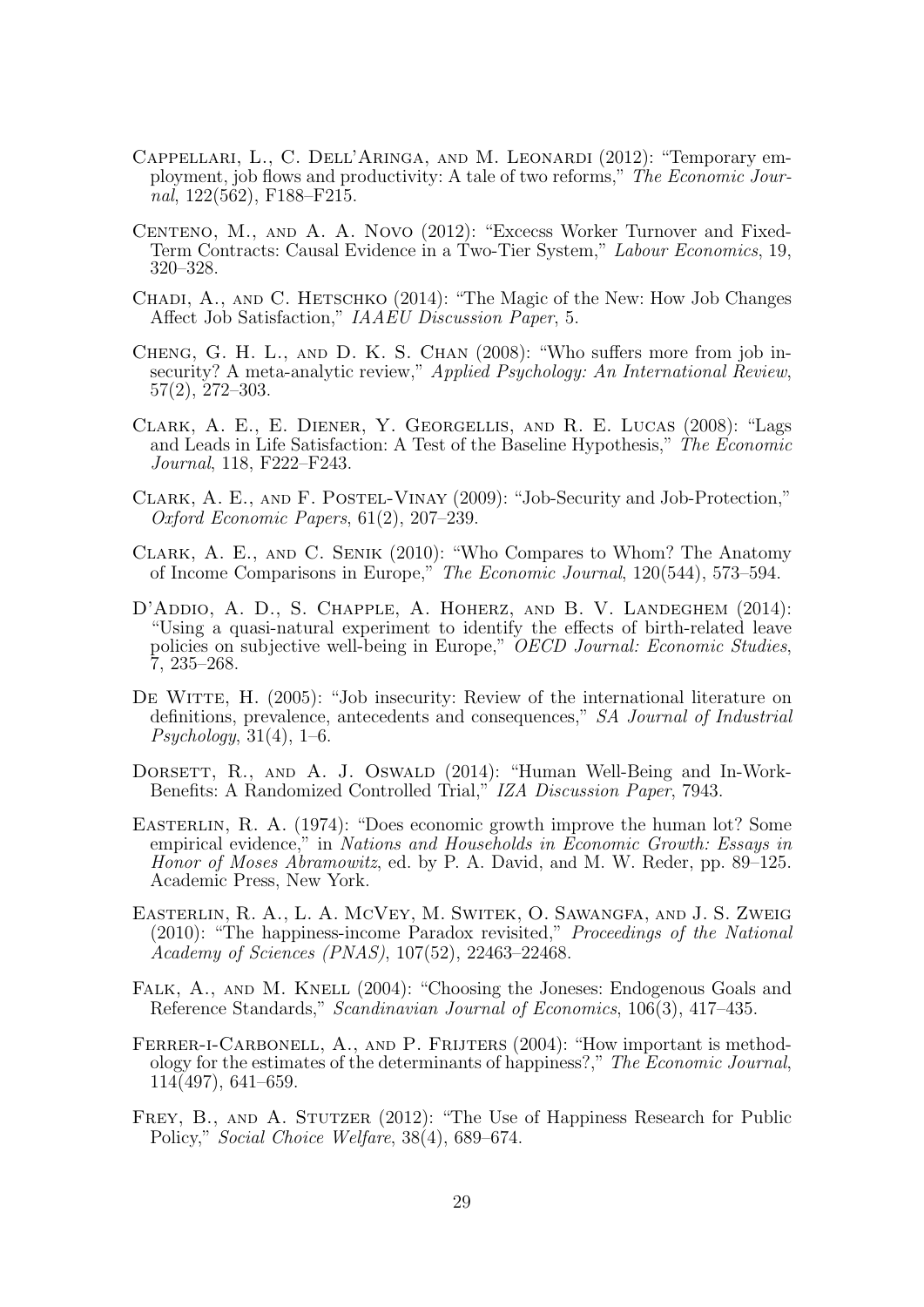- Geishecker, I. (2012): "Simultaneity bias in the analysis of perceived job insecurity and subjective wel-being," Economics Letters, 116(3), 319–321.
- Green, F. (2011): "Unpacking the misery multiplier: How employability modifies the impacts of unemployment and job insecurity on life satisfaction and mental health," Journal of Health Economics, 30(2), 265–276.
- Haisken-DeNew, J. P., and J. Frick (2005): "Desktop Companion to the German socioeconomic panel study (GSOEP)," Technical Report, German Institute for Economic Research: Berlin.
- HAMERMESH, D. S., D. KAWAGUCHI, AND J. LEE (2014): "Does labor legislation benefit workers? Well-being after an hours reduction," NBER Working Paper, 20398.
- HETSCHKO, C., A. KNABE, AND R. SCHÖB (2014): "Changing identity: Retiring from unemployment," The Economic Journal, 124(575), 149–166.
- IVERSON, R. D., AND C. MAGUIRE (2000): "The relationship between job and life satisfaction: Evidence from a remote mining community," *Human Relations*, 53(6), 807–839.
- JUDGE, A. T., AND E. A. LOCKE (1993): "Effect of dysfunctional thought processes on subjective well-being and job satisfaction," Journal of Applied Psychology, 78, 475–490.
- Kahn, L. M. (2007): "The Impact of Employment Protection Mandates on Demographic Temporary Employment Patterns: International Microeconomic Evidence," The Economic Journal, 117(521), 333–356.
- Kahneman, D., and A. B. Krueger (2006): "Developments in the measurement of subjective well-being," Journal of Economic Perspectives, 20(1), 3–24.
- KARACUKA, M., AND A. ZAMAN (2012): "The empirical evidence against neoclassical utility theory: a review of the literature," International Journal of Pluralism and Economics Education, 3(2), 366–414.
- Kassenboehmer, S. C., and J. P. Haisken-DeNew (2009): "You're Fired! The Causal Negative Effect of Entry Unemployment on Life Satisfaction," The Economic Journal, 119(536), 448–462.
- Krause, A. (2013): "Don't Worry, Be Happy? Happiness and Reemployment," Journal of Economic Behavior and Organization, 96, 1–20.
- Kugler, A., and G. Pica (2008): "Effects of Employment Protection on Worker and Job Flows: Evidence from the 1990 Italian Reform," Labour Economics, (1).
- Kuroki, M. (2012): "The Deregulation of Temporary Employment and Workers' Perceptions of Job Insecurity," Industrial and Labor Relations Review, 65(3), 560– 577.
- LAZAER, E. P. (1990): "Job Security Provisions and Employment," Quarterly Journal of Economics, 105(3), 699–726.
- LEONARDI, M., AND G. PICA  $(2013)$ : "Who pays for it? The heterogeneous wage effects of employment protection legislation," The Economic Journal, 123(573), 1236–1278.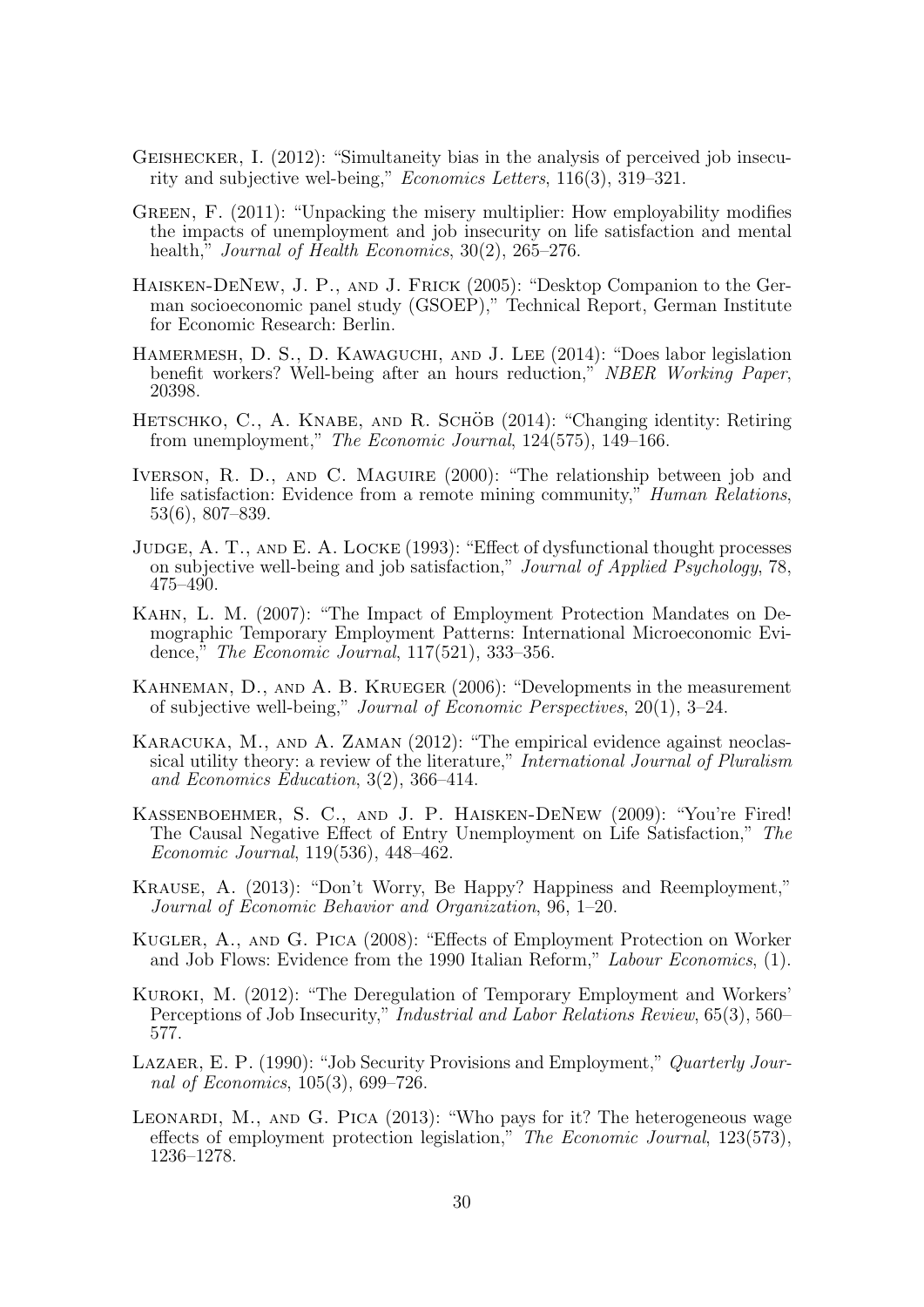- Lepage-Saucier, N., and E. Wasmer (2012): "Does employment protection raise stress? A cross-country and cross-province analysis," Conference paper Economic Policy (fifty-fifth Panel Meeting).
- Lindbeck, A., and D. J. Snower (2001): "Insiders versus Outsiders," Journal of Economic Perspectives, 15(1), 165–188.
- LUTTMER, E. F. P. (2005): "Neighbors as negatives: Relative earnings and wellbeing," The Quarterly Journal of Economics, 120(3), 963–1002.
- Marinescu, I. (2009): "Job Security Legislation and Job Duration: Evidence from the United Kingdom," Journal of Labor Economics, 27(3), 465–486.
- Martins, P. S. (2009): "Dismissals for Cause: The Difference that just Eight Paragraphs Can Make," Journal of Labor Economics, 272(2), 257–279.
- Montizaan, R. M., and M. Vendrik (2014): "Misery loves company: Exogenous shocks in retirement expectations and social comparison effects on subjective wellbeing," Journal of Economic Behavior and Organization, 97, 1–26.
- Nunziata, L., and S. Staffolani (2007): "Short-Term Contracts Regulations and Dynamic Labour Demand: Theory and Evidence," Scottish Journal of Political Economy,  $54(1)$ ,  $72-104$ .
- Ochsen, C., and H. Welsch (2012): "Who benefits from labor market institutions? Evidence from surveys of life satisfaction," Journal of Economic Psychology, 33(1), 112–124.
- OECD (2011): How's life? Mesuring Well-Being. OECD Publishing, Paris.
- (2013): *OECD Employment Outlook 2013*. OECD Publishing, Paris.
- (2015): Statistics Database, accessed at http://stats.oecd.org/ (April 2015).
- OSWALD, A. J. (2010): "Emotional prosperity and the Stiglitz Commission," British Journal of Industrial Relations, 48(4), 651–669.
- Oswald, A. J., E. Proto, and D. Sgroi (2013): "Happiness and Productivity," CAGE University of Warwick Online Working Paper Series, 2013, 1–24.
- PRAAG, B. M. S. V., P. FRIJTERS, AND A. FERRER-I-CARBONELL (2003): "The anatomy of subjective well-being," Journal of Economic Behavior and Organization, 51, 29–49.
- Rueda, D. (2005): "Insider-outsider politics in industrialized democracies: The challenge to social democratic parties," American Political Science Review, 99(1), 61–74.
- Salvatori, A. (2010): "Labour contract regulations and worker's wellbeing: International longitudinal evidence," Labour Economics, 17, 667–678.
- Scoppa, V. (2010): "Shirking and employment protection legislation: Evidence from a natural experiment," Economic Letters 107, 107, 276–280.
- Stevenson, B., and J. Wolfers (2008): "Economic growth and subjective wellbeing: reassessing the Easterlin Paradox," *Brookings Papers on Economic Activity*, pp. 1–102.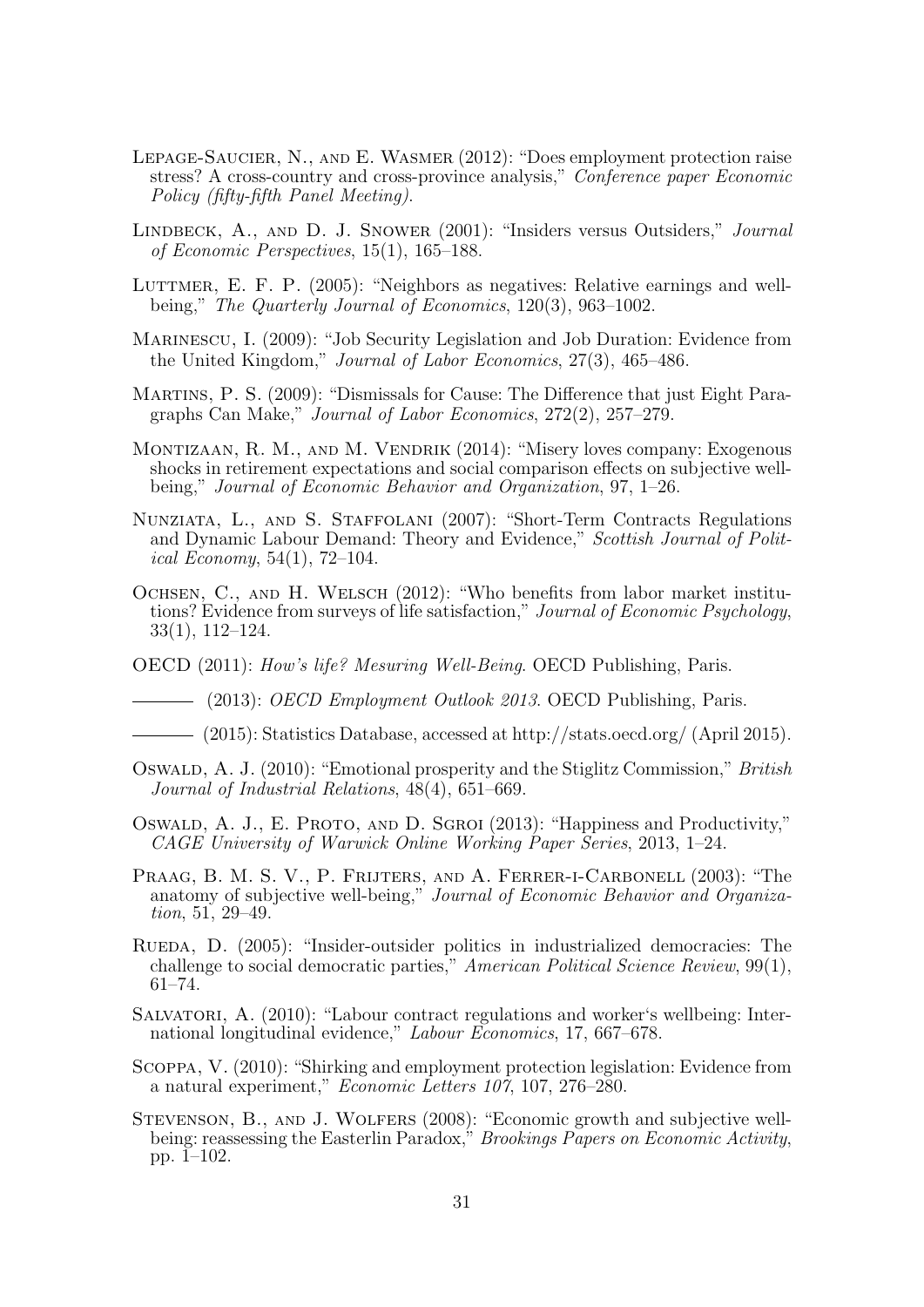- SVERKE, M., J. HELLGREN, AND K. NÄSWALL (2002): "No security: A metaanalysis and review of job insecurity and its consequences," Journal of Occupational Health Psychology, 7(3), 242–264.
- Venn, D. (2009): "Legislation, Collective Bargaining and Enforcement: Updating the OECD Employment Protection Indicators," OECD Social, Employment and Migration Working Papers, 89.
- WARR, P. (2003): "Well-being and the workplace," in Well-Being: The Foundations of Hedonic Psychology, ed. by D. Kahneman, E. Dieners, and N. Schwarz. Russell Sage Foundation, New York.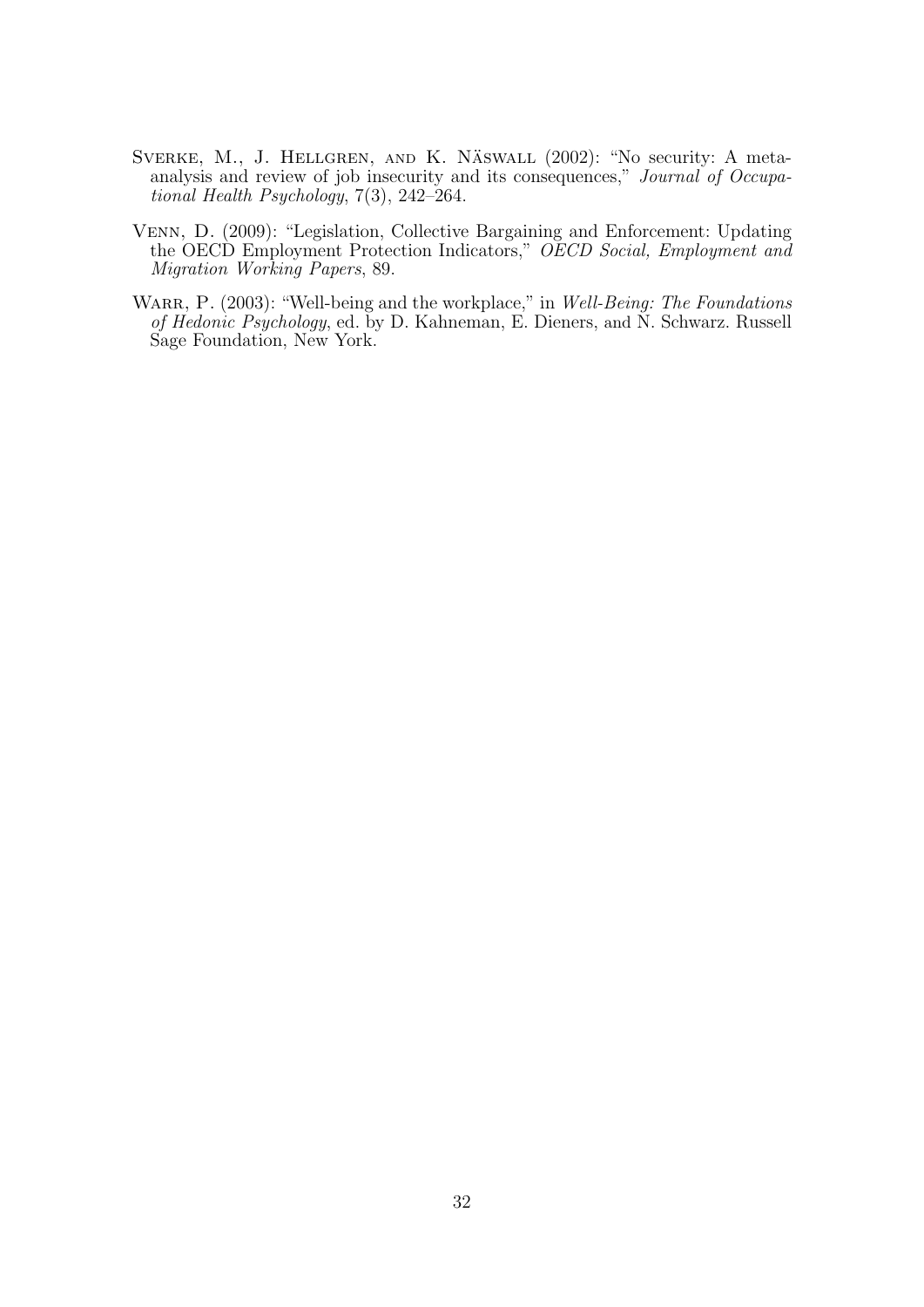## A Descriptive statistics

| Variable                           | Mean      | Std. Dev. | Min.             | Max.         | No. |
|------------------------------------|-----------|-----------|------------------|--------------|-----|
| $EPL - (1996)$                     |           |           |                  |              |     |
| Pre-reform period                  |           |           |                  |              |     |
| life satisfaction                  | 7.078     | 1.706     | $\mathbf{1}$     | 10           | 319 |
| job satisfaction                   | 7.097     | 2.07      | $\theta$         | 10           | 319 |
| job security                       | 1.997     | 0.799     | $\mathbf{1}$     | 3            | 319 |
| monthly HH net income $(\epsilon)$ | 2,049.887 | 803.545   | 511              | 4,704        | 319 |
| age                                | 26.665    | 11.12     | 17               | 58           | 319 |
| female                             | 0.498     | 0.501     | $\overline{0}$   | 1            | 319 |
| Post-reform period                 |           |           |                  |              |     |
| life satisfaction                  | 6.977     | 1.796     | $\overline{0}$   | 10           | 305 |
| job satisfaction                   | 7.075     | 2.168     | $\theta$         | 10           | 305 |
| job security                       | 1.98      | 0.761     | $\mathbf{1}$     | 3            | 305 |
| monthly HH net income $(\in)$      | 2,159.207 | 904.051   | 460              | 5,266        | 305 |
| age                                | 25.603    | 10.349    | 17               | 59           | 305 |
| female                             | 0.439     | 0.497     | $\boldsymbol{0}$ | $\mathbf{1}$ | 305 |
| $EPL + (1999)$                     |           |           |                  |              |     |
| Pre-reform period                  |           |           |                  |              |     |
| life satisfaction                  | 7.064     | 1.753     | $\Omega$         | 10           | 358 |
| job satisfaction                   | 7.148     | 2.052     | $\overline{0}$   | 10           | 358 |
| job security                       | 1.98      | 0.765     | $\mathbf{1}$     | 3            | 358 |
| monthly HH net income $(\in)$      | 2,178.564 | 905.288   | 557              | 5,624        | 358 |
| age                                | 25.249    | 9.968     | 17               | 58           | 358 |
| female                             | 0.439     | 0.497     | $\overline{0}$   | $\mathbf{1}$ | 358 |
| Post-reform period                 |           |           |                  |              |     |
| life satisfaction                  | 7.105     | 1.694     | $\mathbf{1}$     | 10           | 797 |
| job satisfaction                   | 7.118     | 2.083     | $\overline{0}$   | 10           | 797 |
| job security                       | 2.049     | 0.741     | 1                | 3            | 797 |
| monthly HH net income $(\in)$      | 2,282.748 | 903.451   | 511              | 5,624        | 797 |
| age                                | 26.955    | 10.921    | 17               | 61           | 797 |
| female                             | 0.484     | 0.5       | $\boldsymbol{0}$ | $\mathbf{1}$ | 797 |

Table 7: Descriptive statistics: temporary workers who remain temporary employees

Note: Reform 1996: pre-reform period 01.01.1995-31.09.1996, post-reform period 01.10.1996-31.12.1998; Reform 1999: pre-reform period 01.01.1997-31.12.1998, postreform period 01.01.1999-31.12.2001; Sample B: stayers (workers who remain in TG or CG), workers in a temporary job and in firms with 5-199 employees at the date of observation. Source: Own calculation based on GSOEP.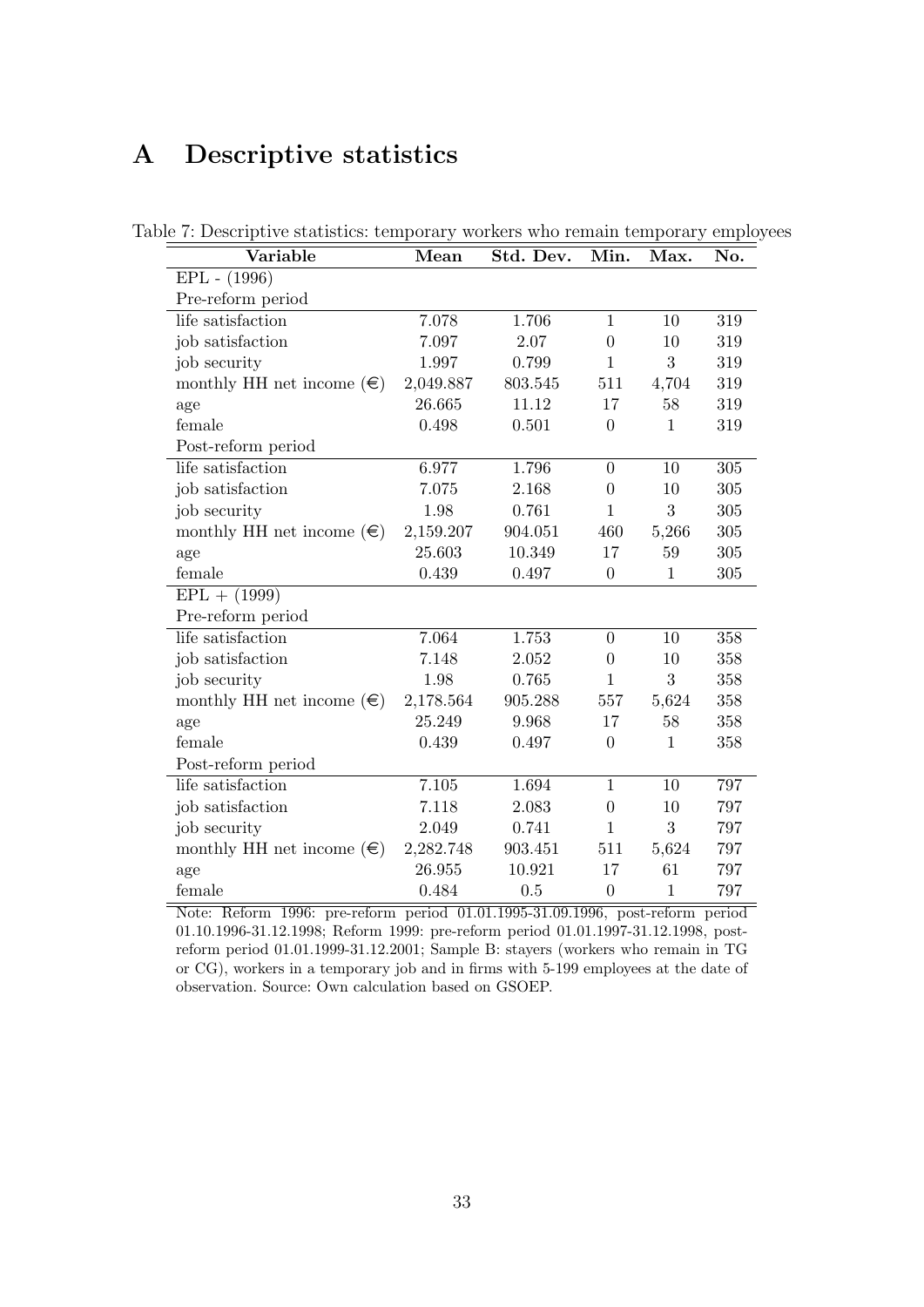| Variable                           | Mean      | Std. Dev. | Min.             | Max.         | No.   |
|------------------------------------|-----------|-----------|------------------|--------------|-------|
| $EPL - (1996)$                     |           |           |                  |              |       |
| Pre-reform period                  |           |           |                  |              |       |
| life satisfaction                  | 7.069     | 1.569     | $\boldsymbol{0}$ | 10           | 3,091 |
| job satisfaction                   | 7.039     | 1.98      | $\boldsymbol{0}$ | 10           | 3,091 |
| job security                       | 2.354     | 0.685     | $\mathbf{1}$     | 3            | 3,091 |
| monthly HH net income $(\in)$      | 2,200.121 | 809.201   | 767              | 5,670        | 3,091 |
| age                                | 39.839    | 10.526    | 17               | 65           | 3,091 |
| female                             | 0.424     | 0.494     | $\boldsymbol{0}$ | $\mathbf{1}$ | 3,091 |
| Post-reform period                 |           |           |                  |              |       |
| life satisfaction                  | 6.989     | 1.565     | $\boldsymbol{0}$ | 10           | 2,826 |
| job satisfaction                   | 6.961     | 1.925     | $\boldsymbol{0}$ | 10           | 2,826 |
| job security                       | 2.202     | 0.699     | $\mathbf{1}$     | $\sqrt{3}$   | 2,826 |
| monthly HH net income $(\epsilon)$ | 2,261.674 | 814.505   | 767              | 5,624        | 2,826 |
| age                                | 40.782    | 10.233    | 21               | 65           | 2,826 |
| female                             | 0.424     | 0.494     | $\boldsymbol{0}$ | $\mathbf{1}$ | 2,826 |
| $EPL + (1999)$                     |           |           |                  |              |       |
| Pre-reform period                  |           |           |                  |              |       |
| life satisfaction                  | 7.027     | 1.564     | $\boldsymbol{0}$ | 10           | 3,084 |
| job satisfaction                   | 7.021     | 1.896     | $\boldsymbol{0}$ | 10           | 3,084 |
| job security                       | 2.207     | 0.700     | $\mathbf{1}$     | 3            | 3,084 |
| monthly HH net income $(\epsilon)$ | 2,284.295 | 833.399   | 818              | 5,697        | 3,084 |
| age                                | 40.425    | 10.099    | 19               | 65           | 3,084 |
| female                             | 0.431     | 0.495     | $\boldsymbol{0}$ | $\mathbf{1}$ | 3,084 |
| Post-reform period                 |           |           |                  |              |       |
| life satisfaction                  | 7.188     | 1.536     | $\boldsymbol{0}$ | 10           | 6,171 |
| job satisfaction                   | 7.077     | 1.903     | $\boldsymbol{0}$ | 10           | 6,171 |
| job security                       | 2.285     | 0.689     | $\mathbf{1}$     | 3            | 6,171 |
| monthly HH net income $(\epsilon)$ | 2,408.497 | 851.719   | 818              | 5,880        | 6,171 |
| age                                | 41.791    | 9.854     | 19               | 65           | 6,171 |
| female                             | 0.439     | 0.496     | $\boldsymbol{0}$ | $\mathbf{1}$ | 6,171 |

Table 8: Descriptive statistics: permanent workers who remain permanent employees

Note: Restricted to permanent workers in firms with 5-199 employees (at least 12 months in their job); Reform 1996: pre-reform period 01.01.1995-31.09.1996, postreform period 01.10.1996-31.12.1998; Reform 1999: pre-reform period 01.01.1997- 31.12.1998, post-reform period 01.01.1999-31.12.2001; Sample B: stayers (workers who remain in TG or CG), workers in a permanent job and in firms with 5-199 employees at the date of observation. Source: Own calculation based on GSOEP.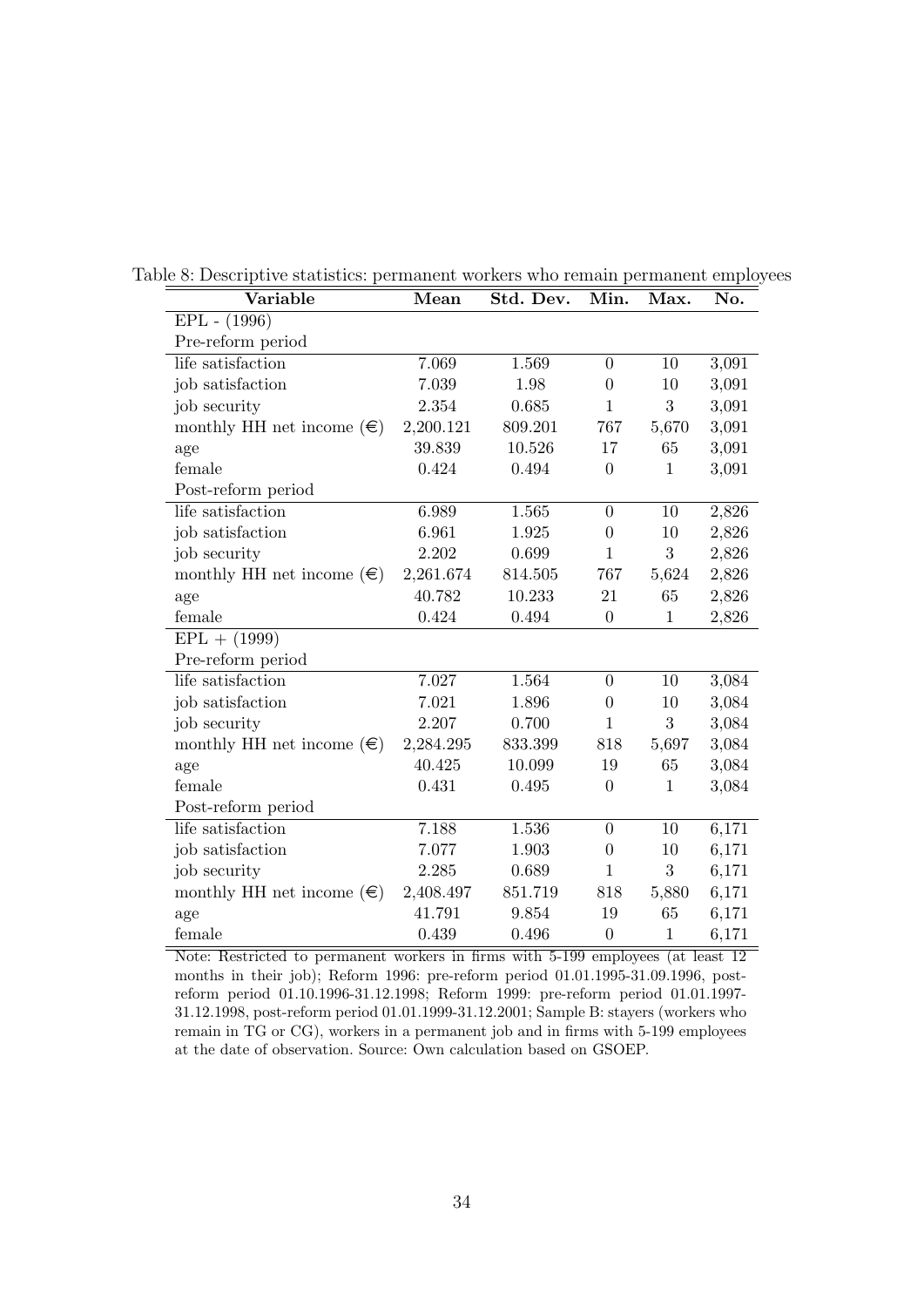## B Common trend assumption

This section provides additional analyses of the common trend assumption for Sample B. I proceed as follows: First, I provide placebo tests, which are typically conducted in the literature on EPLP evaluation (e.g. Leonardi and Pica, 2013); Second, I proceed by a detailed analyses of a potential pre-treatment trend difference between control and treatment group.

#### Placebo tests

In this part, I provide placebo tests for Sample B and for the subsample of Sample B of less-employable workers. Overall, placebo tests support the common trend assumption for life satisfaction as the outcome variable. In order to conduct a placebo group tests, I define workers to be in the treatment group, when they work in firms with 20-199 workers, and to be in the control group, when they are employed in firms larger than 199 workers. Hence, both groups of workers did not face any changes. If the policy effect is different from zero, then the general dynamic between small and large firms differ. The policy effects are, however, not significant - neither for the 1996 nor for the 1999 reform (Table 9). In order to conduct a placebo reform test, I define a placebo reform dummy for 1998 and choose a sample period from 1996 to 1999. I do not find that there is a general different dynamic in life satisfaction for workers in 5-19 versus 20-199 sized firms (Table 10).

|                  | $\left(1\right)$ | $\left( 2\right)$          | $\left( 3\right)$ | $\left(4\right)$           |
|------------------|------------------|----------------------------|-------------------|----------------------------|
|                  | FE               | FE (Less Empl)             | FE                | FE (Less Empl)             |
|                  |                  | Temporary workers (remain) |                   | Permanent workers (remain) |
| $EPL - (1996)$   |                  |                            |                   |                            |
| TGxReform        | $-0.0626$        | $-0.187$                   | 0.0518            | 0.0798                     |
|                  | (0.302)          | (0.339)                    | (0.059)           | (0.065)                    |
| $\boldsymbol{N}$ | 824              | 584                        | 10,836            | 8,819                      |
| $EPL + (1999)$   |                  |                            |                   |                            |
| TGxReform        | 0.263            | 0.404                      | 0.0361            | 0.0521                     |
|                  | (0.239)          | (0.261)                    | (0.056)           | (0.062)                    |
| N                | 1,464            | 786                        | 16,459            | 10,778                     |

Table 9: Dependent variable: life satisfaction (pseudo group)

Note: Fixed effects model (FE), clustered standard errors in parentheses; \*  $p < 0.10$ , \*\*  $p <$ 0.05, \*\*\*  $p < 0.01$ ; TG = 1 if 20-199 and TG = 0 if 200-1999; Reform = [1 if year >= reform year]; Reform(t-1) = [1 if year >= one year before the reform year]; Reform(t+1) = [1 if year >= one year after the reform year]; Sample B: Permanent/temporary workers (remain) are workers who remain in a temporary/permanent job over the sample period and who remain in TG or CG over the sample period); less employable (less empl): sample of workers who perceive it to be practically impossible or difficult to find a new job; Controls: reform dummies, TG, year fixed effects, TGxReform(t+1), TGxReform(t-1); Socio-demographic (socio-demo.) controls: log of monthly HH income, working hours, working hours<sup>2</sup>, age, age<sup>2</sup> , education, female, married, child dummies as well state fixed effects.

#### Pre-treatment trend

In this part, I investigate in detail the pre-treatment trend of control and treatment group for Sample B and for the subsample of Sample B of less-employable workers. I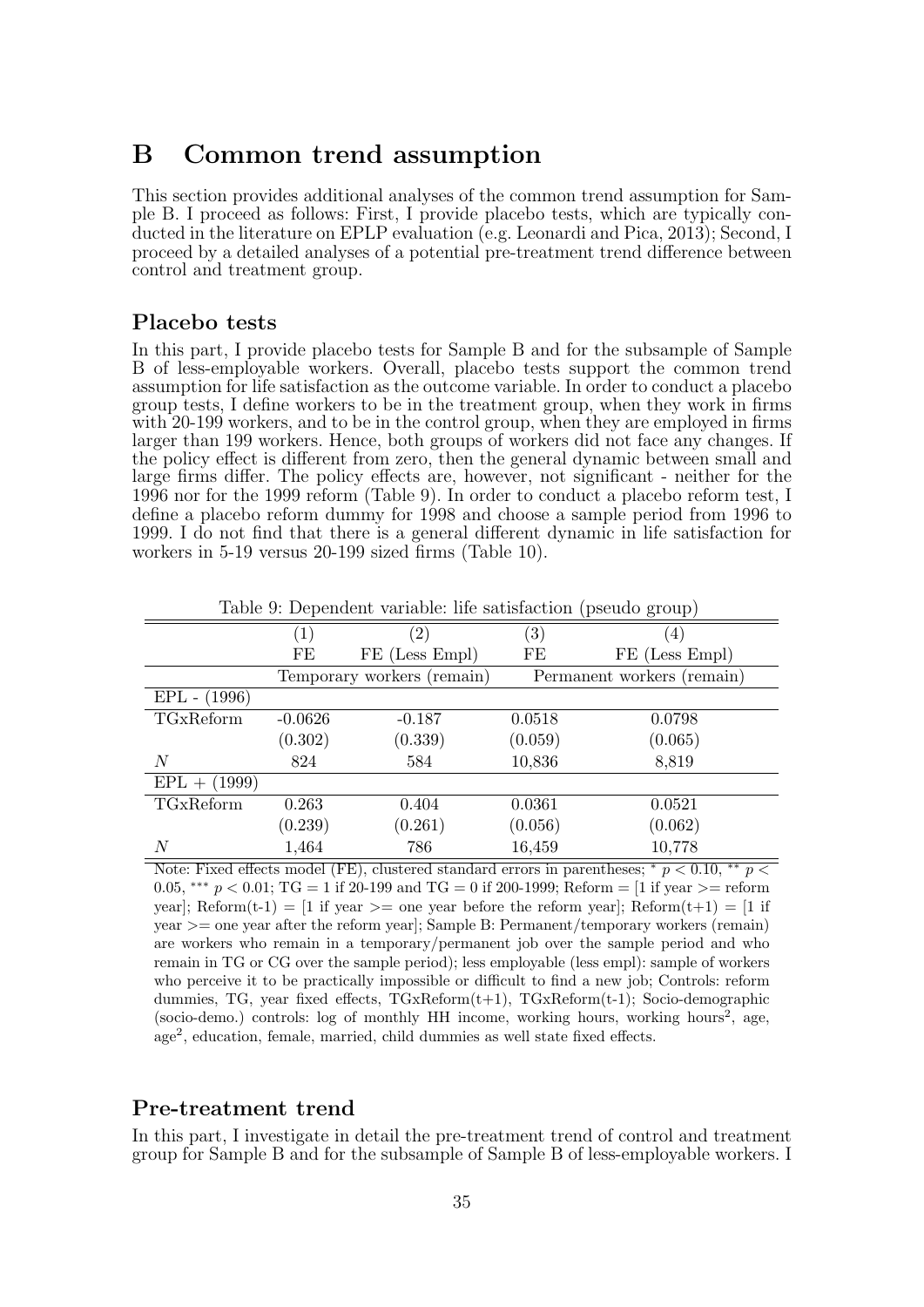|             | $\perp$                    | $\overline{2}$             |
|-------------|----------------------------|----------------------------|
|             | FE                         | FE                         |
|             | Temporary workers (remain) | Permanent workers (remain) |
| TGxReform   | 0.437                      | 0.0474                     |
|             | (0.284)                    | (0.077)                    |
|             | 662                        | 6,030                      |
| $\bar{R}^2$ | 0.064                      | 0.022                      |

Table 10: Dependent variable: life satisfaction (placebo reform 1998)

Note: Fixed effects model (FE), clustered standard errors in parentheses;  $*$   $p < 0.10$ , \*\*  $p < 0.05$ , \*\*\*  $p < 0.01$ ; TG = 1 if 5-19 and TG = 0 if 20-199; Reform = [1 if year >= 1998 year]; Reform(t-1) = [1 if year >= 1997]; Reform(t+1) = [1 if year >= 1999]; Sample B: Permanent/temporary workers (remain) are workers who remain in a temporary/permanent job over the sample period and who remain in TG or CG over the sample period); Controls: reform dummies, TG, year fixed effects, TGxReform(t+1), TGxReform(t-1); Sociodemographic (socio-demo.) controls: log of monthly HH income, working hours, working hours<sup>2</sup>, age, age<sup>2</sup>, education, female, married, child dummies as well state fixed effects.

investigate life satisfaction, job security and job satisfaction as dependent variables. This analyses was conducted as a pre-analyses in order to decide whether the common trend assumption is at least met in the pre-treatment period. If this was not the case, I do not derive implications from the respective model.

I proceed as follows: First, I test whether control and treatment group differ in their pre-treatment trend; Second, if I find a different pre-treatment trends between control and treatment group in a specific regression, I test whether anticipation explains this; Third, if this is not the case, I do not consider this specific model in this paper.

First, concerning life satisfaction, the models in Tables 3, 4, and 5 test, whether there is a trend difference between control and treatment group in the period before the reform takes place. For life satisfaction equations, there are no pre-treatment trend differences. Concerning the job security and the job satisfaction equation, I find the pre-policy effect for the decrease in EPLP in 1996 of temporary workers to be significant, which is specifically the case for less-employable workers.<sup>38</sup>

Second, in Table 11, I test whether the aforementioned pre-reform differences for the 1996 reform in job security of less employable temporary workers or job satisfaction of less employable temporary workers are due to an anticipation of the reform. If the pre-policy effect is due to anticipation, exclusion of the time period, in which the reforms were already discussed, can abolish the pre-policy effect. The discussion for the 1996 reform intensified in May 1996.<sup>39</sup> Hence, I restrict the sample for the 1996 reform to a period from January 1995 to April 1996, and from October 1996 to December 1998. Table 11 presents results for the two models. The restricted samples are in the lower part. The pre-policy effects decrease, but I interpret this as not substantial. In order to mitigate any concerns, I do not consider job satisfaction and perceived job security in this paper.

Third, I conclude from the analyses, that the life satisfaction equations are not problematic in terms of pre-treatment trend differences between control and treatment group. I cannot, however, confirm this for job security and job satisfaction equations. Therefore, I focus in the paper on life satisfaction as the outcome and do not extend the paper to job security and job satisfaction. This would be interesting, however, in order to investigate potential channels for the effect of EPLP on life

<sup>38</sup>Results are available upon request.

<sup>39</sup>Based on research in the online archive of the newspaper DIE ZEIT.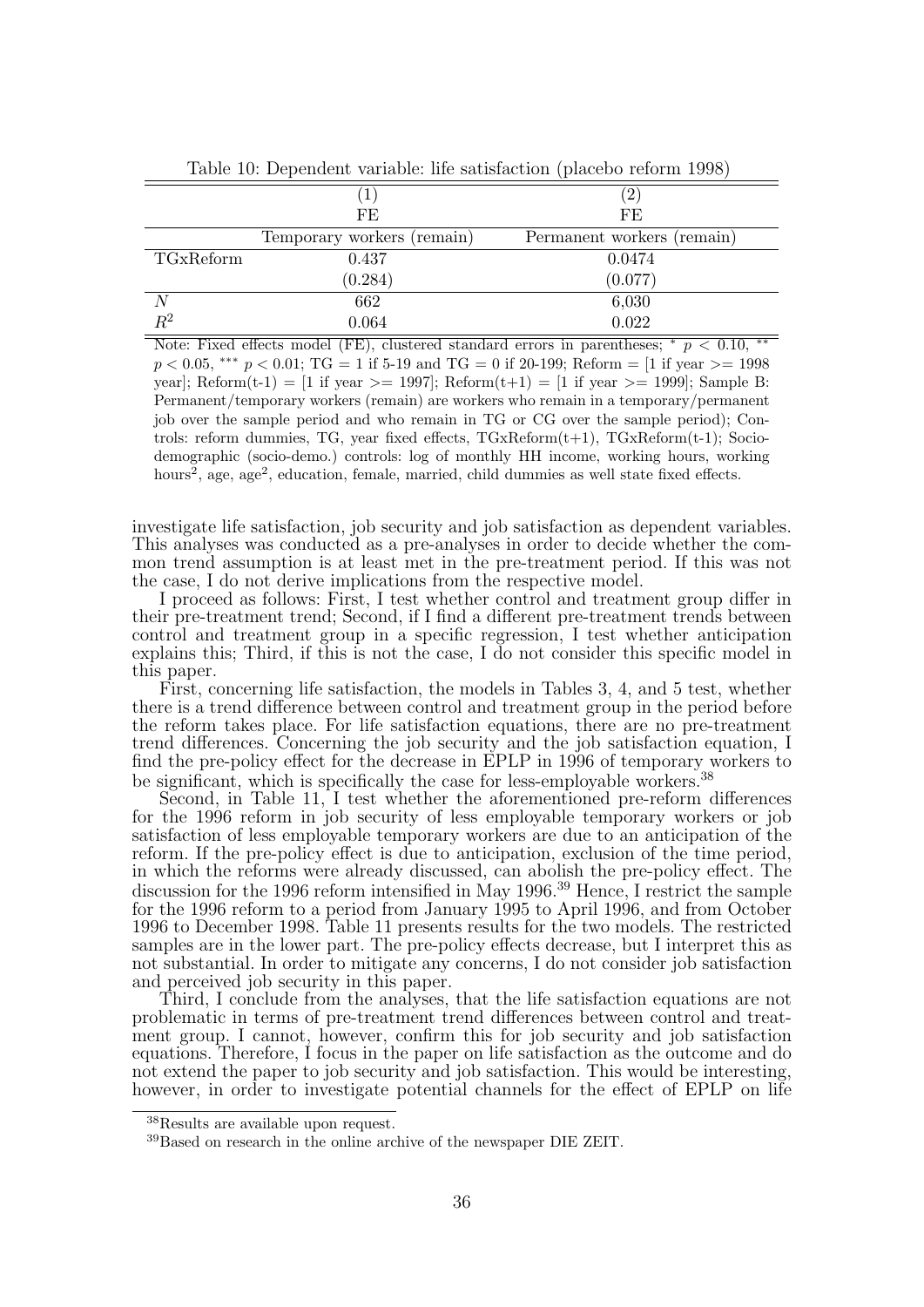satisfaction.

|                  | (1)                 | (2)                        |
|------------------|---------------------|----------------------------|
|                  | $LPM$ FE(less empl) | FE(less empl)              |
|                  |                     | Temporary workers (remain) |
| Dependent Var.   | JoSec               | JobSat                     |
| Sample Period    | 1995-1998           | 1995-1998                  |
| $TGxReform(t-1)$ | $0.283**$           | $0.963*$                   |
|                  | (0.122)             | (0.540)                    |
| TGxReform        | $-0.238**$          | $-0.220$                   |
|                  | (0.115)             | (0.463)                    |
| $TGxReform(t+1)$ | 0.0556              | $0.869**$                  |
|                  | (0.097)             | (0.430)                    |
| N                | 404                 | 404                        |
| $\mathbb{R}^2$   | 0.100               | 0.151                      |
| Sample Period    | 95-96, 10.96-98     | 95-4.96, 10.96-98          |
| $TGxReform(t-1)$ | $0.219*$            | 0.905                      |
|                  | (0.124)             | (0.551)                    |
| TGxReform        | $-0.122$            | $-0.160$                   |
|                  | (0.120)             | (0.500)                    |
| $TGxReform(t+1)$ | 0.0723              | $0.872**$                  |
|                  | (0.098)             | (0.427)                    |
| N                | 382                 | 382                        |
| $\mathbb{R}^2$   | 0.089               | 0.164                      |

Table 11: Is anticipation relevant?

Note: Linear probability model (LPM), fixed effects model (FE), clustered standard errors in parentheses; \*  $p < 0.10$ , \*\*  $p < 0.05$ , \*\*\*  $p < 0.01$ ; TG = 1 if 5-19 and  $TG = 0$  if 20-199; Reform  $= [1 \text{ if year} > = \text{reform year}]$ ; Reform $(t-1)$  $=$  [1 if year  $>=$  one year before the reform year]; Reform $(t+1) =$  [1 if year  $>=$ one year after the reform year]; JobSat: job satisfaction; JobSec: perceived job security  $(0,1)$ ; Sample B: temporary workers (remain) are workers who remain in a temporary job over the sample period and who remain in TG or CG over the sample period; less employable (less empl): sample of workers who perceive it to be practically impossible or difficult to find a new job; Controls: reform dummies, TG, year fixed effects; Socio-demographic (socio-demo.) controls: log of monthly HH income, working hours, working hours<sup>2</sup>, age, age<sup>2</sup>, education, female, married, child dummies as well state fixed effects.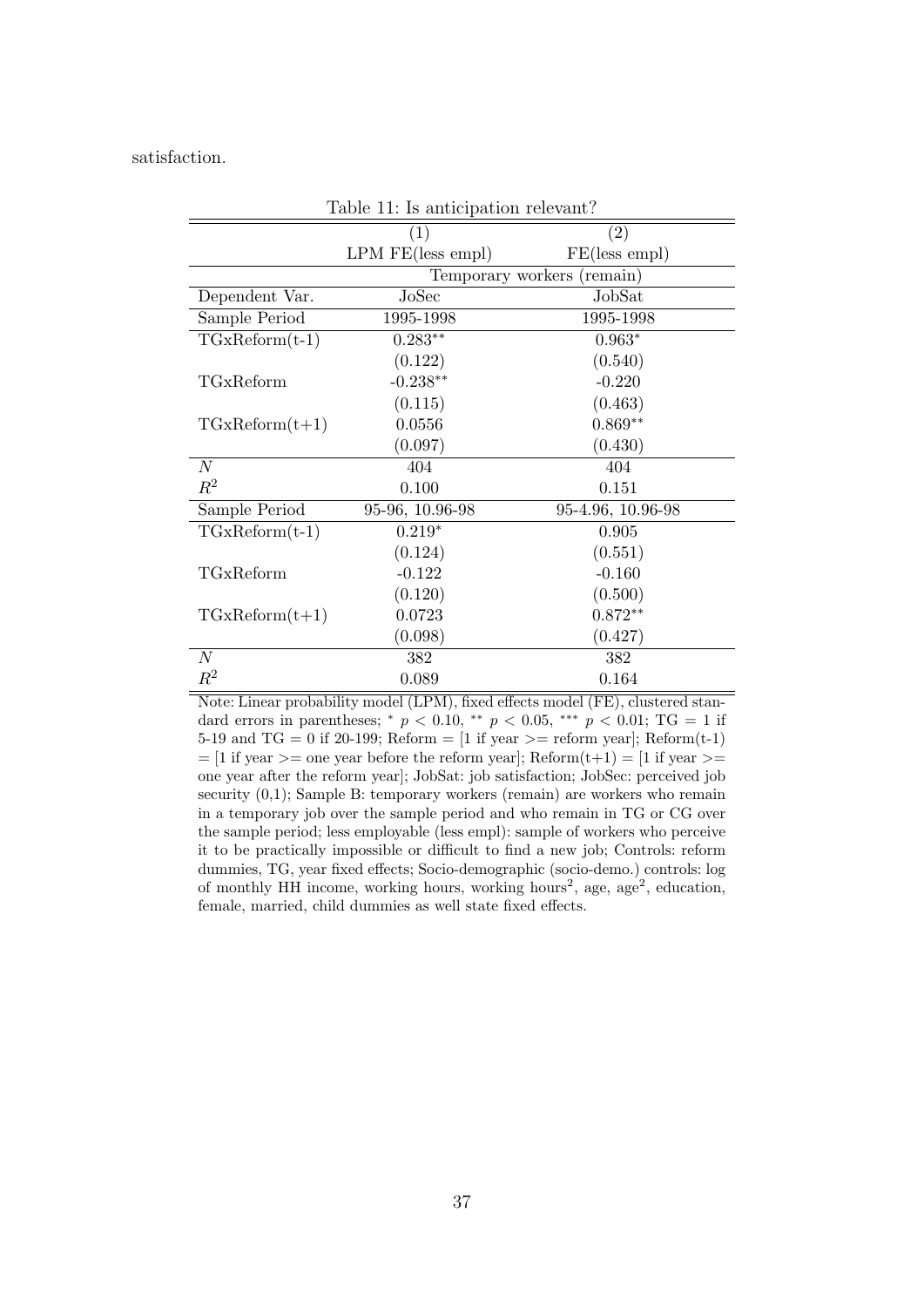## C Robustness: sample period, movers and stayers

| $\frac{1}{2}$ $\frac{1}{2}$ $\frac{1}{2}$ $\frac{1}{2}$ $\frac{1}{2}$ $\frac{1}{2}$ $\frac{1}{2}$ $\frac{1}{2}$ $\frac{1}{2}$ $\frac{1}{2}$ $\frac{1}{2}$ $\frac{1}{2}$ $\frac{1}{2}$ $\frac{1}{2}$ $\frac{1}{2}$ $\frac{1}{2}$ $\frac{1}{2}$ $\frac{1}{2}$ $\frac{1}{2}$ $\frac{1}{2}$ $\frac{1}{2}$ $\frac{1}{2}$ |           |           |           |          |                                      |           |
|---------------------------------------------------------------------------------------------------------------------------------------------------------------------------------------------------------------------------------------------------------------------------------------------------------------------|-----------|-----------|-----------|----------|--------------------------------------|-----------|
|                                                                                                                                                                                                                                                                                                                     |           | Movers    |           |          | <b>Stayers</b>                       |           |
|                                                                                                                                                                                                                                                                                                                     | (1)       | (2)       | (3)       | (4)      | (5)                                  | (6)       |
|                                                                                                                                                                                                                                                                                                                     | FE(Jan)   | FE(May)   | FE(Dec)   | FE(Jan)  | FE(May)                              | FE(Dec)   |
|                                                                                                                                                                                                                                                                                                                     |           |           |           |          | Temporary workers (remain temporary) |           |
| $TGxReform(t-1)$                                                                                                                                                                                                                                                                                                    | $-0.281$  | $-0.350$  | $-0.359$  | $-0.113$ | $-0.190$                             | $-0.211$  |
|                                                                                                                                                                                                                                                                                                                     | (0.392)   | (0.388)   | (0.388)   | (0.422)  | (0.417)                              | (0.417)   |
| TGxReform                                                                                                                                                                                                                                                                                                           | $-0.612$  | $-0.579$  | $-0.584$  | $-0.702$ | $-0.699*$                            | $-0.703*$ |
|                                                                                                                                                                                                                                                                                                                     | (0.444)   | (0.405)   | (0.403)   | (0.452)  | (0.416)                              | (0.417)   |
| $TGxReform(t+1)$                                                                                                                                                                                                                                                                                                    | 0.675     | 0.545     | $0.575*$  | $1.290*$ | $0.654*$                             | $0.674**$ |
|                                                                                                                                                                                                                                                                                                                     | (0.628)   | (0.340)   | (0.324)   | (0.671)  | (0.359)                              | (0.341)   |
| N                                                                                                                                                                                                                                                                                                                   | 394       | 475       | 483       | 325      | 398                                  | 404       |
| $R^2$                                                                                                                                                                                                                                                                                                               | 0.140     | 0.126     | 0.125     | 0.192    | 0.175                                | 0.172     |
|                                                                                                                                                                                                                                                                                                                     |           |           |           |          | Permanent workers (remain permanent) |           |
| $TGxReform(t-1)$                                                                                                                                                                                                                                                                                                    | 0.0940    | 0.107     | 0.103     | 0.121    | 0.144                                | 0.142     |
|                                                                                                                                                                                                                                                                                                                     | (0.090)   | (0.089)   | (0.089)   | (0.098)  | (0.097)                              | (0.097)   |
| TGxReform                                                                                                                                                                                                                                                                                                           | $-0.0415$ | $-0.0301$ | $-0.0321$ | $-0.100$ | $-0.0984$                            | $-0.0995$ |
|                                                                                                                                                                                                                                                                                                                     | (0.092)   | (0.090)   | (0.090)   | (0.097)  | (0.095)                              | (0.095)   |
| $TGxReform(t+1)$                                                                                                                                                                                                                                                                                                    | 0.0320    | 0.0120    | 0.00588   | 0.130    | 0.0588                               | 0.0512    |
|                                                                                                                                                                                                                                                                                                                     | (0.160)   | (0.089)   | (0.085)   | (0.166)  | (0.090)                              | (0.086)   |
| $\mathcal N$                                                                                                                                                                                                                                                                                                        | 4,390     | 5,338     | 5,442     | 3,745    | 4,553                                | 4,633     |
| $\mathbb{R}^2$                                                                                                                                                                                                                                                                                                      | 0.030     | 0.024     | 0.026     | 0.036    | 0.031                                | 0.034     |

Table 12: Dependent variable: life satisfaction of less empl. workers (EPL- (1996))

Note: Fixed effects (FE) estimations, clustered standard errors in parentheses;<sup>\*</sup>  $p < 0.10$ , \*\*  $p <$ 0.05, \*\*\*  $p < 0.01$ ; TG = 1 if 5-19 and TG = 0 if 20-199; Reform = [1 if year >= reform year]; Reform $(t-1) = [1 \text{ if year }>=$  one year before the reform year]; Reform $(t+1) = [1 \text{ if year }>=$  one year after the reform year]; Sample B: remain temporary(temp)/permanent(perm) (workers who remain in a temporary/permanent job over the sample period), stayers (workers who remain in TG or CG over the sample period) or movers (workers who are allowed to switch between TG or CG over the sample period); less employable (less empl): sample of workers who perceive it to be practically impossible or difficult to find a new job; Sample period ends in January(Jan), May or December (Dec); Controls: reform dummies, TG, year fixed effects; Socio-demographic (sociodemo.) controls: log of monthly HH income, working hours, working hours<sup>2</sup>, age, age<sup>2</sup>, education, female, married, child dummies as well state fixed effects.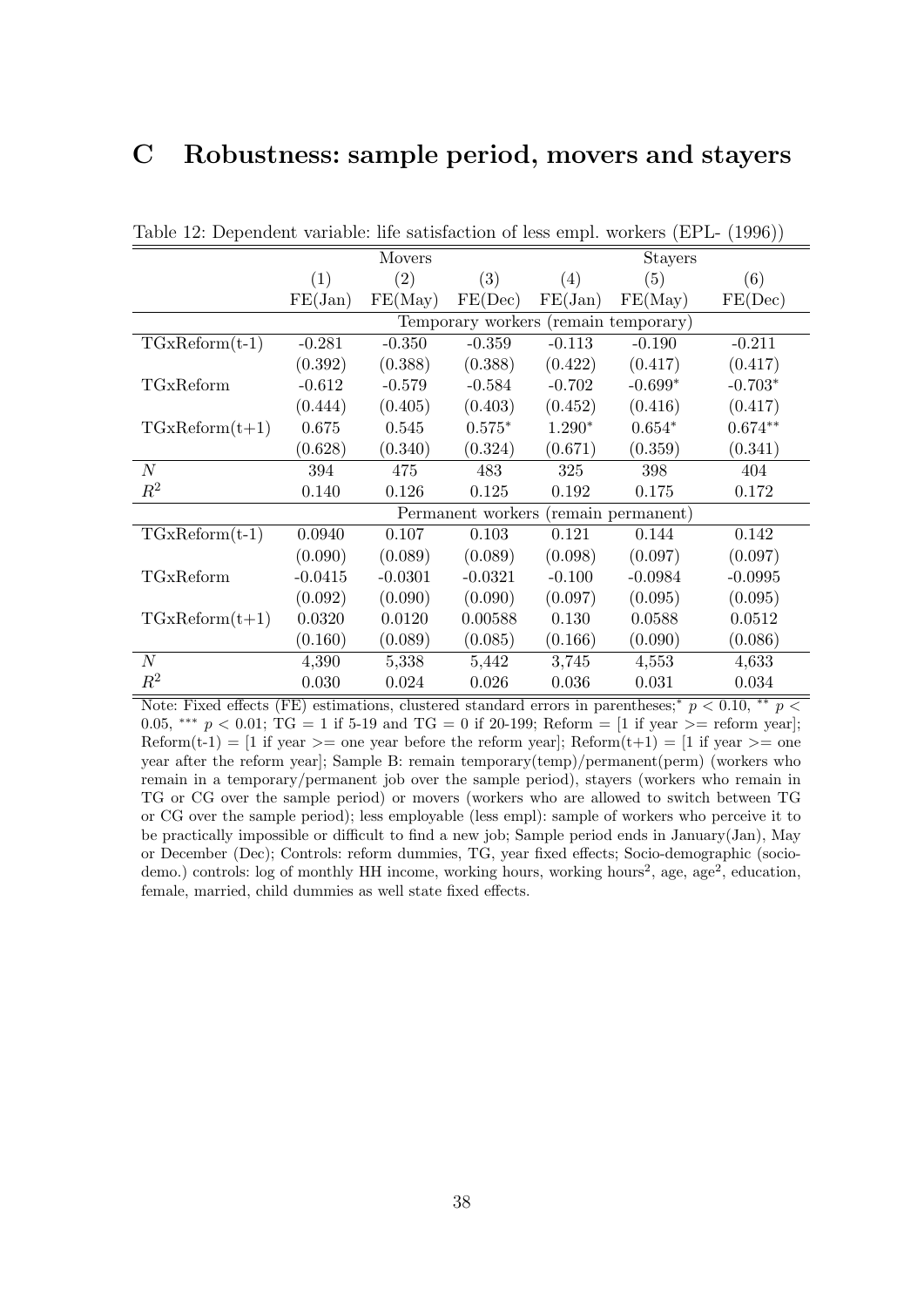## D Newly hired permanent workers

The EPLP reforms changed EPLP for new hires with a permanent contract but not (less) for incumbents in a permanent work relation. In particular, the 1996 abolishment of EPLP for small firms was only applied to workers who signed their contracts after September 1996; for incumbents, only a future reduction (after September 1999) in EPLP became effective on the 1st October 1996. The 1999 reform increased EPLP for new hires and workers who signed the permanent contract after September 1996, while for incumbents only an increase in future EPLP became effective.

Therefore, I restrict the samples to newly hired workers. For the 1996 reform, I only include permanent workers who signed a new contract between October 1996 - 1998 or between May 1994 - September 1996. For the 1999 reform, I only include those, who signed the contract between October 1996-1998 or 1999 - March 2001. Table 13 (lower part) presents the results in columns (3) and (6). Importantly, the number of observations becomes considerably low, specifically for the 1996 reform (371 observations). Therefore, these samples are not employed for the main analyses in the paper. Table 13 shows that the policy effect (TGxReform) is negative for the decrease in EPLP [column (3)], while it is positive for the increase in EPLP [column (6)]. Both effects, however, are not significant in statistical terms.

## E Non-response in job satisfaction and perceived job security

In this section, I present the robustness of the negative EPLP effect on life satisfaction on temporary workers by accounting for non-responses in job satisfaction as well as in perceived job security. For example, the sample size is reduced by around  $7\%$  in the case of temporary workers for the 1996 reform (Sample B).<sup>40</sup> Results are presented in Table 13 columns (1) versus (4), and columns (3) versus (6). When I compare the results for samples excluding those observations, the policy effect for the 1996 reform becomes smaller in absolute terms but remains negative.

<sup>40</sup>Results for Sample A are available upon request.